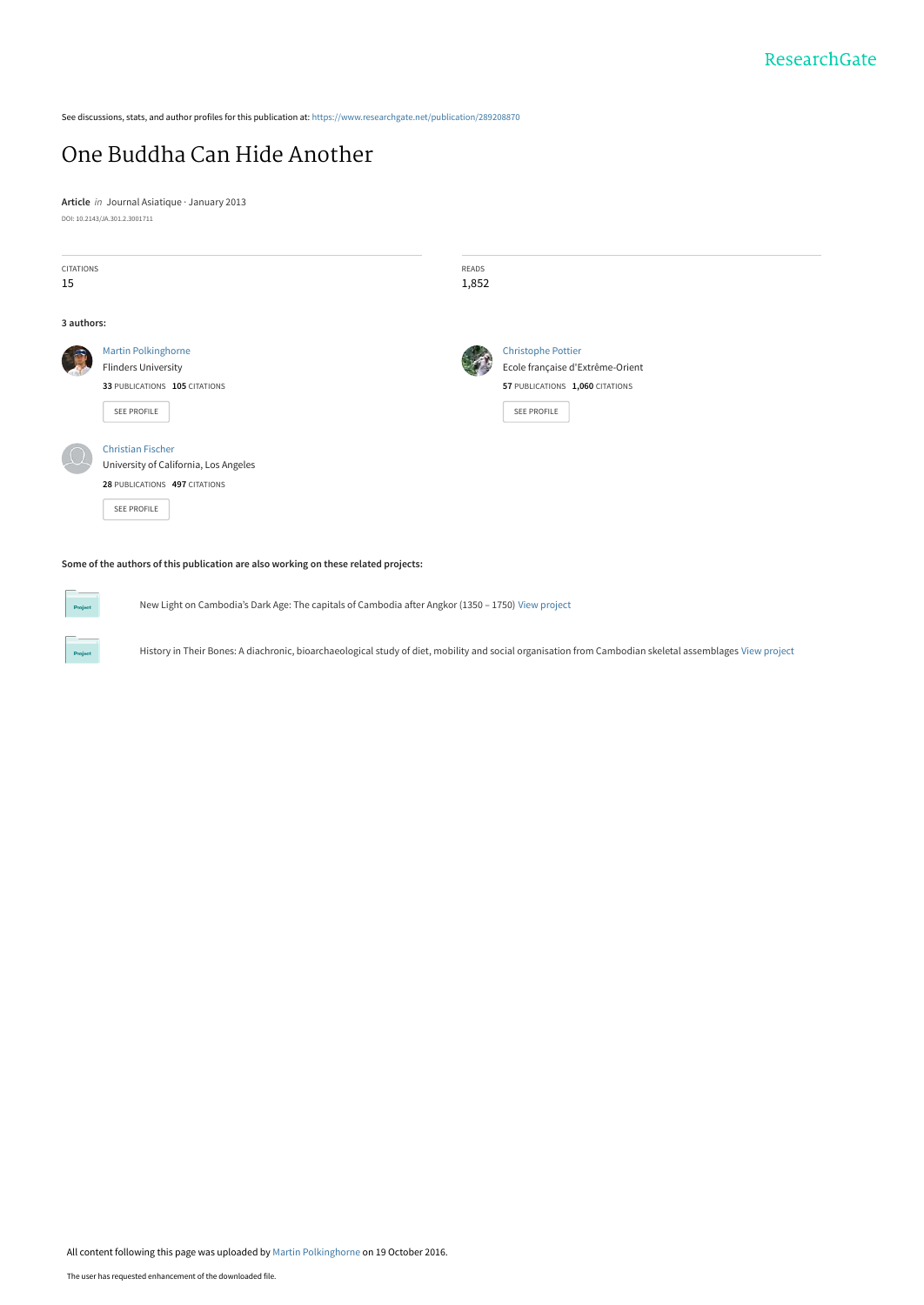# ONE BUDDHA CAN HIDE ANOTHER

BY

## MARTIN POLKINGHORN£, CHRISTOPHE POTTIER, CHRISTIAN FISCHER\*

December  $14<sup>th</sup>$  2012 marked the twentieth anniversary of the inscription of Angkor as an UNESCO World Heritage Site which effectively reopened the site for scholarship<sup>1</sup>. Twenty years on Khmer Studies is characterised by a perceptible dynamism which, beyond the visibility of various conservation teams on the ground, is demonstrated by the development of numerous collective and individual research programs at both the national and international level. Current research regularly produces new discoveries and data, and contributes to enhance our interpretations of the Angkorian world. The innovation of these findings means they can often be made with little recognition of issues which faced scholars of the past. Sometimes however, these researches address more fundamental questions and are directly confronted with assumed knowledge that has remained valid for decades, successfully evading critical scrutiny. To be unaware of the problems of these interpretations results

<sup>1</sup> This paper was made possible with the kind assistance of numerous individuals and institutions. The authors wish to thank in Cambodia: Dominique Soutif, Van Sary and Pascal Royère of EFEO Siem Reap, Bertrand Porte and The National Museum of Cambodia, Chhay Rachna and An Sopheap of APSARA Authority, Robert McCarthy of JASA, Konstanze von zur Muehlen, Hun Bunwat, and Chea Sarith of World Monuments Fund; in Thailand: Chaiyanand Busayarat, Supot Prommanot, and Sermouk Prakittipoom, of The 3rd Regional Office of Fine Arts (Ayutthaya), Ms Tidakarn Bhakchan of The Chantharakasem National Museum, The Chao Sam Phraya National Museum, The Somdet Phra Narai National Museum, The Sirindhorn Anthropology Centre, Pierre Pichard, Peter Skilling, Vittorio Roveda, and Santi Leksukhum. Additional thanks to Gabrielle Ewington, Brice Vincent, Michael Vickery, and Hiram Woodward. Martin Polkinghorne wishes to acknowledge support of the Australian Research Council Discovery Grant (DPI10101968).

\* Martin Polkinghorne (The University of Sydney), Christophe Pottier (École française d'Extreme-Orient), Christian Fischer (University of California, Los Angeles).

> *Journal Asiatique* 301.2 (2013): 575-624 doi: 10.2143/JA.301.2.3001711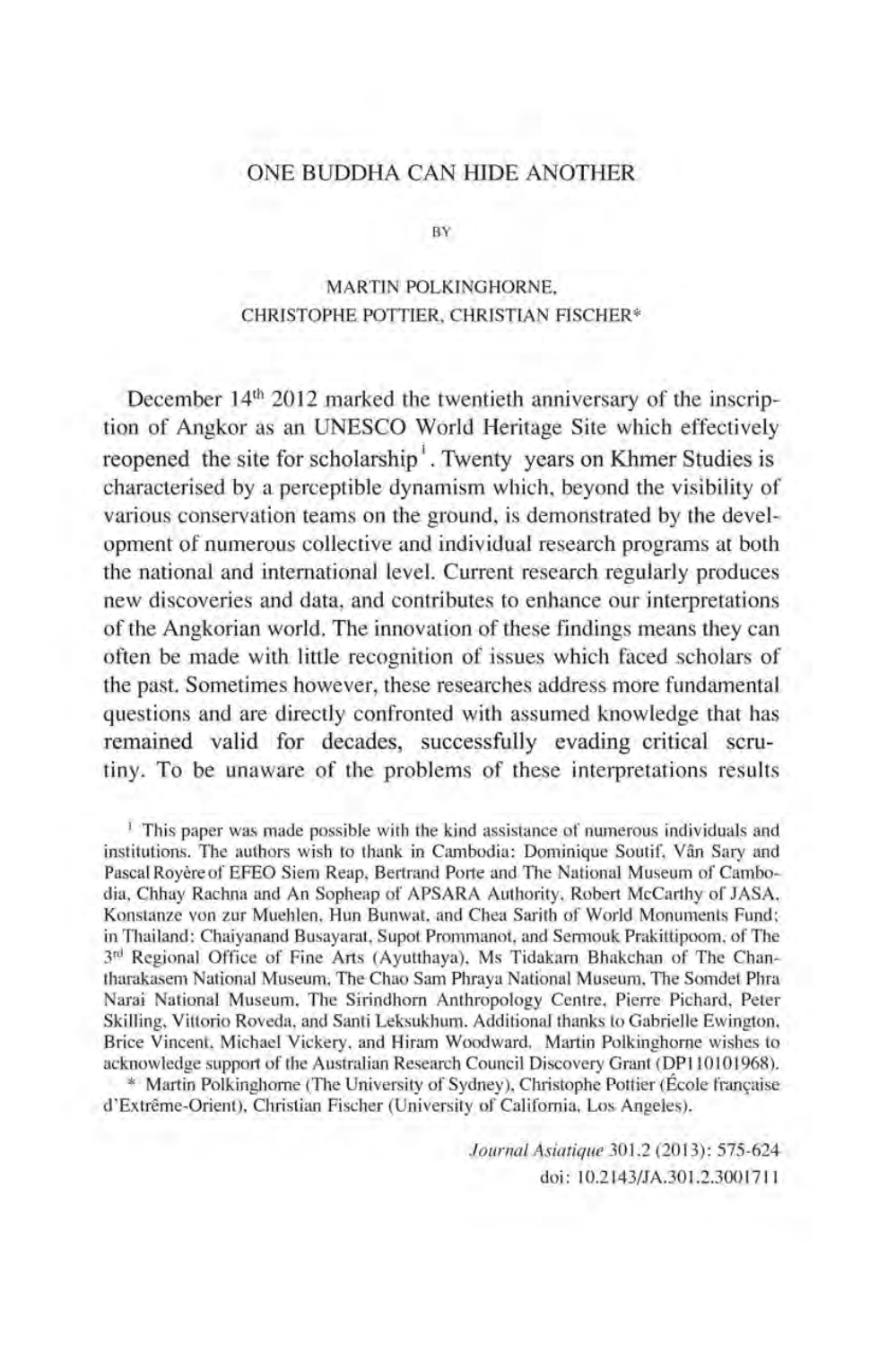inevitably in an accumulation of misinformed scholarship leading to dead ends and skewed conclusions.

New research typically rests upon 150 years of accepted interpretations. Many of these assumptions have not been demonstrated but accepted for so long that they have attained a kind of legitimacy. The conclusions are usually adopted for several of the less researched periods of the Angkorian chronology, but it is also the case for periods better well informed and considered as glorious. Emblematic examples would be the foundation of Angkor by Jayavarman II, and also his most famous successor, Jayavarman VII, celebrated as the last great sovereign of Angkor. The reign of this monarch is the subject of innumerable works beginning with the fundamental scholarship of George Cœdès (1928, 1947) and continuously researched by the best minds of Angkorian studies (Groslier 1973, Mus 1961, Stern 1965). During the last twenty years, the achievements of Jayavarman VII continue to inspire a notable share of the research. For example, the recent work *Bayon: New Perspectives* (Clark, ed. 2007) offers several major and innovative contributions. The passion for Jayavarman VII reflects the particular position of his reign in Khmer history; "a revival of Angkor, between tradition and modernity", but also precursory of the decline of Angkor; "after a figure such as Jayavarman VII, the creativity of the civilization had been exhausted, which perished almost to a murmur" (Hawixbrock 1998: 65).

The present paper relates to the period of Jayavarman VII at the end of the 12th century, the abandonment of Angkor in the first half of the  $15<sup>th</sup>$  century, and the so-called re-occupation in the  $16<sup>th</sup>$  century. It is challenging to confront such vast and complex subjects in their entirety, while at the same time considering the full repercussions of the discoveries presented here. Contrary to the scale of this task, we return to a small discovery unearthed almost 80 years ago, but which has remained unknown, its importance not noted at the time and its implications never fully understood. The subject of this interest, a small head of a statue, lies primarily in the context of its discovery, namely at the bottom of what is commonly considered the foundation shaft of the central tower of the Bayon, the heart of Jayavaman VII's capital. This early Ayutthayan style head was buried with the fragments of a large statue of a Buddha on nāga which had apparently occupied the most privileged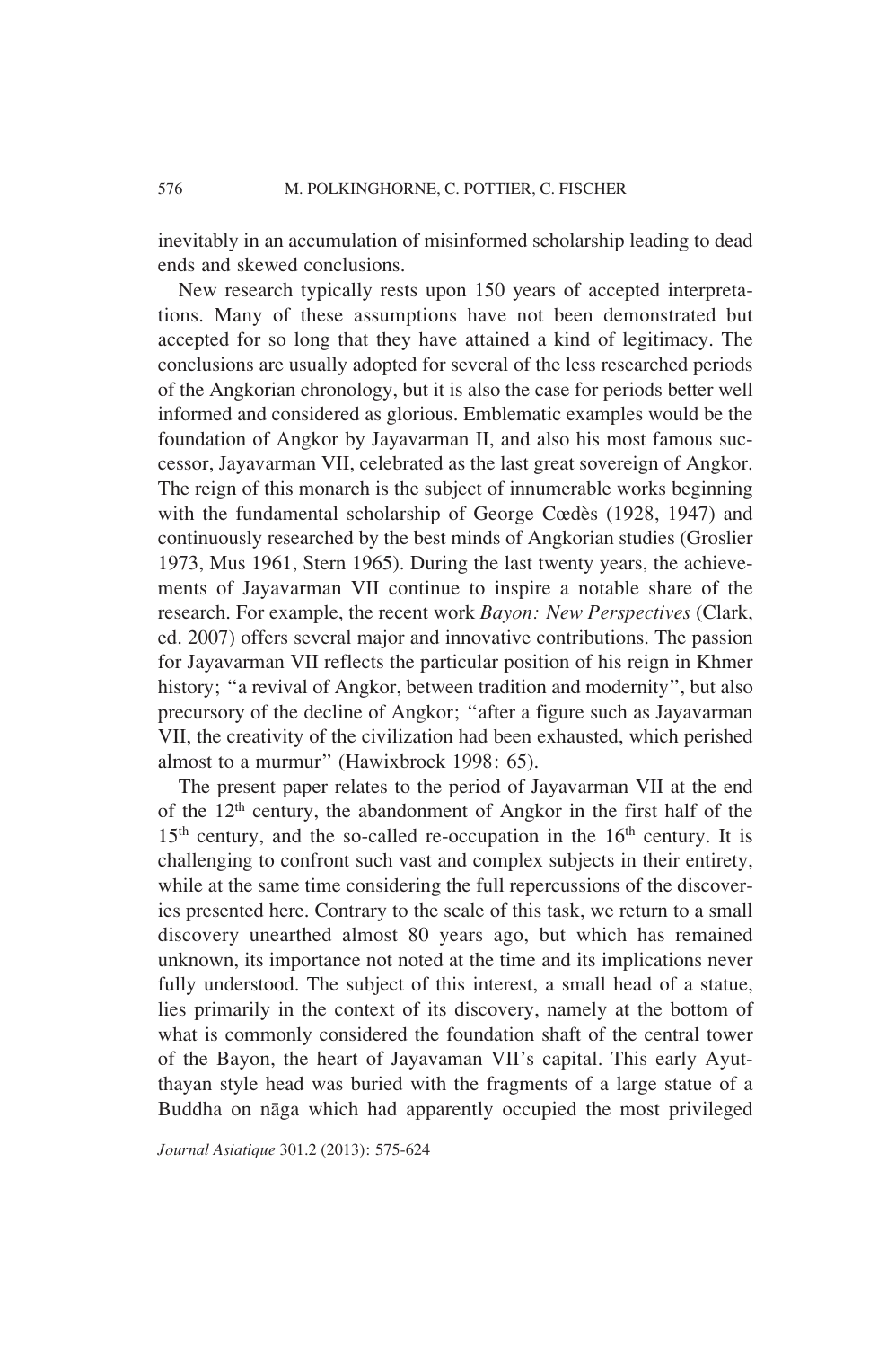position of worship in the Kingdom. We will consider the details and context of this small statue and propose some reference marks of comparison. This undertaking inevitably leads to a re-examination of Jayavarman VII's central idol and interrogates several of the historical assumptions habitually considered as acquired. The implications suggest new avenues of research and contribute to the complex history of Angkor from the reign of Jayavarman VII until the reoccupation of Angkor in the 16<sup>th</sup> century, including the so-called sack of Angkor by the Thai.

## DISCOVERY OF THE BAYON BUDDHAS

In August 1933 the recently appointed Conservator of Angkor, Georges-Alexandre Trouvé completed a two year campaign devoted to restorating the towers of the Bayon, marked by the daring construction of spectacular wooden scaffolding over the central tower. Before dispatching his workmen to another restoration site, the young French architect charged a team with the responsibility of cleaning the cella of the central shrine of the Bayon. On Wednesday the  $16<sup>th</sup>$  August, a square pit became visible under the pavement of the cella<sup>2</sup> and Trouvé undertook to excavate it, inspired by his recent discovery of an underground chamber at the pyramid of Ak Yum (JDF 2-9 Décembre 1933:229-233, RCA12/33). The following day, the first fragments, starting with the head, of a monumental Buddha seated on a *naga* were recovered from that pit (JDF 17 Août 1933:184, RCA08/33). It appeared very quickly from the exceptional size of the statue that Trouvé had unearthed the central idol of Jayavarman VII's Bayon (BEFEO 1933, 1117, Fig. 1), and the focal point of the Khmer Empire from the late  $12<sup>th</sup>$  to at least the early 15<sup>th</sup> century, just a few years after the identification of the Buddhist character of the temple (Finot 1925: 246-247). Throughout August and September of 1933 the entire Buddha including its peculiar octagonal pedestal was released from its inglorious resting place and by October

<sup>&</sup>lt;sup>2</sup> Early european travelers visiting the room noticed that depression, approximately one metre deep, in the pavement and interpreted it as a pond (Dumarçay 1973, 42). The cavity was later filled by Commaille, the first conservator of Angkor, to avoid accidents (BEFEO 1933: 1117).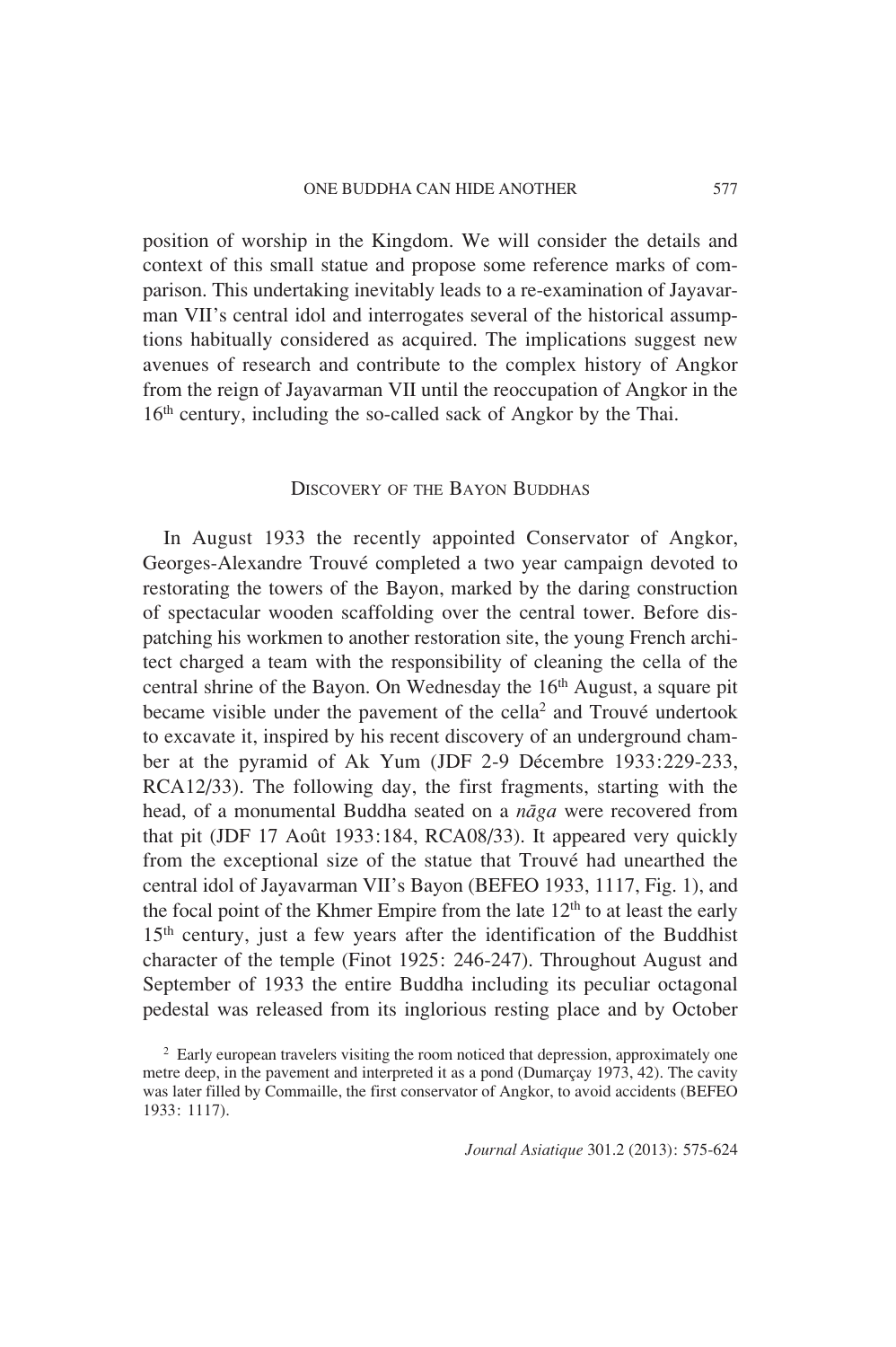the great sculpture was completely reconstituted in a lower courtyard of the temple. The Buddha was immediately considered the original image of the Bayon and the residing king, His Majesty Sisowath Monivong, had the sculpture installed and reconsecrated for worship at Prasat Prampil Lavaeng (Buddhist Terrace No. 1) flanking the Royal Way opposite the Terrace of Elephants on the  $17<sup>th</sup>$  of May 1935, where it is located to this day.

Trouvé recovered almost all the Buddha fragments in the first five metres but excavated until he encountered the water table at fourteen meters deep. Trouvé did not rule out the possibility of the existence of an underground chamber below the water table. Critically, he concluded that he had just dug through a previous excavation of an undetermined date (JDF 10: 194). If there had been a sacred deposit, that once consecrated the sanctuary, temple, and kingdom, it had been stolen then. His search for an underground structure or foundation shaft comparable to the one precipitously identified in Ak Yum two months before, probably explains some ambiguities in his description and misinterpretation of the Bayon looters' shaft as part of the original construction (RCA09/33 and BEFEO 33: 1117). Trouvé later concluded that the shaft of Ak Yum was also the result of looting and also demonstrated the absence of such a constructed shaft in the deep excavation made the following year in Angkor Wat (RCA 09/34). The existence of a foundation shaft representative of some kind of *axis mundi* is a common misinterpretation of Trouvé's findings at Ak Yum, Angkor Wat and the Bayon<sup>3</sup> and has also contributed to the hypothesis that the big Bayon Buddha was broken into pieces

<sup>3</sup> For example, in a study devoted to Trouvé's excavation of the Bayon central shrine, Shimoda (2011: 12) declares: "…they also dug horizontally in east, west and south directions at a depth of 12.5 m from the top. In the horizontal directions, they reach a wall made of "sandstone blocks offcuts with four corners", which is recognized as "the edge of the old vertical hole". Shimoda suggests that the horizontal pits allowed Trouvé to "identify the edges of the old shaft and to find one fragment of a quadrangular sandstone block, proving that [he] was still at the centre of the old excavation". Yet Trouvé makes no mention of any "wall" made of blocks, and the "edges" were what Trouvé described in his daily journal as "the strong and compact embankment on which the monument sits, whereas the shaft has been dug and later back-filled with sand mixed with fragments of stone and sculpted blocks, a conglomerate less packed [than?] the rest of the embankment" (JDF 10: 197, 16<sup>th</sup> Août 1933).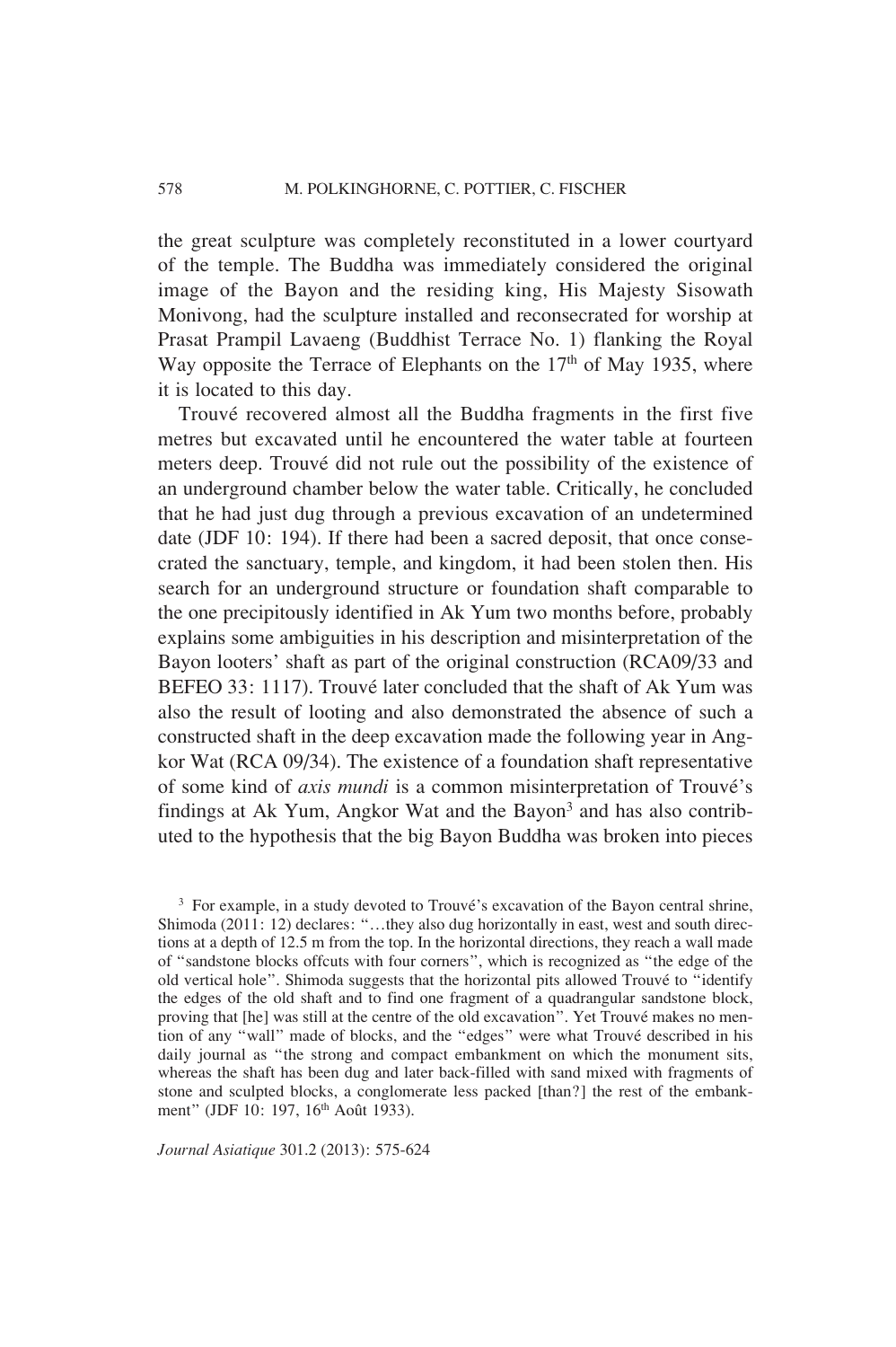and thrown down into the pit during an iconoclastic event (cf. Cunin 2004, v2: 164).

The exceptional accuracy of Trouvé's daily journal, reports, photographs and surveys, allow us to re-examine the details of this excavation made 80 years ago, to precisely reconstruct the stratigraphy he encountered and to localize the various objects found. Sandstone architectural elements (most from the temple itself), wood (probably from the ceiling of the room), and fragments of roof tiles were found between five and ten metres deep. The last objects were found at twelve and a half metres deep. These included two thumbs of the large Buddha, two blocks pertaining to its base, and another Buddha head, 0.19m height, broken into to fragments.<sup>4</sup> Trouvé immediately associated the head with the body of a seated Buddha, 0.50m high, discovered at the western entry to the central room at the foot of the northern door jamb (RCA09/33). For Trouvé, "this head proved well without any doubt that some excavations were made at an undetermined period, then back-filled with the materials previously excavated and some mutilated pieces (Big Buddha, [small Buddha head]) since it belongs to a divinity abandoned at the room entrance" (JDF 10: 195, Fig. 2). Preoccupied with the discovery of the spectacular big Buddha, Trouvé failed to recognise the early Ayutthayan style and the late date of the small Buddha. After being awarded the medal of the Royal Order of Monisaraphon for the discovery he sailed for France in November for a well-deserved six-month convalescence. Upon returning to Angkor the following summer, he was immediately taken by other investigations, including the excavation of the central shrine of Angkor Wat (Trouvé 1935: 483-486).

None of Trouvé's successors were particularly interested in the small Buddha, besides a conservator who restored it at the Conservation d'Angkor probably before the 1970s. Many authors have written about the discovery of the big Bayon Buddha (e.g. Cœdès 1943: 195, 1944: 318-319, Cunin 2007: 187-188, Dumarçay 1996: 41, B.-P. Groslier 1973: 264, 269, 297-306, Jacques 1999b: 370, Mus 1962: 527-529), but none noticed the small one. Unrecognised until now, Trouvé had discovered a 15<sup>th</sup> century image made in the early Ayutthayan style buried with

<sup>4</sup> DCA3317, N.441, EFEO photo cliché Cambodge INVLU06578, 18103.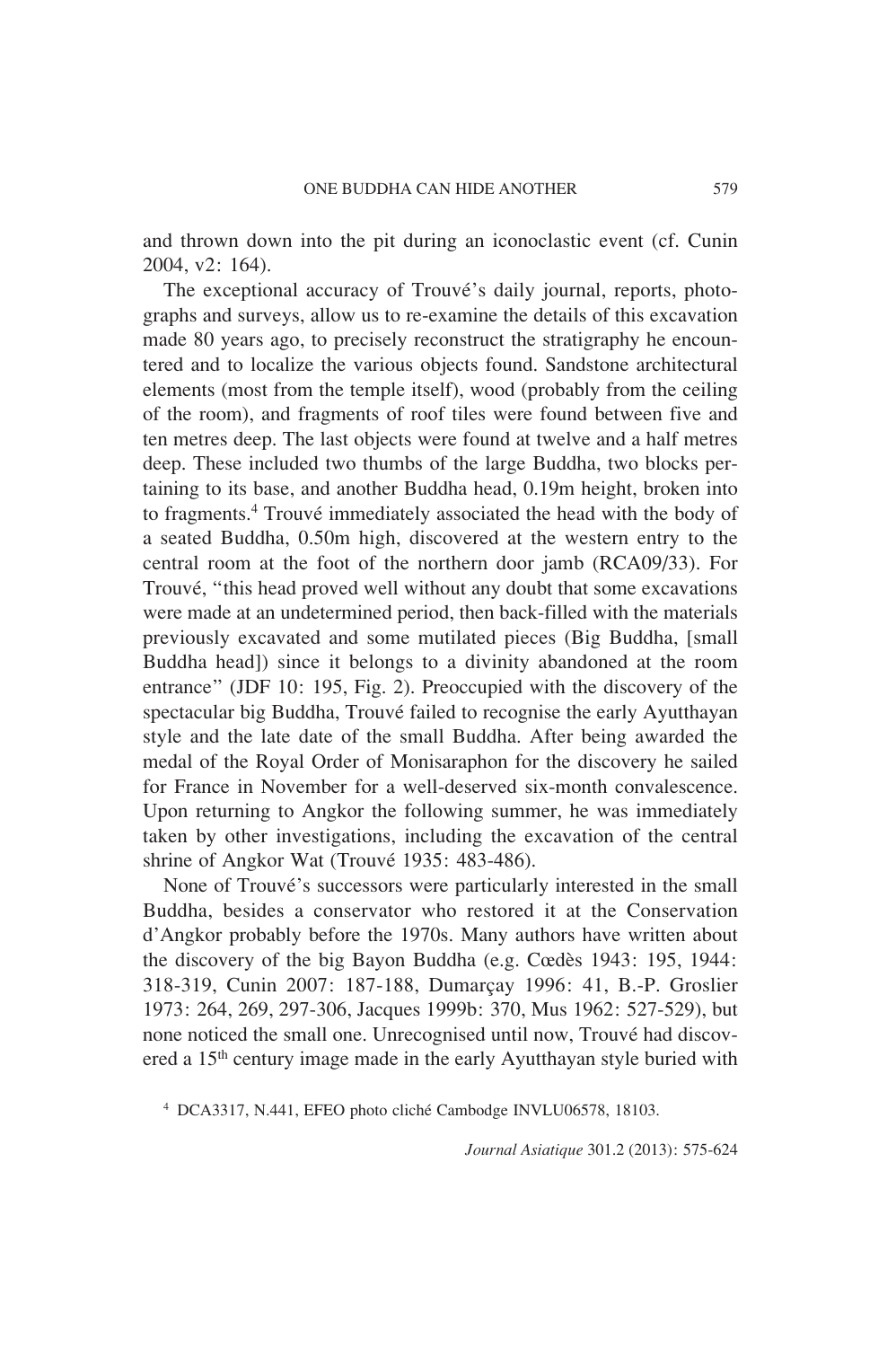the big Buddha. Paradoxically of diminutive proportions, the small Bayon Buddha simultaneously questions our understanding of the post-Jayavarman VII iconoclasm that the destruction of the big Bayon Buddha is purported to authenticate, the Ayutthayan invasion of 1431 / 1432, and post-15th century occupation at Angkor.

# THE SMALL BAYON BUDDHA AND EARLY AYUTTHAYAN STYLE

The image found at the bottom of a probable looting shaft next to the thumbs of the big Bayon Buddha is of the early Ayutthayan or U-Thong type<sup>5</sup> and was likely carved by an Ayutthayan artist in Angkor. The image illustrates the Buddha in the popular Theravadan pose of *maravijaya*, or calling the earth to witness, representing the moment of the Siddhartha Gautama's enlightenment. Replete with monastic robes, the poor condition of the torso means that an associated scarf is only visible in outline, though similar images suggest this was forked and bordered. It has a long oval face, arched eyebrows, semi-closed eyes, a thin, long and straight nose, smiling lips with a hemmed upper edge or *phrai*<sup>6</sup> , and a round protruding chin. The earlobes, now missing, were extended and connected with the shoulders. The hair is characterised by many small round curls and separated from the head by a narrow band culminating in the middle of the forehead in a widow's peak. Limbs and digits are elongated and slender, with legs in the half-lotus position. The Buddha's *usnisa* no longer remains, but we can envisage it was a flame enclosed at the base by a row of lotus petals. The sculpture's hair still retains evidence of black lacquer that is delimited by the hair band. At 68.5cm high and 46.5cm wide the image is small to analogous examples in

<sup>&</sup>lt;sup>5</sup> Due to the problematic attribution of the U-Thong stylistic categorisations the authors choose to preference the designation of "early Ayutthayan". For original definitions of the U-Thong types see Griswold, A.B. and Lung Boribal Buribhand. 1952. *Guide to the Art Exhibits in the National Museum*, Bangkok. Stylistically the Buddhas shown in Fig. 3 are of the U-Thong C type, though this label originally referred only to bronze and all stone U-Thong images were thought to date to the 17th century.

<sup>&</sup>lt;sup>6</sup> See N<sub>0</sub> na Pâkam 1983: 53-59.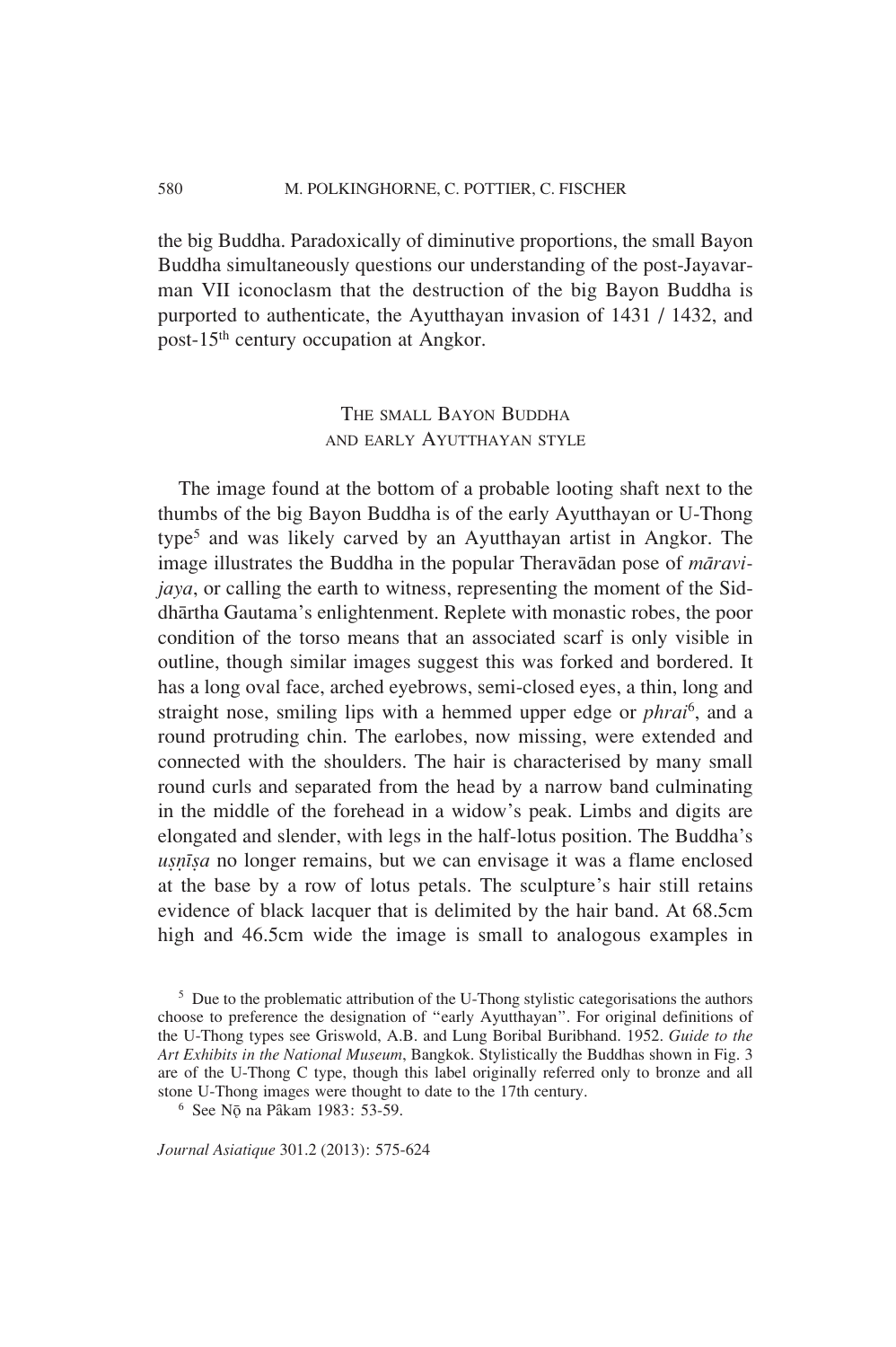Ayutthaya and its surrounding territory, and comparable to the other examples from Angkor.<sup>7</sup>

Ostensibly an early Ayutthayan Buddha at Angkor may seem anomalous or exceptional. However, over forty analogous images have been identified *in-situ* at Angkor Wat, the Bayon, in storage at The National Museum of Cambodia, the Conservation d'Angkor, and the Musée Guimet, and in the documentation of the École française d'Extrême-Orient (clichés EFEO fonds Cambodge, chroniques, journaux de fouilles, and rapports d'Angkor) (see Appendix).8 The small Bayon Buddha is not

7 A description of the Buddha given in the Conservation d'Angkor records dated 5th April 2001 by Nadine Dalsheimer reads: «Buddha assis attestant la terre. Coiffure et chignon ornés de petites boucles rondes en saillie, bordure inférieure en accolade en liseré lisse. Cadre du visage ovale, front bas et étroit, arcades sourcilières fortement arquées incisées, yeux globuleux mi-clos, paupière incisée en léger relief. Nez fin, long et droit; bouche menue légèrement souriante, lèvres au contour ourlé. Menton rond; joues très rondes; oreilles fines et allongées aux lobes ourlés. Cou assez long et fin marqué de trois plis. Épaules larges et tombantes, torse très fin et long, pectoraux bombés, abdomen plat. Bras fins et longs; main droite attestant la terre; main gauche en méditation; paume plate, dos légèrement bombé, doigts longs et fins, éminence thénar bien en relief, ongles ovales délimités par incision. Dos très droit; fesses plates. Jambes fines, cuisses plates, genoux carrés et mollets fins. Plante du pied droit plate en saillie par rapport aux orteils longs et fins, bombés à leur extrémité. Vêtement supérieur lisse couvrant l'épaule et le bras gauche jusqu'au poignet, double épaisseur sur le poignet, tombant sur la cuisse gauche jusqu'au socle. Écharpe lisse posée par-dessus, sur l'épaule. Vêtement inférieur lisse tombant jusqu'aux chevilles terminé par un liseré lisse en retrait; maintenu par une ceinture large et lisse. Socle mince et lisse en forme de haricot épousant le contour des formes de Buddha; partie supérieure ornée de stries rayonnantes peu visibles».

<sup>8</sup> The sculptures listed in the Appendix are those that can be identified as early Ayutthayan style with a high degree of certitude. Over ten additional sculptures at Angkor Wat, the Bayon and the Conservation d'Angkor that are incomplete or in a poor state of conservation may also be identified as early Ayutthayan. The authors are also aware of 4 bronze Buddhas of the early Ayutthayan or U-Thong C style found north of Angkor Wat in 1968 (EFEO photo cliché Cambodge INVLU03947, INVLU19891\_3, INVLU19892). Similarly, Angkor Wat was the original find spot for another bronze image of the Buddha in *māravijaya* dating to the late 14<sup>th</sup>-early 15<sup>th</sup> century now housed in the Angkor National Museum (EFEO photo cliché Cambodge INVLU19891\_1). These images have a square face with a straight headband separating the hair from the forehead. There are likely more related images in bronze and further research is required of collections from the National Museum of Cambodia and the Angkor National Museum, though correspondences between bronze and stone should be considered with caution (See Griswold and Lung Boribal *op. cit.*, and Woodward 1997: 176-177). Other sculptures with a possible association with Ayutthayan style include a walking Buddha from the Bakan of Angkor Wat (#2228) and a reclining Buddha situated on the eastern terrace of the Bayon. The reclining Buddha has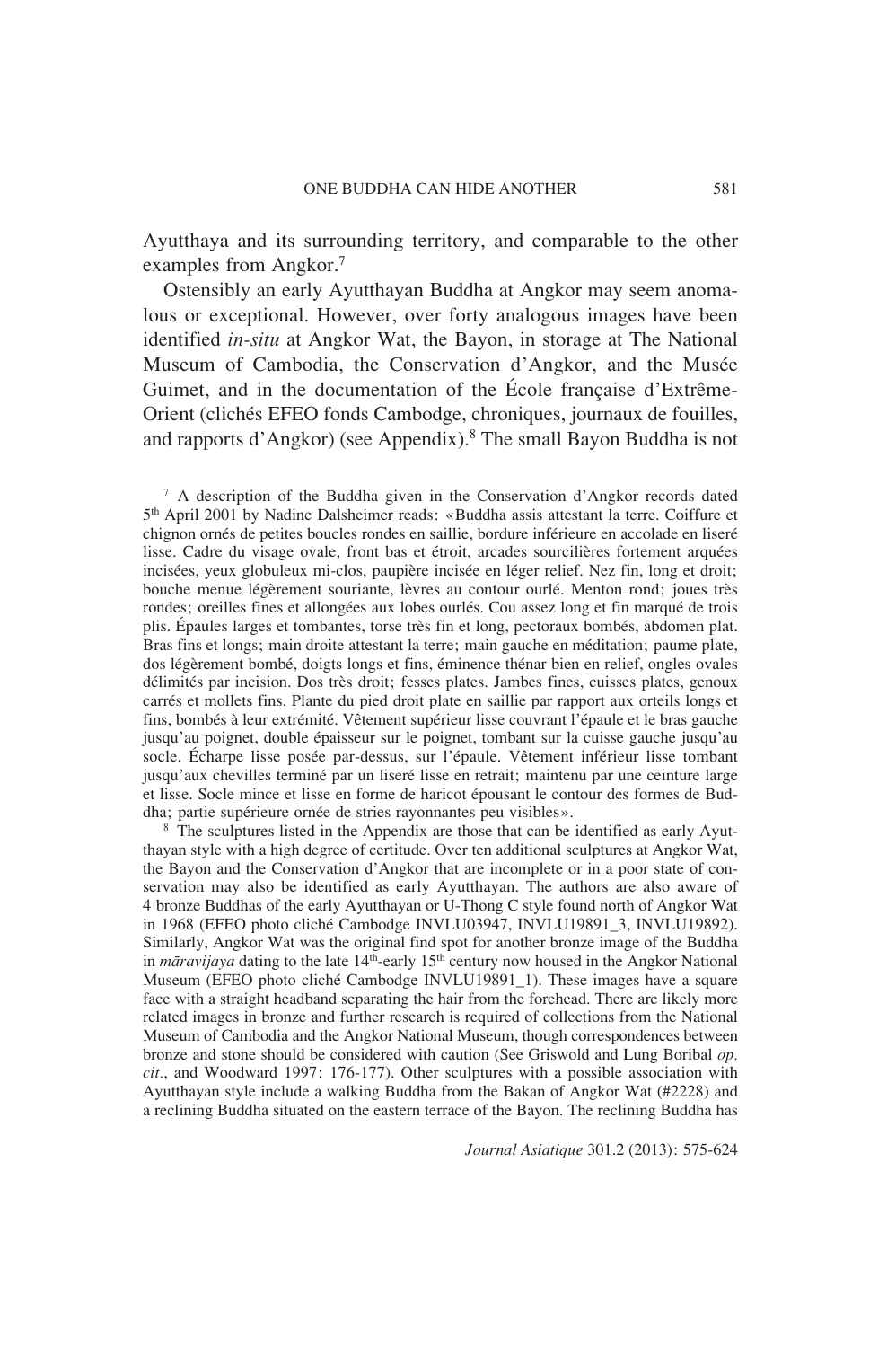an isolated image and the original find-spots of the additional sculptures are associated with late occupations at Angkor and include Angkor Thom, Angkor Wat, the Bayon, Phnom Krom, Preah Palilay, Preah Pithu and Tep Prenam. In 1955, the accomplished art historian, Jean Boisselier, clearly aware of the complexity of the task, stated that his reflections regarding styles after the Bayon were only assumptions requiring further research (Boisselier 1955: 245). With the exception of the work of Giteau (1975) little progress has been made on a precise sculptural chronology after the early 13th century (see also Dagens 2003: 261, Thompson 1997, 22-32). Nevertheless, the sculptures identified as early Ayutthayan at Angkor (Fig. 3) undoubtedly correspond with a distinct and introduced style, rather than a concurrent stylistic development to that which occurred at Sukhothai, Lopburi, and Ayutthaya.

Early Ayutthayan images are conventionally dated to the end of the  $14<sup>th</sup>$  and beginning of the  $15<sup>th</sup>$  century from association with the Wat Ratchaburana deposit. Wat Ratchaburana was identified with Wat Ratchabun from the *Luang Prasœt* and *Phan Chanthanumat* versions of the Royal Ayutthayan chronicles by Prince Damrong (1926). Written in 1680 and 1795 respectively the chronicles record the founding of a temple by King Bòromrāchā II in 1424 at the cremation site of his two brothers killed in a duel for the throne after their father passed away (Cushman 2000: 14-15, *Phra Phuttharup læ phra phim* 1959: 8, *Phraratchaphongsawadan krung si ayutthaya chabap pan chanthanumat* 1964: 11).9 The precise foundation date of the temple is unclear, however Chinese annals (the *Ming shi-lu*) suggest that Bòromracha II ascended the throne in 1416 (Wade 2000: 263-264). Art historical analysis of stucco on the *prang*  indicate an early 15<sup>th</sup> century construction (Leksukhum 1979). After looting revealed sacred deposits the central crypt of the *prang* was opened in 1957 by the Thai Fine Arts Department and numerous rooms filled with Buddhist images and tablets of different types and styles were recovered. The presence of diagnostic Kashmiri coins and votive tablets with Chinese inscriptions supports 15<sup>th</sup> century date. Of note for the present paper

long and slender fingers, a forked and bordered scarf, and a band separating the forehead from the head, characteristic of early Ayutthayan images.

<sup>&</sup>lt;sup>9</sup> For an alternative dating of Wat Ratchaburana see Piriya Krairiksh (2002).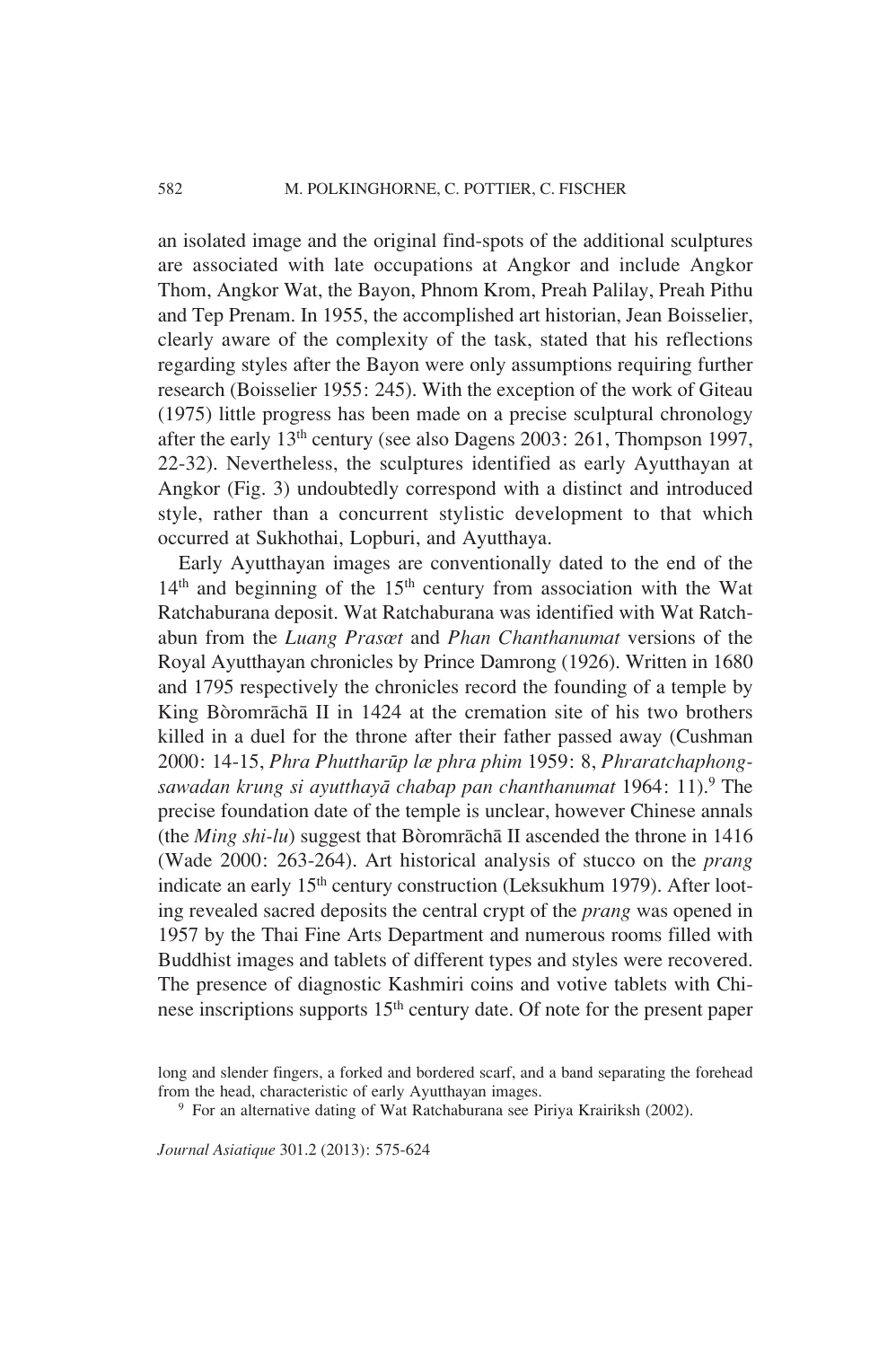is that most of the Buddha images were created in the 'early Ayutthayan' style with an oval-shaped slender face, arched band at the hairline, and flame *usnosa* analogous to the images at Angkor (Chirapravati 2005: 81-84, see also Woodward 2010: 381-382).10 Over 300 stone Buddha from early Ayutthayan period monuments in storage at the Chantharakasem National Museum (Ayutthaya) and the Somdet Phra Narai National Museum (Lopburi) show convincing stylistic association with the Angkor images. Larger stone images from monuments like Wat Ratchaburana and Wat Mahathat of the Buddha in *maravijaya* were made of several blocks of sandstone. They were covered with a layer of stucco to hide the joins and coated with lacquer (usually black), which would then have been gilded.

## STONE ANALYSIS OF THE EARLY AYUTTHYAN STYLE

From visual observations, the stone used for the 'early Ayutthayan' Buddha sculptures found in Angkor was identified as sandstone. Based on the color and texture visible on the clean breaks of a few sculptures, it could be further inferred that the type of sandstone is most likely of local origin. However, as most sculptures are heavily weathered, the identification of the sandstone type for the majority of the sculptures was challenging and required further scientific investigations.

The analysis of the stone was conducted on site without taking any samples and scientific data were obtained by combining the non-invasive analytical capabilities of two portable instruments that could be easily deployed in the field: a  $UV/V$ is/NIR<sup>11</sup> reflectance spectrometer<sup>12</sup> operating between 350 and 2500 nm and a handheld X-ray fluorescence

<sup>10</sup> See especially Siriphan (2005: 196, 197) now housed at the Chao Sam Phraya National Museum 11 UV/Vis/NIR: Ultraviolet/Visible/Near Infrared

12 Reflectance spectra were acquired with a FieldSpec® 3 spectrometer (Analytical Spectral Devices Inc., Boulder, Colorado) equipped with a high intensity contact probe fitted with a halogen light source. The instrument measures the reflectance in the 350 to 2500 nm spectral range with a resolution varying from 2 to 10 nm. Sample reflectance was calibrated against a white Spectralon® standard and measured on a circular area of about 10 mm in diameter.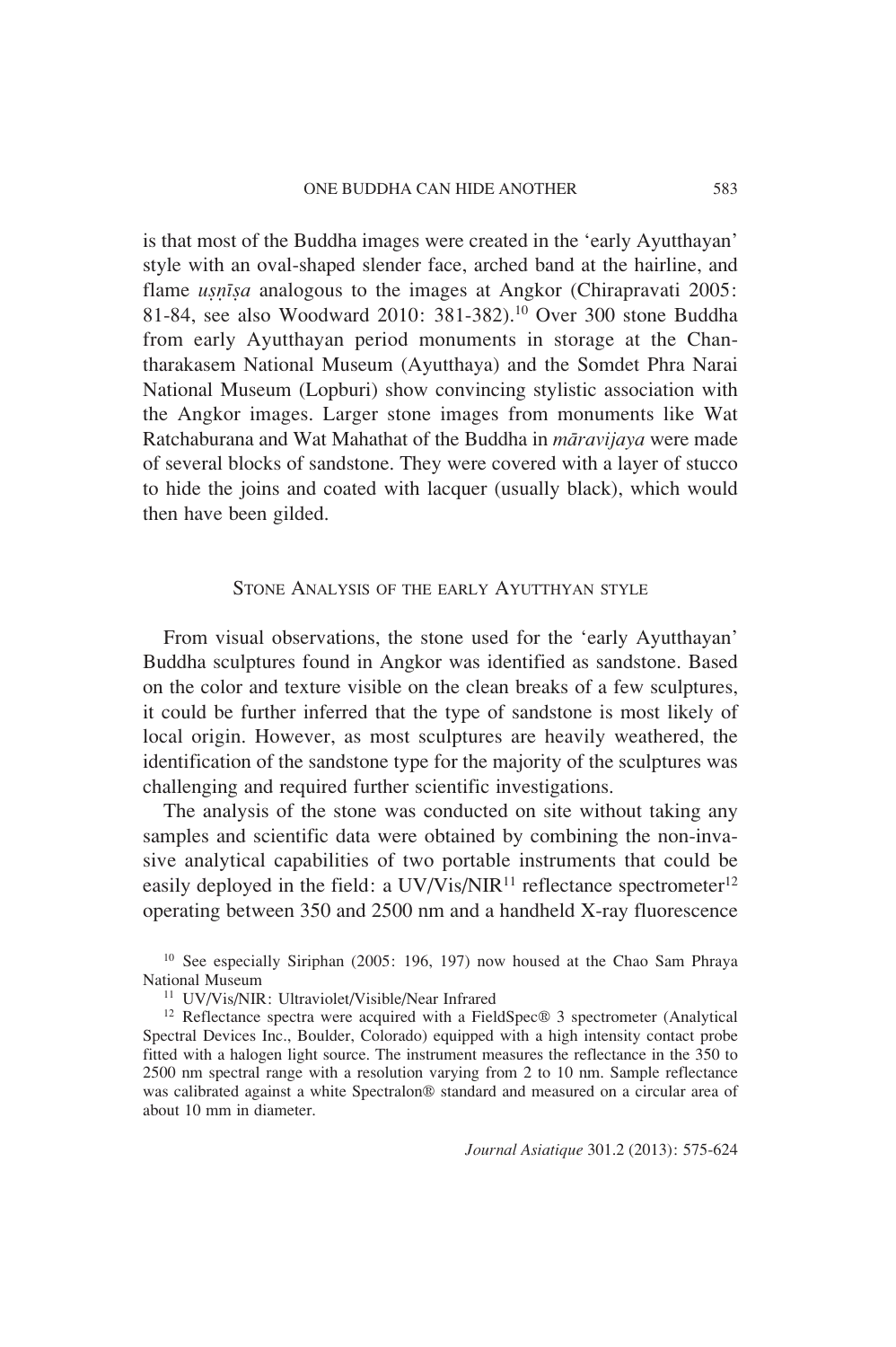spectrometer<sup>13</sup> (XRF). Together, these techniques provide both elemental and molecular compositional data that reflect the mineralogy of the sandstone. Out of the forty two early Ayutthayan sculptures (Fig. 3) identified in this study, more than fifteen were analyzed, among which the seated Buddha whose head was found by Trouvé in the central shaft of the Bayon cella (Fig. 3, number 18); the three seated Buddha busts still in the galleries of Angkor Wat (Fig. 3, number 2, 3 and 4); as well as several Buddha heads currently in storage at the Conservation d'Angkor (See appendix).

All reflectance spectra collected on these early Ayutthayan Buddha sculptures show similar profiles with diagnostic absorptions in the near infrared characteristic of smectite and chlorite mineral phases (Fig. 4), and more importantly, they share these spectral features with the  $grev<sup>14</sup>$ sandstone used for the building of the temples in the Angkor area. This sandstone belongs to the Terrain rouge geological unit and was extensively quarried during the Angkorian period in the southeastern foothills of the Kulen Mountain, a few kilometers north and west of Beng Meala (Douglas, Carò and Fischer 2010: 1-18, Carò and Im 2012: 1455-1466). Conversely, the spectral signature of the grey sandstone differs markedly from the one of the sandstone used for the Buddha sculptures in Ayutthaya15. Consistently, absorption bands in the near infrared indicate the presence of kaolinite (Fig. 4), a clay mineral characteristic of the quartzrich sandstone formations belonging to the Khorat group in Thailand and which are known as the Grès Supérieurs in Cambodia, where they rest on the older Terrain rouge unit (Workman 1977, Racey et al. 1996).

This major difference between the sandstone types used for the Buddha's in Ayutthaya and the early Ayutthayan sculptures found in Angkor was further confirmed by XRF analysis. Trace element identification allowed to clearly separate the two types of sandstone based on strontium (Sr) and rubidium (Rb) concentrations (Fig. 5). Moreover, data

<sup>13</sup> XRF data were collected with a handheld Niton XL3t GOLDD+ spectrometer (Thermo Scientific) equipped with a silver anode 50 kV X-ray tube and a peltier-cooled silicon drift detector (SDD). Spot size is about 8 mm in diameter and acquisition time was set to 90 s (soil mode).

 $14$  Following the color-based classification of Delvert (see Delvert 1963: 469)

<sup>&</sup>lt;sup>15</sup> More than fifty Buddha sculptures and heads located at the Wat Mahathat temple and the Chantharakasem National museum were analyzed during the 2012 field campaign.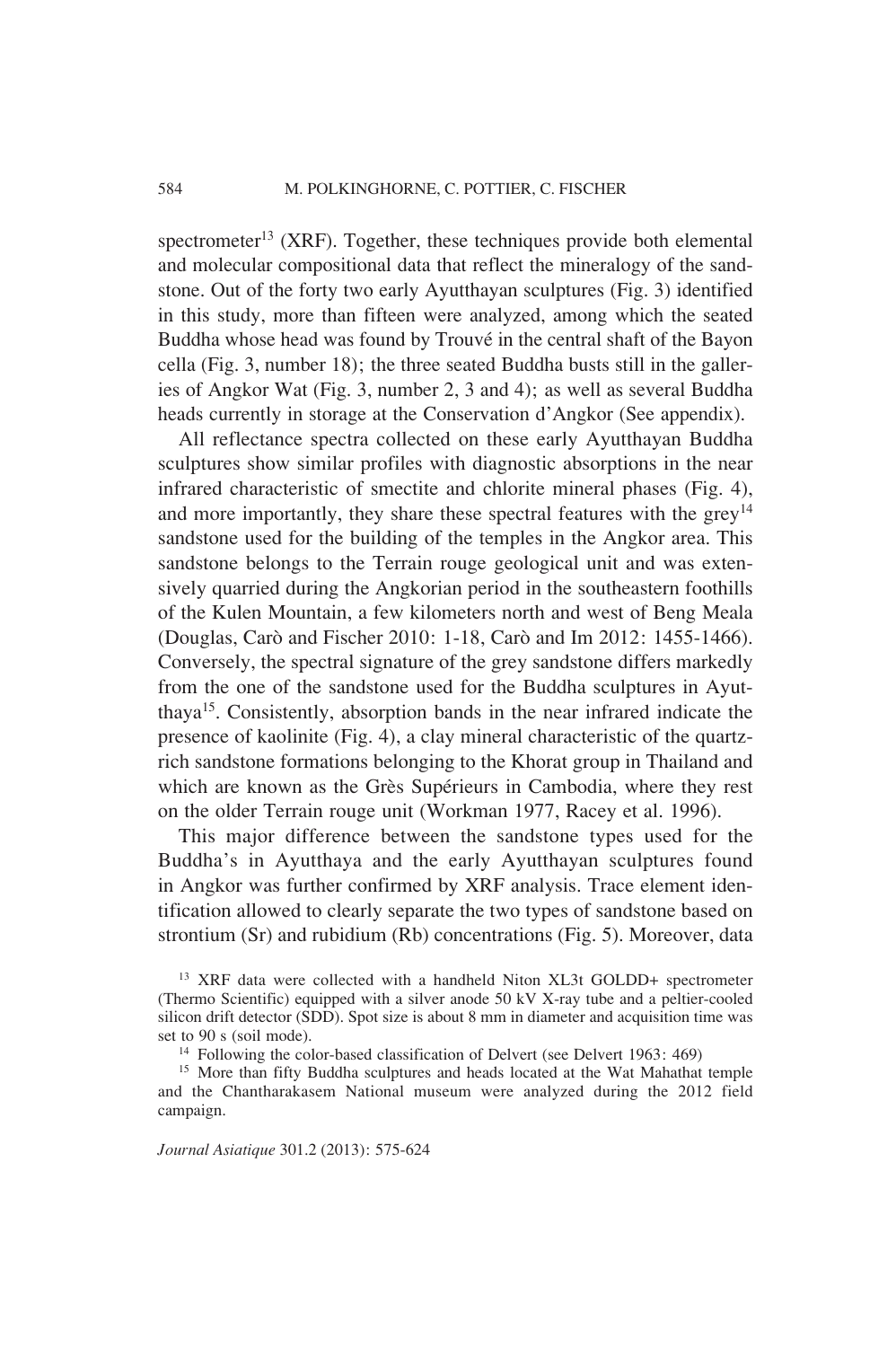collected on grey sandstone samples from numerous temples in Angkor<sup>16</sup>, quarries<sup>17</sup> and even Khmer-style sculptures<sup>18</sup> are rather well clustered indicating the same geological source. From the non-invasive analysis of the stone, it can therefore be concluded that the sculptors carved the early Ayutthayan Buddhas found in Angkor with the same local grey sandstone that was previously used by the ancient Khmer for both statuary and monumental architecture in Angkor.

#### AYUTTHAYAN RELATIONS WITH ANGKOR

The Khmer had a long association with the area of Ayutthaya and Angkor has always been revered by peoples north and west of the Dangreks. As recorded in the chronicles, for the literate circles of Ayutthaya Angkor was always "Nagara Hlvan", the great capital without equal (Charnvit 1976: 117 n35, Vickery 1977: 517, 1982: 78-79). There was an unambiguous cultural connection between the regions of Ayutthaya and Angkor in the 15th century. Vickery (1973: 52, 2004: 18) considers that Khmer must have been an important and prestigious language outside the Cambodian state. Three metal *preah patima* (votive tablets) from the Wat Ratchaburana deposit are inscribed with Cambodian script using the word *namo*, meaning "homage" (Chirapravati 2005: 92, *Chittrakam læ sinlapawatthu* 1958: 63). A brief inscription from a gold plate also found at Wat Ratchaburana uses the Khmer word *oy*, «give (to)» (Cœdès 1965: 205, Vickery 1973: 60-61).19 Similarly, gold sheets with donors' names and titles in the deposit use Khmer script, though the language

17 Data from Carò and Im 2012.

<sup>18</sup> Although the grey sandstone was primarily quarried for the building of the temples in Angkor, its use by sculptors from Ayutthaya is not surprising because during the 13th century, beside the particular sandstone of volcano-sedimentary origin identified on several Bayon-style sculptures (Douglas and Sorensen 2007: 115-125; Douglas 2008: 357-366), the grey sandstone was already a material used by Khmer sculptors for sculptures such as the Ganesha of Srah Ta Set (MG18052, musée Guimet; see Baptiste and Zéphir 2008: 315). 19 Vickery (1973: 61, n.35) additionally cites five similar inscriptions from the

15th century that contain the word "oy".

<sup>16</sup> Data from Kucera et al., 2008.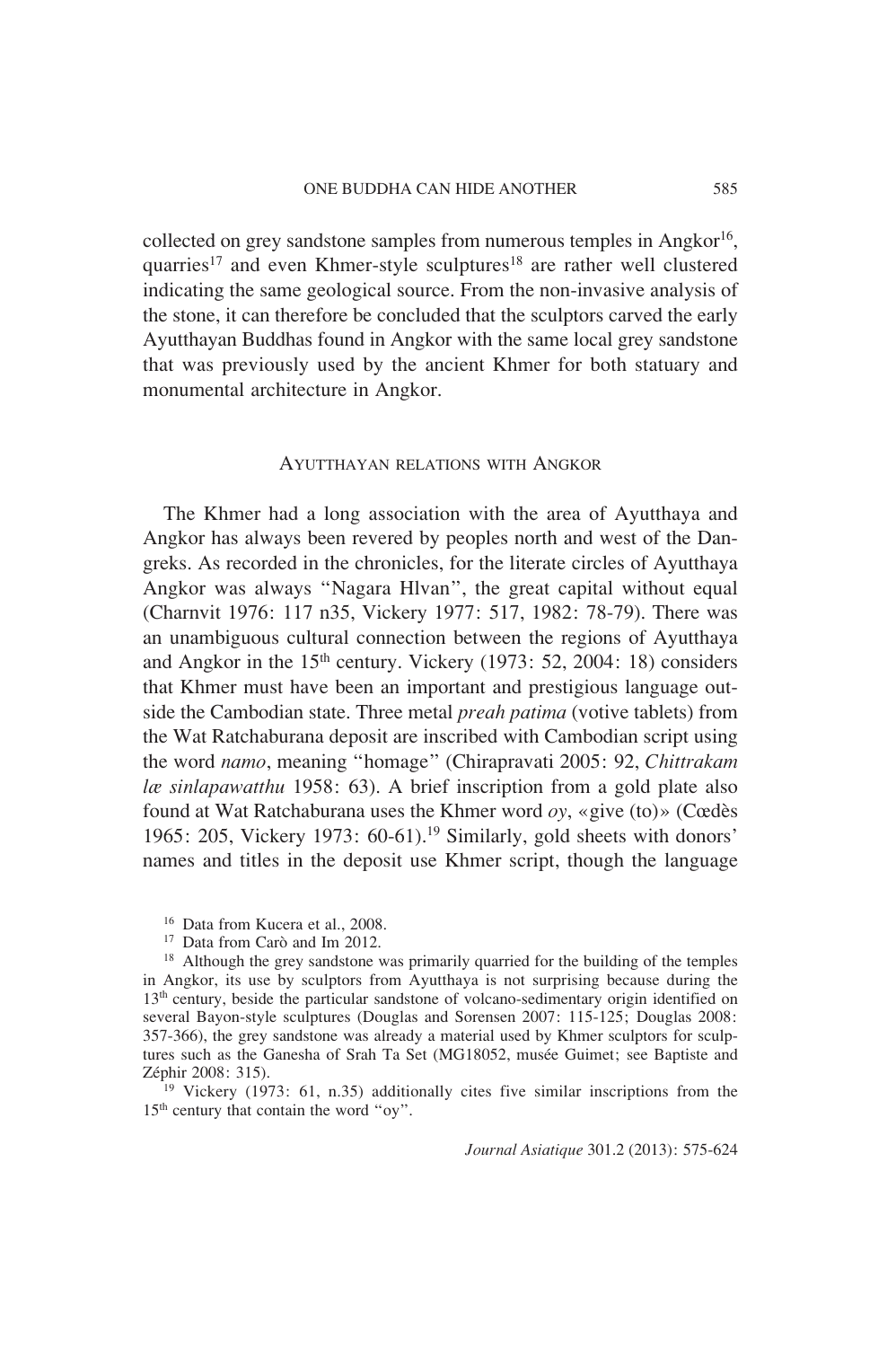appears to be Thai (Woodward 1997: 177).<sup>20</sup> Additional connections can be found in written records. Mid to late 15th century inscriptions from Tenasserim and Phichit list the same set of Khmer royal titles with minor variations (Vickery 1973: 53-57, 69, 2004:19 cf. Cœdès 1965: 203-205). Finally, the conventional title used by the Mongols for the early rulers of Ayutthaya was *kamraten*, a common component of Cambodian royal titles during the Angkor period (Vickery 2004: 18).

A bond to the Khmer world is also seen in the material culture of early Ayutthaya. According to Garnier (2004: 39-40) archaeologists have found traces of a pre-12<sup>th</sup> century Dvāravatī structures at Ayutthaya under the temples of Wat Khun Muang Chai and Wat Mahathat. The central shrine of Wat Mahathat (Ayutthaya) contains re-used sandstone blocks from an earlier structure. One stone is decorated with a common Khmer decorative motif and likely originated as part of a temple terrace. The reused stone on top of the central *prang* bears the *kbach rachana*<sup>21</sup> of a *chakachan* flower frieze divided by *phñi tes* leaves used in countless religious structures in Cambodia beginning from at least the  $8<sup>th</sup>$  century (see Chan and Chanmara 2005, Polkinghorne 2007a: *Figs.* A.9, A.11). The frieze is also replicated in stucco on many Ayutthayan monuments. Also rendered in stucco, the lions that surround the *stupa* of Wat Thammikarat are characteristically Khmer in style, and are presumably influenced by Angkorian models. Similarly, Woodward (1995: 335-341) tentatively identifies a Khmer monument as the original structure of Wat Si Rattanamahathat at Lopburi.

In the Wat Ratchaburana deposit there were 191 Cambodian type metal and ceramic images. *Preah patima* Buddha images likely came to Ayutthaya from areas formally under Angkorian control.<sup>22</sup> The images depict two of the most common Mahayana Cambodian images reproduced during the time of Jayavarman VII. One illustrates a Nāga-protected Buddha

20 Inscriptions of Thai in Khmer script are also seen from a district of Chainat (no. 48, 1408) and in the Dansai inscription which records some kind of treaty between Ayutthaya and Vientiane (1563) (Vickery 2004: 19-20). 21 The term *kbach rachana* refers to the suite of Khmer decorative motifs taught to

Boisselier 1966: 332-333, 374-377).

Khmer artists as an oral tradition and passed from generation to generation through learning and making (see see Chan and Chanmara 2005).<br><sup>22</sup> *Preah patima* or votive tablets are rare in Khmer art south of the Dangreks (see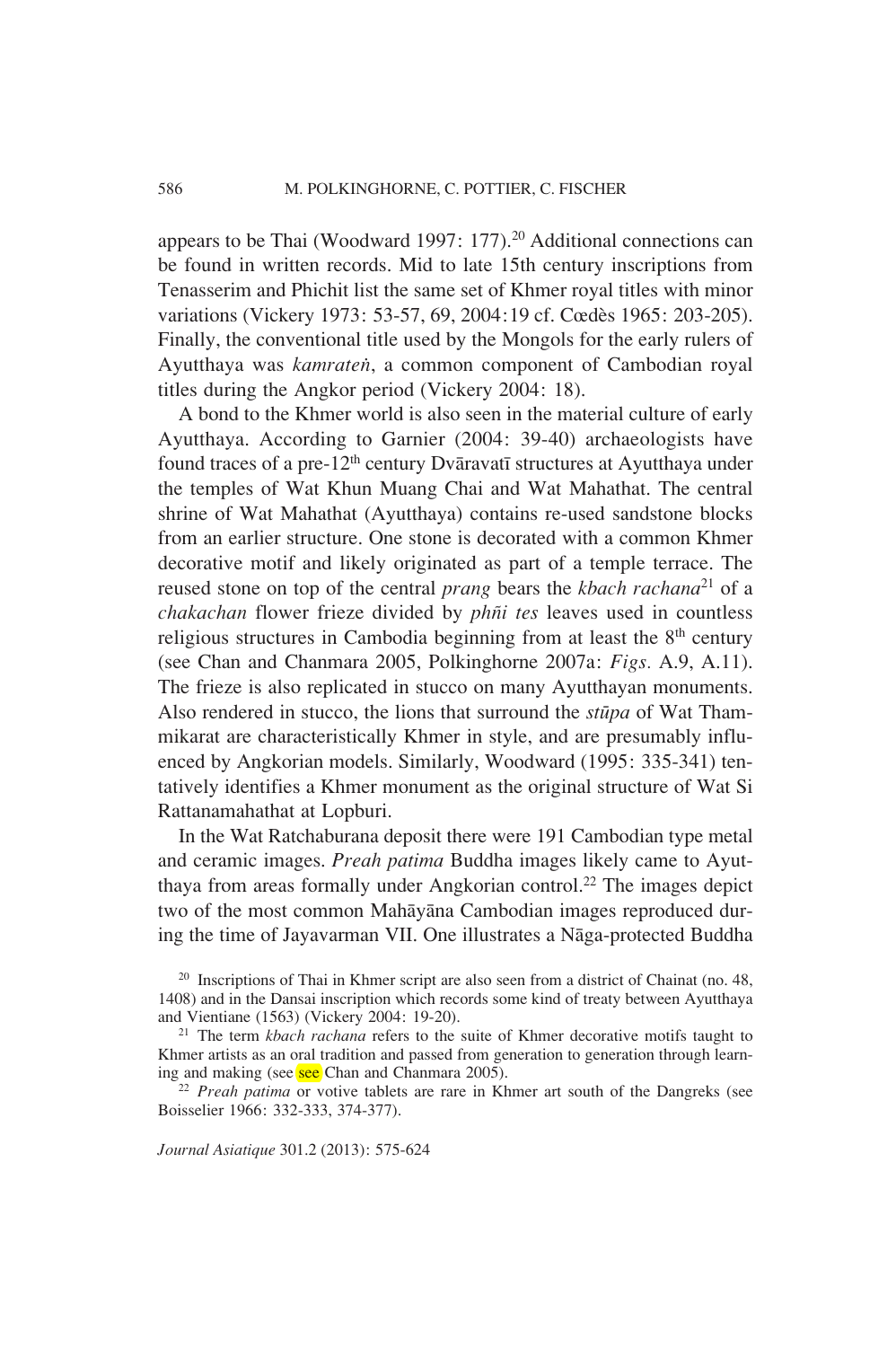flanked by Avalokitesvara and Prajñaparamita, the other a Hevajra manadala (see Krairiksh 2012: 302-304, Chirapravati 2005: 84, 86, *Phuttharup læ phra phim* 1959: 57-58). The presence and persistence of the Naga-protected Buddha in *dhyanamudra* rendered in stone at many Ayutthayan sites is similarly indicative of the legacy and significance of Khmer artistic and religious models.

#### MOBILITY OF STYLES, SCULPTURE AND ARTISTS

The influence of Khmer art and culture in the Chao Phraya basin is known, yet the incidence of Thai style sculpture and artistic impact in Cambodia has been incompletely considered. Dupont (1935) and Boisselier (1955) identified the impregnation of Dvaravati art in late Bayon period sculptures, especially of the Commaille type<sup>23</sup>, and Giteau (1975) made numerous post-Angkorian correspondences with Thai art, but none have distinguished the presence of early Ayutthayan art at Angkor.24 If the early Ayutthayan images were crafted with Cambodian stone by Ayutthayan sculptors how did the artists come to reside at Angkor? The most probable conclusion is that the images are associated with the 1431 / 1432 sack of Angkor and represent a period of residence or occupation at the former capital. The principal sources of our knowledge about the Ayutthayan incursion at Angkor are the Ayutthayan and Cambodian chronicles which should be reviewed with caution<sup>25</sup>. However for

23 Also see Boisselier 1966, Cœdès 1928, Dupont 1931-1934.

<sup>24</sup> In reference to specific heads and busts at the Bayon and Tep Prenam, Boisselier (1955: 129, 191, 249, pl. 101B, 114) cites an influence from Thai and Chinese aesthetics,

<sup>25</sup> The chronicles are reconstructions of history recorded long after the events they allege to report. They are contradictory and abound with errors having been transcribed numerous times. Additionally, mistranslation and attempts at correction by early western researchers increase the difficulties of interpretation (see Cushman 2000, Ewington 2008, Mak Phoeun 2002: 105-110, Vickery 1973, 1976, 1977a, 1977b, 2004). For early translations and interpretations of the Chronicles see Damrong 1968: 1-62, 222-418, Frankfurter 1914: 1-20, Garnier, F. 1871: 336-385, 1872: 336-385, Leclère 1914, and Moura 1883. Numerous scholars have investigated claims for additional or alternative Ayutthayan sieges and occupations of Angkor. There is evidence of ongoing military disputes between Angkor and polities north of the Dangrek as early as the 13<sup>th</sup> century. Zhou Daguan tells us that as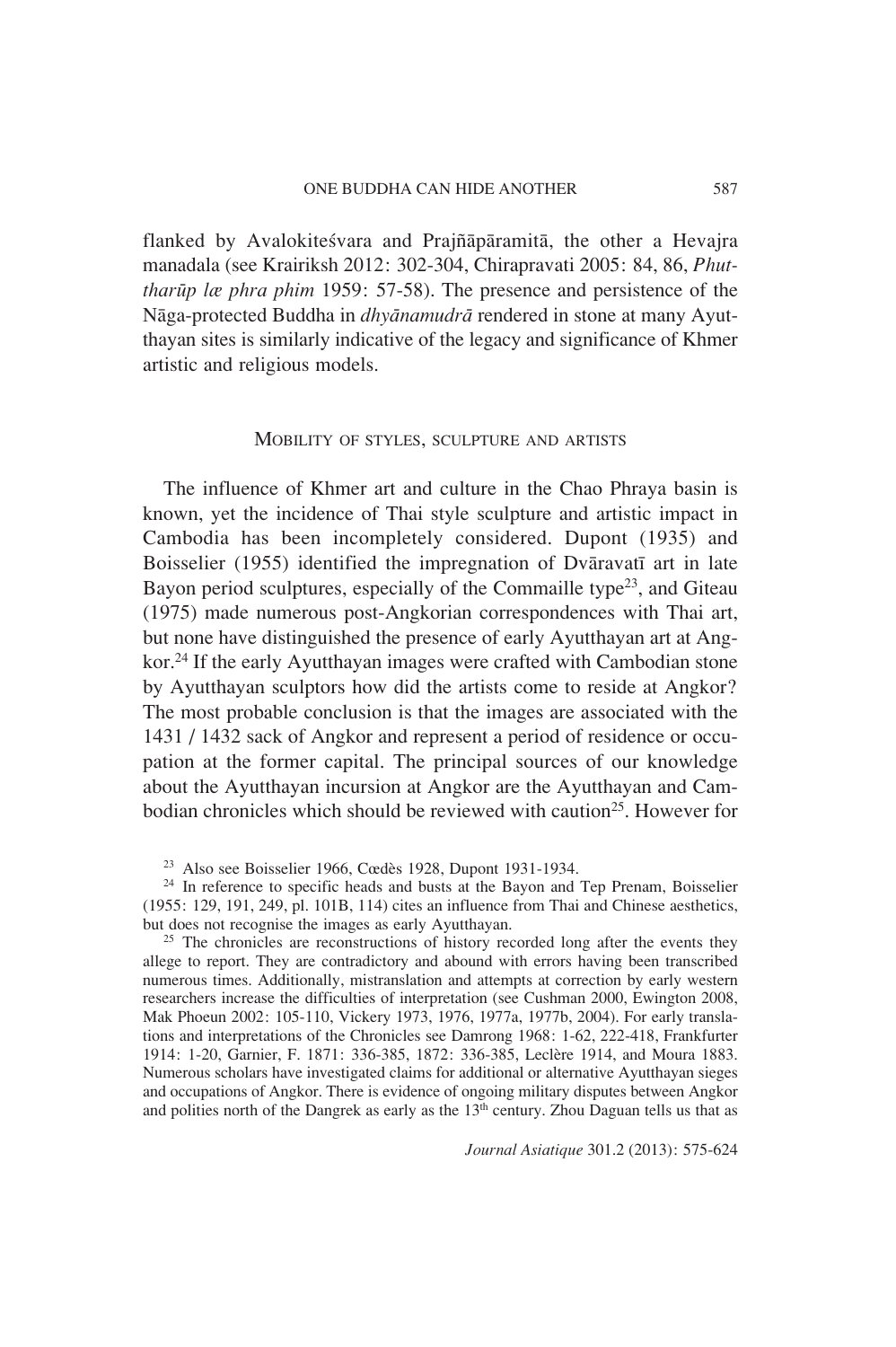Vickery (1977a: 461 sqq, 1977b: 53, 55-56, 2004: 3, 19) the single event that unquestionably reflects reality is an Ayutthayan intrusion of some kind at Angkor around 1431 as recorded in the *Luang Prasœt* version of the Ayutthayan Chronicles.26 Comparative analysis of the *Luang Prasœt* version and another chronicle fragment, the *2/k.125 fragment*, augments our knowledge about the infamous incident. Angkor is first discussed in the *2/k.125 fragment* in the context of the Ayutthayan King's son ruling there between 1441 and 1442 for an indeterminate period of time. If we accept the *Luang Prasœt* date for the sack as 1431 / 1432, then Ayutthaya had occupied Angkor for between 12 and 15 years (Vickery 1977a: 461 sqq, 1977b: 55-56). Identification of an early Ayutthayan Buddha in the shaft of the central cella of the Bayon, and subsequent recognition of over forty similar  $15<sup>th</sup>$  century images is the first material evidence of this critical event in the history of the region.

The movement and mobility of sculptures in stone and bronze across the landscape of the Khmer empire and beyond is observed at least from the late 12<sup>th</sup> century and likely occurred much earlier. Sculptures could be transported as the spoils of war, as ritual retinue, and perhaps even as artistic models. A designated image can bring legitimacy and prosperity to its custodians $27$  and donated images can confer merit and blessings upon the donor. During the time of Jayavarman VII twenty-three images of the *Jayabuddhamahanatha* were distributed throughout his kingdom, including to many locations in present day Thailand (K.908, see Cœdès 1941: 296, 1943: 194-196, 1958, 1960, Woodward 1994/1995: 105- 111). The so-called portrait images of Jayavarman VII were also transported from their probable single point of creation and have been found

a result of repeated battles or wars with the Siamese the land had been completely laid to waste (2007: 79, n.99), and that ordinary people were ordered to battle (2007: 82). The Royal Ayutthayan Chronicles record several sieges of the Khmer capital in the late 14th and early 15<sup>th</sup> (Cushman 2000: 11, 14, Wyatt 1973: 32-35). Fragments of the Cambodian chronicles date the event to various times in the 14th and 15th centuries, and suggest that Angkor was occupied for less than a year (see Briggs 1948: 3-33, Cœdès 1918: 15-28, Groslier B.-P. 1958, Khin Sok 1988, Wolters 1966: 44-89). Wolters (1966: 52) and Wade (2011: 10) argue that there was a  $14<sup>th</sup>$  century Ayutthayan occupation at Angkor based upon the Ang Eng fragment of the Cambodian Chronicles and *Ming Shi-lu* respectively.

<sup>&</sup>lt;sup>26</sup> Also see Cushman (2000: 15), Briggs (1948: 24), Wolters (1966: 44).

<sup>27</sup> Famously, see the Emerald Buddha (Notton 1933).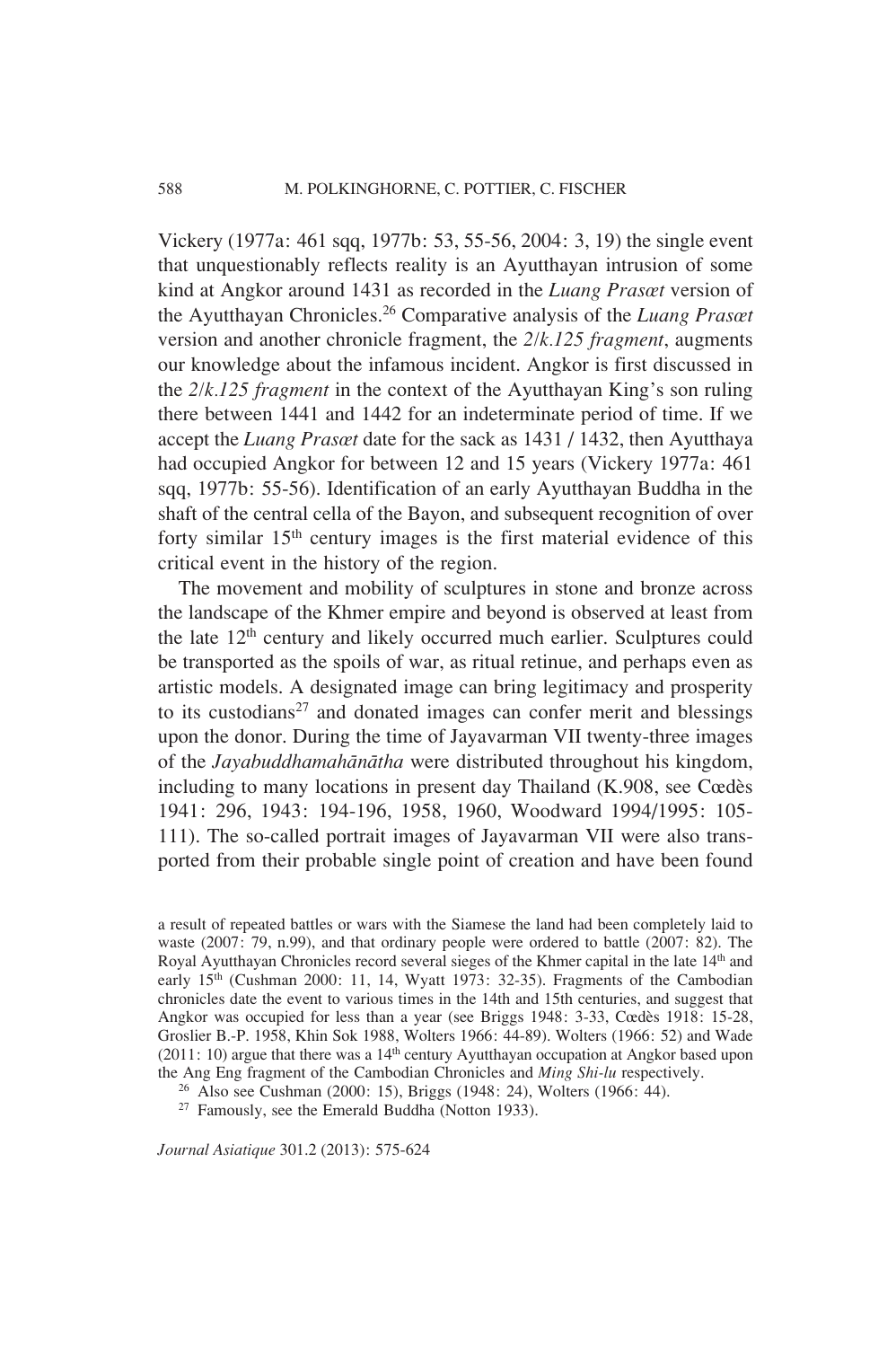in the farthest reaches of the Empire (Cœdès 1943: 194-196, Pottier 2000: 171-172).

The presence of monumental Khmer bronzes at the Mahamuni Paya of Mandalay, reputedly from Angkor via Ayutthaya, similarly testify to the ease with which images travelled across kingdoms (Boisselier 1967: 312-334).28 Versions of the Ayutthayan chronicles report that during the invasion of Angkor, images, including those of animals were brought to Ayutthaya (Cushman 2000: 15, McGill 1993: 447). Scholars typically argue that the Mahamuni bronzes are the images recorded in the chronicles (e.g. see Boisselier 1967: 312-334). Likely from Angkor, the specific identification between text and image is problematic (see Vickery 2004: 47-48, cf. Vincent 2012: 134-162). In middle period Cambodia, the chronicles similarly report the movement and destruction of statuary as confirmation of victory and reappropriation of sacred power. During the foundation of Phnom Penh as a Royal residence in the early 15th century King Ponhea Yât is said to have brought numerous bronze images of the Buddha and statues of lions from Angkor to sanctify the august Caitya of Wat Phnom (Khin 1988: 71-72). At the end of the  $16<sup>th</sup>$  century the capture of Longvêk by King Brah Narendrasūra (Naresuan) is recognised by the ruin of powerful images of the Buddha (Cœdès 1918: 19, Groslier, B.-P. 1958: 19, Khin 1988: 45-47, 213-217). If we accept Vickery's 12 to 15 year occupation hypothesis, then the early Ayutthayan sculptures at Angkor appeared not as the spoils of war, but as offerings of an occupying force and their artists.

Early Ayutthayan sculptures rendered in Cambodian stone suggest the presence of early Ayutthayan artists at Angkor. Artists are a valuable commodity for political administrations who implicitly utilise specialised artistic knowledge to legitimise, maintain and symbolise power (Geertz 1980, Polkinghorne 2007a, 2007b). Because of low population densities in mainland Southeast Asia, warfare for slave gathering and increasing the workforce were common (Reid 1988:123). Correspondingly, among the most prized labour were artisans whose skill and technical knowledge could be reappropriated in the invaders' own seat of power (Beemer

<sup>&</sup>lt;sup>28</sup> See also Goloubew 1924a: 510-512 who describes a  $12<sup>th</sup>$  century Khmer bronze image of Lokesvara in Sri Lanka.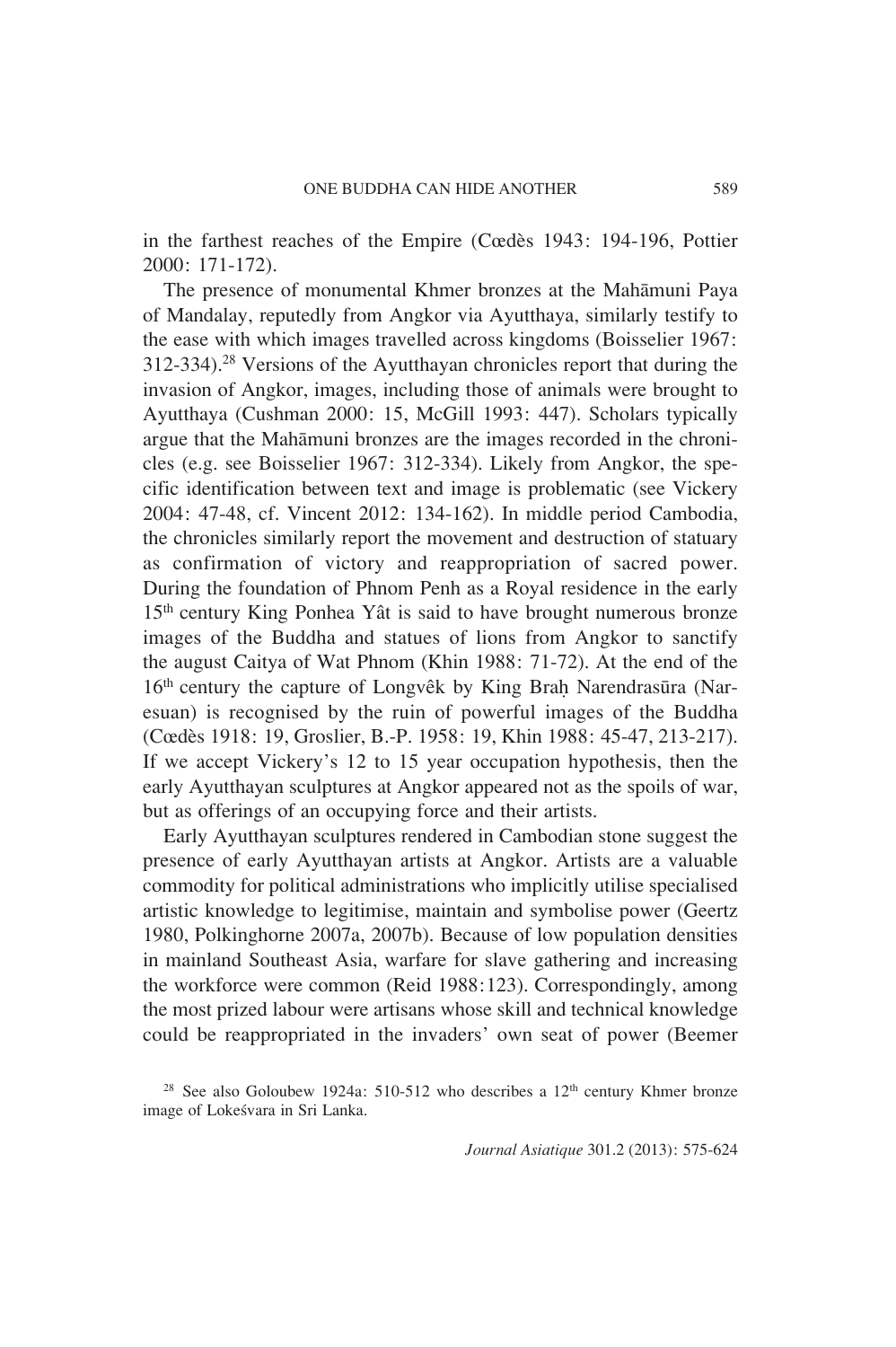2009, McGill 2005a: 20). In Cambodia during the  $10<sup>th</sup>$  century artists appear to be bound to the dominant political administration despite the physical movement of capitals and political change (Polkinghorne 2007b: 24-27). Movement of artists can account for the transmission and continuity of technical knowledge in mainland Southeast Asia during the rise and decline of successive empires (Boisselier 1967: 281-285). For example, an account of the foundation of the kingdom of Lan Chang in the 14<sup>th</sup> century tells of artists imported from Cambodia with the requisite skills to create images of the Buddha (see Boisselier 1967: 283, Finot 1917: 165). Similarly, Beemer (2009) records slave gathering warfare and the forced migration of Thai artisans to Burma in the 16<sup>th</sup> and 18<sup>th</sup> centuries.

Recognition of early Ayutthayan style at Angkor does not eliminate the possibility that Angkorian artists attempted to replicate the characteristic images. There is no doubt that the Ayutthayan styles had an influence upon local artistic fashions (see Boisselier 1955, Dupont 1935, and Giteau 1975). But in this case, although the Angkorian artists were among the most accomplished in all Southeast Asia, it is unlikely that they could faithfully reproduce another tradition without indigenous input. The inharmonious and crude composition of some images, for example one from Phnom Krom29, may be representative of the crossfertilisation of artistic customs.30

## EVIDENCE OF OCCUPATION AT THE KHMER CAPITAL

In addition to the stone sculptures there may be further evidence of an Ayutthayan residence at Angkor. Cœdès' (1918: 15-28) translation of the *Nong* fragment of the Cambodian chronicles notes the King of Ayutthaya, *samtec braÌ paramarajadhiraja* who raised an army against the

<sup>30</sup> The images presented in this paper are considered early Ayutthayan in style, but the difficulties presented by the U-Thong type categorisation are demonstrated by the diversity of facial composition (cf. Woodward 1997: 176-178, 300). For example, Buddha 35 (see Appendix) from the Musée Guimet (MG25066, see Baptiste and Zéphir 2008: 448) exhibits a square jaw typically associated with the U-Thong B type.

<sup>&</sup>lt;sup>29</sup> See EFEO photo cliché fonds cambodge INVLU 00862\_1 (head on right of image).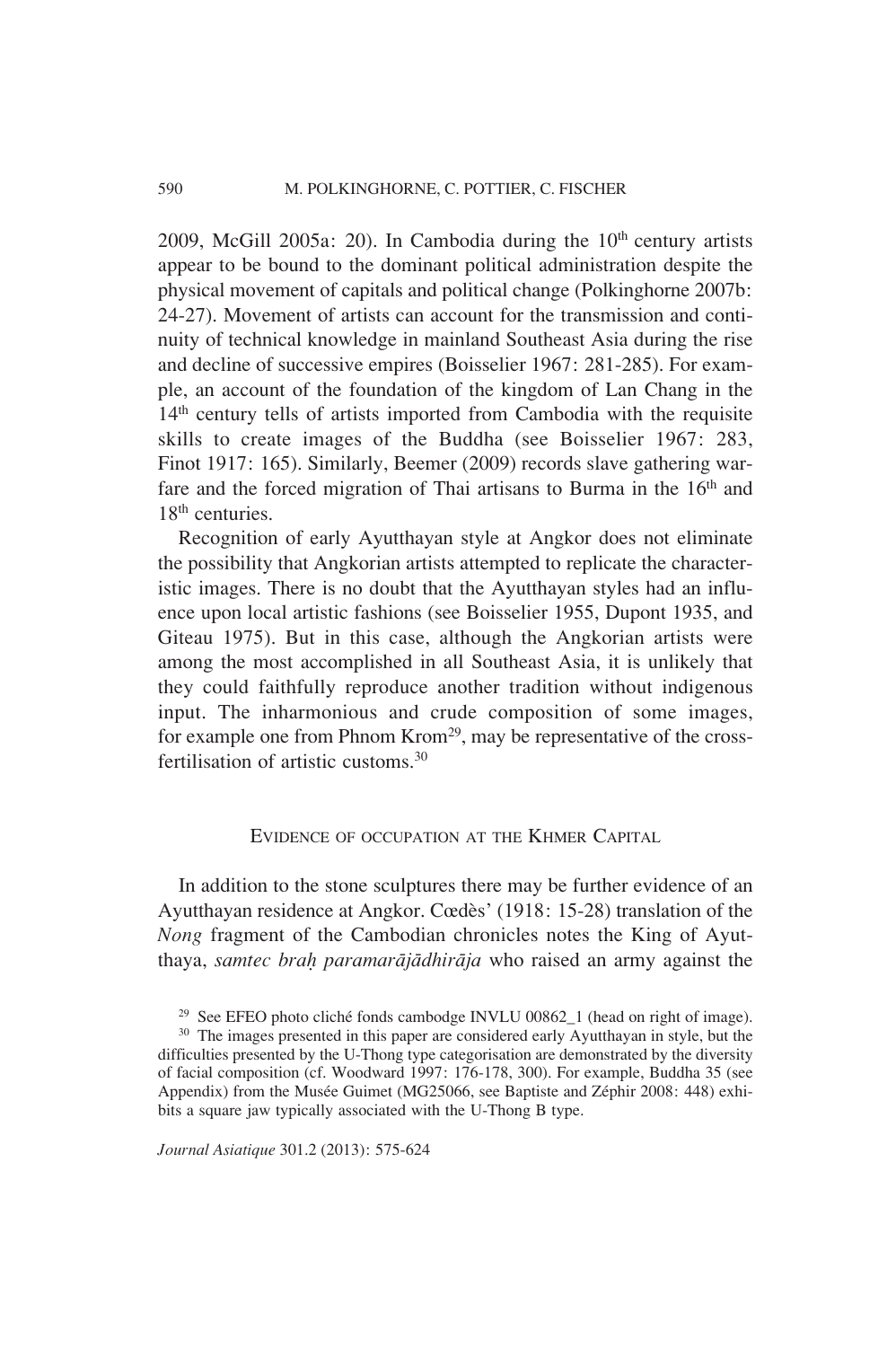capital of *braÌ cau sri dharmasokaraja* (presumably Angkor in 1431 / 1432). After a siege of seven months *braÌ cau sri dharmasokaraja* asked two monks to offer the city to the Ayutthayan king. When *braÌ cau sri dharmasokaraja* died *samtec braÌ paramarajadhiraja* founded two pagodas for the monks, one called *vet jetubana/jetavana* at Angkor Wat (*bisnuloka/visnuloka*) and another small pagoda called *vet noi* (Cœdès 1918:  $26-27$ .<sup>31</sup> It is likely that these foundations were accompanied by requisite images of the Buddha, possibly in the style of the Ayutthayan king who commissioned them.

The badly preserved inscription K. 489 (see Cœdès 1951: 229-230) from Prasat Prampil Lavaeng (Buddhist Terrace No.  $1$ )<sup>32</sup> dated palaeographically to the 14th or 15th century records two royal names: *dharmmikarajadhiraja* and *rajadhipatiraja*. Analysis of the *Luang Prasœt* and van Vliet*-Sangi†iyava∞s* Thai chronicles with the *Ming Shi-lu* suggests that King *parama rajadhiraja* II also held the title of *rajadhipati*, who was the conqueror of Angkor (Vickery 1976: 227-228, 1977a: 225, 1978: 233-234, 2004: 19, 25, Vliet 1975: 63). For Vickery (2004: 19) correspondence of these names may provide a speculative record of this conquest.

Interestingly, material evidence at the find spot of K. 489 may also demonstrate an Ayutthayan occupation. The western square tiered terrace of Prasat Prampil Lavaeng which likely supported an image of the Buddha (Marchal 1918: 13) has similar elephant terrace mouldings to Wat Maheyong at Ayutthaya dated by the Royal Ayutthayan Chronicles to 1438 (Cushman 2000: 15, Leksukhum 2005: 66). These mouldings, unique at Angkor<sup>33</sup>, which depict a series of elephants whose trunks project and support the terrace, employ re-used stones probably from the Royal Terraces.34 Preah Vihear Prambuon Lavaeng (Buddhist Terrace No. 2), two hundred metres from Prasat Prampil Lavaeng, is the find spot

<sup>34</sup> The employ of re-used and re-cut stones is common to the Buddhist Terraces of Angkor Thom (see Marchal 1918: 9).

<sup>31</sup> The second pagoda was also likely in Angkor Wat. See also Péri 1923: 1-104.

 $32$  Coincidently Prasat Prampil Lavaeng is the present home of the Bayon Buddha. See also Giteau (1971: 127, 1975: 15-16).

 $33$  The mouldings are significantly smaller and distinct to those from The Terrace of Elephants and the gate of Angkor Thom.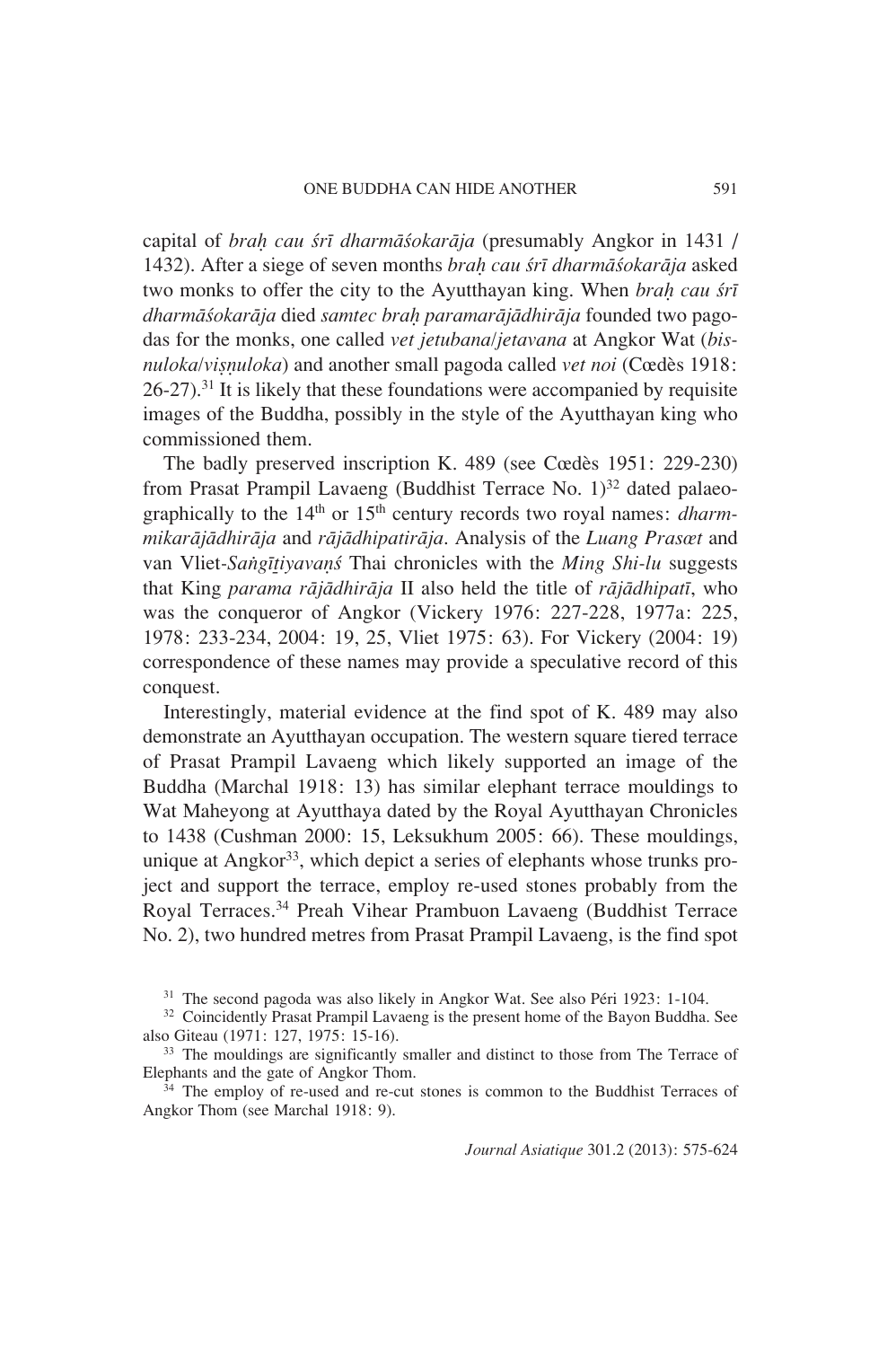of a small carved sandstone *dharmacakra*, a popular symbol in Thai Buddhism (see Brown 1996) and which is one of only two known at Angkor.35 Additionally, the site of Preah Vihear Prambuon Lavaeng includes the remains of a large octagonal *stupa* base. No side has any evidence of moulding. The structure is similar in dimensions and morphology to *stupa* at Ayutthaya (Wat Ratchaburana, Wat Phra Ram, and Wat Thammikarat) reputedly dating to the late  $14<sup>th</sup>$  and early  $15<sup>th</sup>$  centuries ( Cushman 2000: 11, 15, Garnier, D. 2004: 39-40, Leksukhum 2005: 68-69).36

There is tentative indication of a Thai presence at Angkor in the 15<sup>th</sup> century from the ceramic record of Angkor Thom. Although we do not know when they arrived at Angkor, 14<sup>th</sup> and 15<sup>th</sup> century Thai celadons were identified in excavations inside the Royal Palace (Dupoizat 1999: 110), at Srah Andong [north pond of Prasat Sour Prat] (Heng 2004: 229, 232), and to the west of the Terrace of the Leper King ( Polkinghorne 2012: 7, 22). Thai ceramics, architectural and sculptural evidence suggest a 15<sup>th</sup> century Ayutthayan influence possibly coupled to the 1431 / 1432 incursion and occupation.

## WAS THE BIG BUDDHA THE CENTRAL IDOL OF THE BAYON?

An early 15<sup>th</sup> century attribution to the small Buddha verifies that the big Bayon Buddha was demolished and interred at a late date. When Trouvé recovered the great statue and began to reassemble it in the Bayon forecourt, instead of sitting within a monolithic square or rectangular pedestal customary of most Angkorian images, the Bayon Buddha was set into a unique octagonal pedestal made up of numerous interlocking blocks. Comparison with other octagonal and multiple piece structures, notably *stupa* at Angkor suggest that the pedestal was constructed no

<sup>35</sup> The other is at Preah Ang Thom on the Kulen (Boulbet and Dagens 1973: 37, Roveda and Sothorn 2009: 178).

<sup>&</sup>lt;sup>36</sup> Another avenue of potential analogy between the artistic culture of late Angkor and early Ayutthaya may reside in the morphology and designs of *sema* stone, though preliminary analysis has not provided any clues (see also Giteau 1969).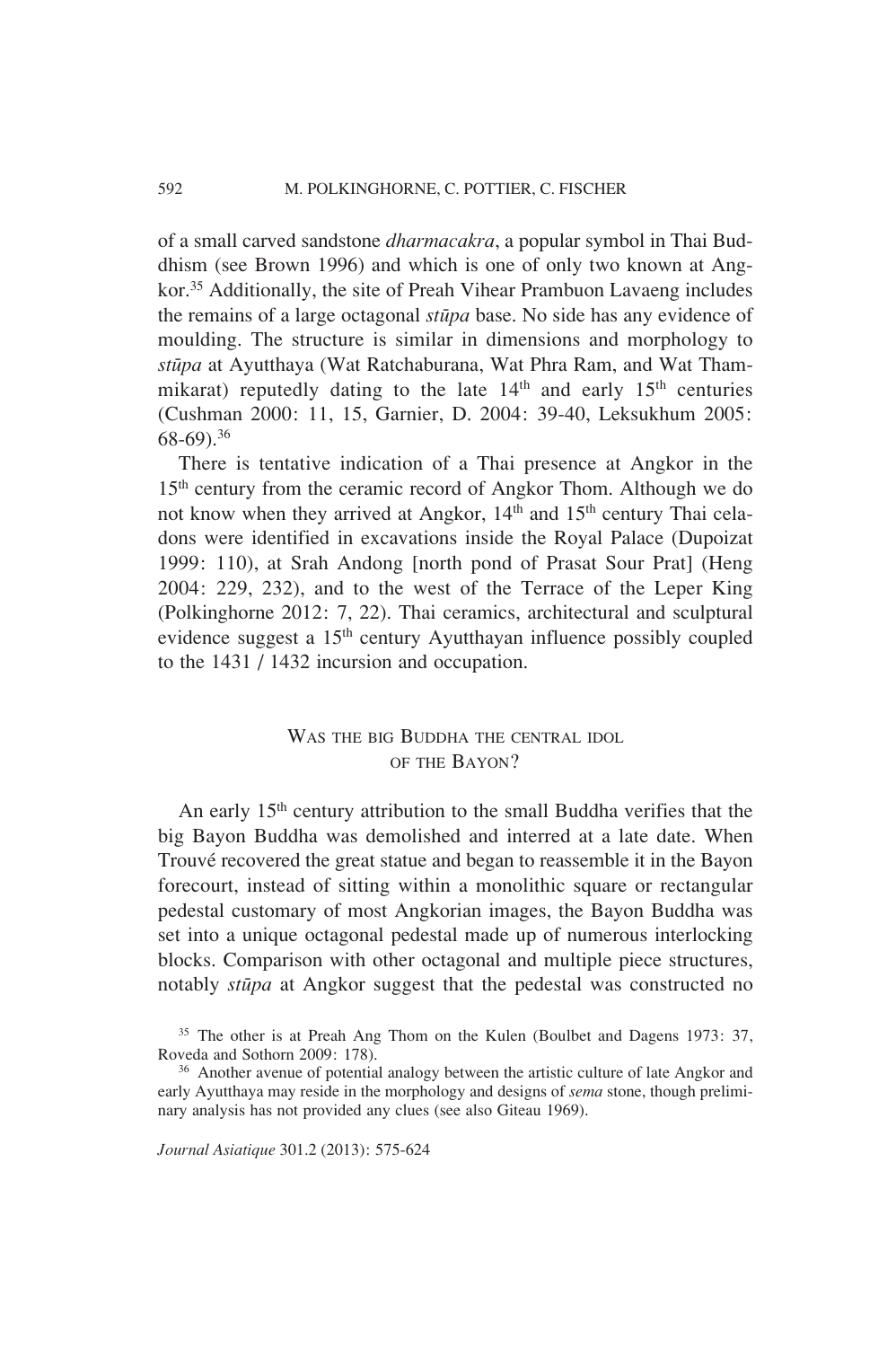earlier than the 15<sup>th</sup> century. After its construction the octagonal pedestal was modified again, evidenced by re-carving of the sandstone blocks and remains of metal cladding. The complex history of the idol prompts us to reconsider if the big Bayon Buddha was in fact the original divinity of the central shrine?

The Bayon Buddha depicts an extremely popular Angkorian iconographic representation. The Buddha is seated in the position of *dhyanamudra*, in deep meditation with eyes downcast on a multi-headed snake, whose heads rise above it to form a canopy. The symbolic interpretation that most scholars defer to is a synthesis of the primordial Khmer worship of naga and the Sakyamuni Buddha who was sheltered by the serpent Mucalinda during his enlightenment (See Cœdès 1923: 37-39, Dupont 1950: 39-62). Others raise serious questions about this identification preferring to consider some kind of Mahayana association (See Lobo 1997: 95, Sharrock 2011: 481-491, Woodward 1979: 72-83, 2007: 7). The Bayon Buddha has been associated with additional speculative meanings. As the *Buddharaja*, an apparent Buddhist substitute for the famed Sivaite *devaraja*, Cœdès (1943: 195, 1944: 318-319) believed that the Bayon Buddha was also an apotheosis of Jayavarman VII and the sum of the named images represented in the Bayon's lower galleries. Considering that spiritual belief systems at Angkor were founded on a substratum of chthonic earth cults and animism, Mus (1962: 527-529) and B.-P. Groslier (with Dumarçay 1973: 264, 269, 297-306) believed that the Bayon Buddha was a symbol of Jayavarman VII as the great genie of the kingdom materialising his authority by assembling the territorial genies of the earth at his feet. $37$  No inscription at the Bayon or other Jayavarman VII period monument documents the Bayon Buddha.

Likely dating to the end of the  $12<sup>th</sup>$  century the Bayon Buddha is typical of the Bayon style when images of the Buddha on naga were pre-eminent and displays the characteristic mystical expression and smile of Angkor. The face, body, extremities, musculature and pose are analogous to the so-called portrait images of Jayavarman VII. Meditation is expressed by the semi-closed eyes that evoke the spirit of compassion, an apparent spiritual and artistic ideal of the time of the Bayon style. The hairstyle of

<sup>37</sup> See also Mus (1933: 367-410).

*Journal Asiatique* 301.2 (2013): 575-624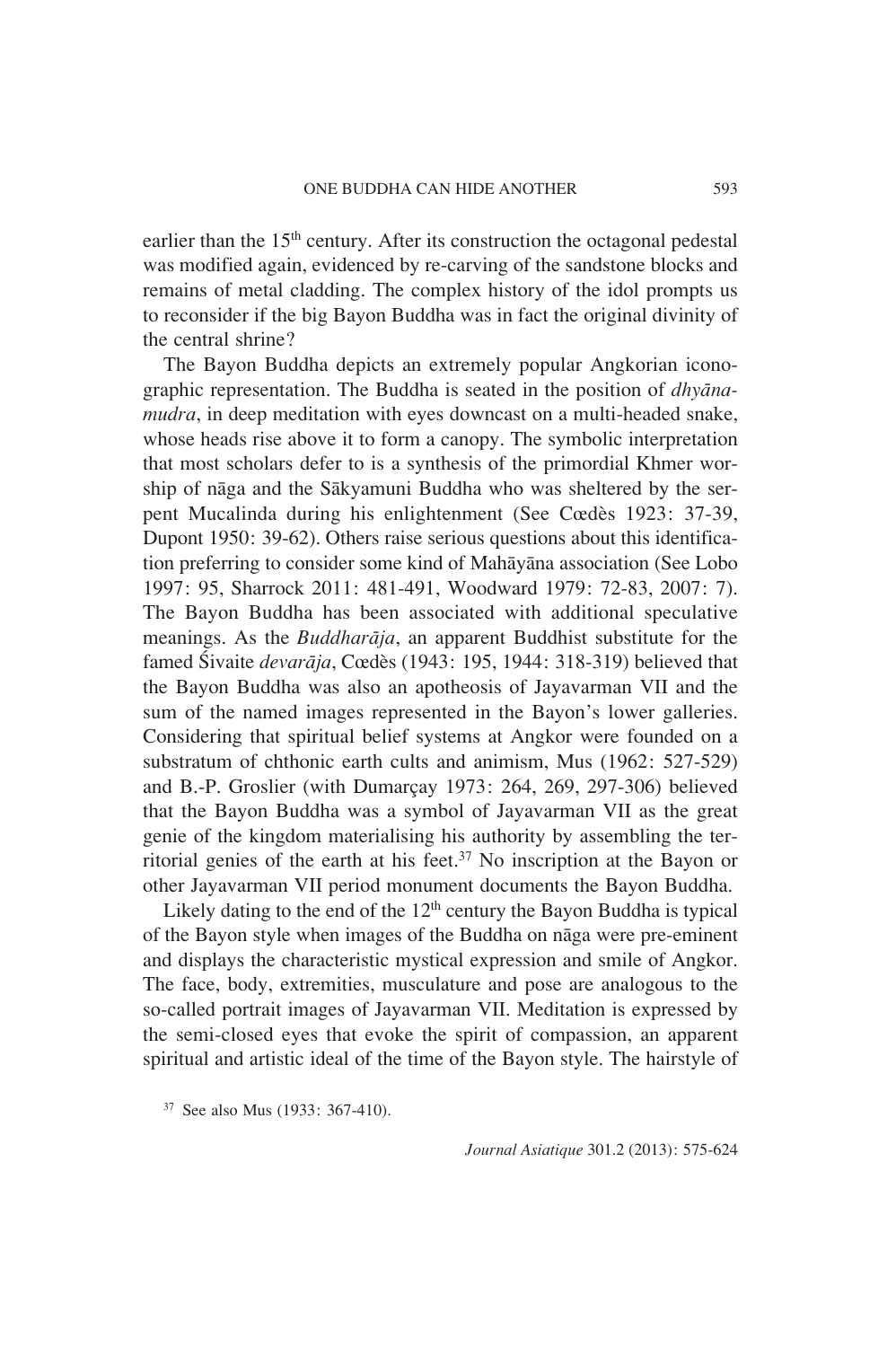small spirals in low relief harks back to Baphuon style representations of the Buddha. The un-tiered chignon and *u⊗ntisa* is uncommon in this period and characteristic of earlier images of the Buddha on naga and the later Commaille type.38 The ears are stylised and are drawn to connect with the torso. The Buddha's attire is simplified and the chest appears naked, though a robe is suggested by linking the left arm with the body ( Boisselier 1952: 261-273, 1955: 222-224, 243-244, 247, 1956: 15, 94, 97, 1966: 256, 275-276, Cœdès 1943: 176-179, Dupont 1950: 57-60, Stern 1965: 171-174, Mus 1961: 363-381). The Buddha is unusual for its large stature39 and its peculiar white sandstone that Trouvé at first identified mistakenly as limestone.40 Similar images are found at the site of Nokor Krau, on the northern bank of the eastern part of the north moat of Angkor Thom and at Ta Prohm, recently discovered by the Archaeological Survey of India / APSARA restoration team. These sculptures are comparable in size<sup>41</sup> and were probably of the same image.<sup>42</sup>

We can suppose that big Buddha dates to the late  $12<sup>th</sup>$  century, but was it the central image of the Bayon? Whereas the Preah Khan stele talks of an annual ceremony when the main gods of the empire (including Wat Nokor, Ta Prohm, Banteay Chmar, and Phimai) were invited as guests there is unusually no mention of the Bayon Buddha (Cœdès 1941: 281- 282, 298-299, Jacques 2011: 38). The absence of the Bayon's central idol may suggest that the inscription was completed before the consecration of the big Buddha. The substantial size and weight (15 tonne) of the image no doubt required considerable planning in regard to its installation. Because the statue is higher and wider than the doorways of the central cella, Jacques (1999a: 370) and Cunin (2007: 188) believe that

 $38$  Images of the Buddha on naga during the late  $12<sup>th</sup>$  and early  $13<sup>th</sup>$  century commonly have tiered *muku†a*. On the Commaille type see Boisselier (1955: 248-250, 1956: 110)

<sup>39</sup> 3.6m tall (4.7m including pedestal)  $\times$  1.67m wide.

40 Distinct from the sandstone typical to Bayon style sculptures (See Douglas and Sorensen 2007: 115-124). 41 Nokor Krau image: 2.11m tall (neck to the base of the *naga* coil, the head and *naga*

hood are absent) × 1.58m wide (knee to knee). Ta Prohm image: 2.10m tall (neck to the base of the *naga* coil, the head and *naga* hood are absent).

<sup>42</sup> Maxwell 2007a: 92 additionally cites an image of the Buddha discovered by the World Monuments Fund at Ta Som. Although this image is Bayon style its overall morphology and dimunative size preclude it from being associated with the Bayon Buddha.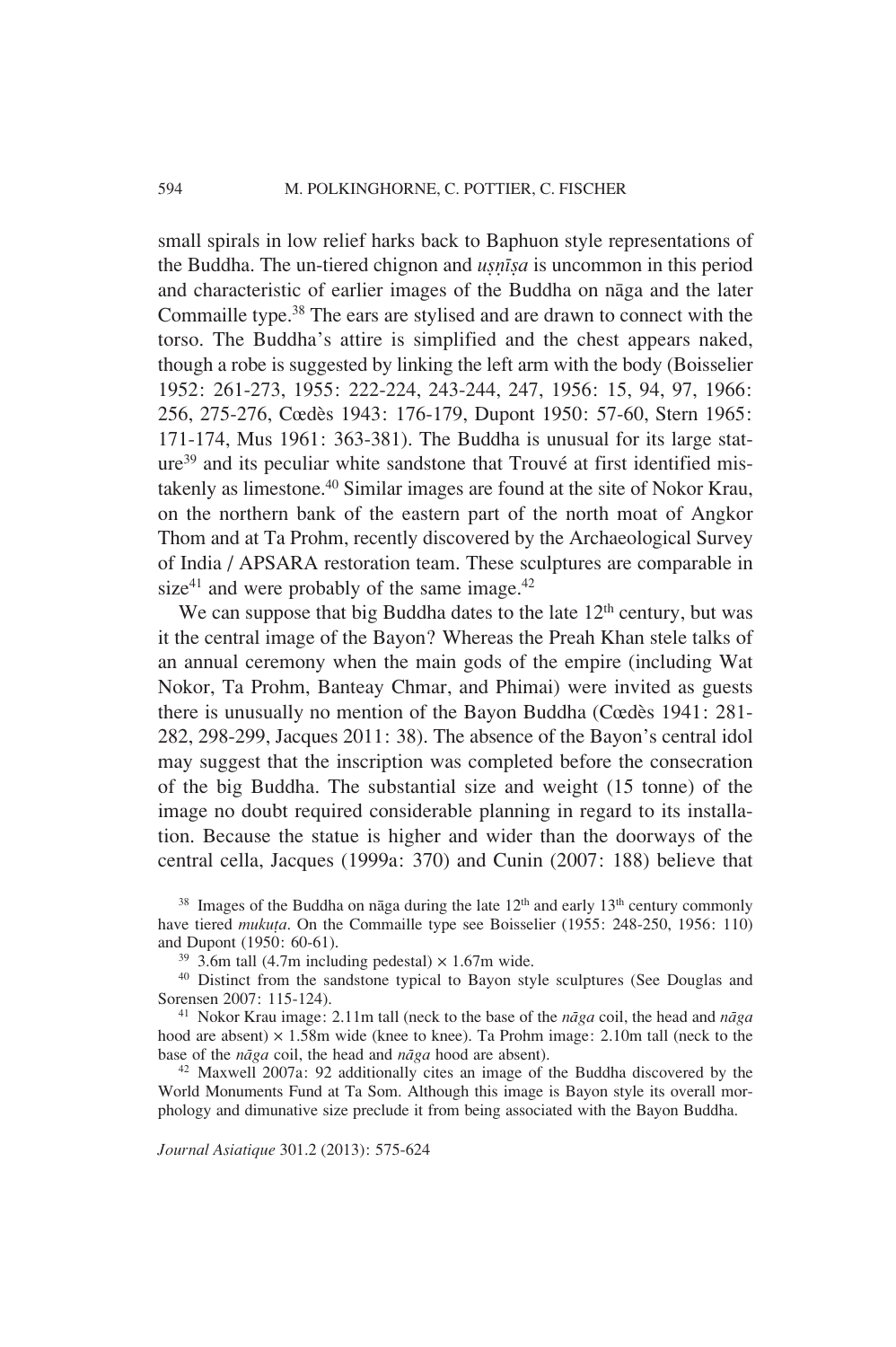the image was established before the construction of the central tower mass, with a temporary structure necessary to protect the image. Jacques (2007: 48) has postulated that an image of Harihara replaced the Bayon Buddha after the iconoclasm on the basis of inscriptions in the adjoining sanctuaries that commemorate images of Pārvatī and Dhāranī, the consorts of Siva and Visnu respectively. This proposition now seems unlikely if the Bayon Buddha was in worship up until at least the 15<sup>th</sup> century. Dumarçay (1996: 41) judiciously suggest that the image was carried in lengthways, as it was removed by Trouvé during its excavation. The image was finalised and dedicated with its eyes opened at the completion of construction (Dumarçay 1996: 41). If the sculpture was installed lengthways then it is impossible to confirm that the big Buddha was the original statue of the Bayon as it was possible to move it in and out through both the eastern and western doors of the cella<sup>43</sup> from anywhere at any time later.

#### AN OCTAGONAL PEDESTAL

Of particular interest to this paper is the octagonal pedestal. When the Bayon Buddha was originally carved it was likely positioned in a square pedestal typical of Angkorian period sculpture. At a later date, a new octagonal pedestal was made for the image comprised of several sandstone blocks. The shape and composition of the pedestal is unique in Khmer sculpture, and it is argued here that it dates to the  $15<sup>th</sup>$  century. A third modification phase is demonstrated by diagnostic flat chisel marks and traces of metal pins that appear to post-date the original polished surface of the sandstone.

From the bottom, the Buddha pedestal consists of four octagonal and two circular courses of stones, six courses in total. Not all sandstone pedestal components were recovered from the Bayon cella and during restoration missing pieces were replaced with laterite. Each octagonal tier consists of eight blocks and each block is rendered to fit with the other

<sup>43</sup> Furthermore, the western door was widened sometime after the original construction of the central tower (see Cunin 2004, v.2: 118, fig. 147).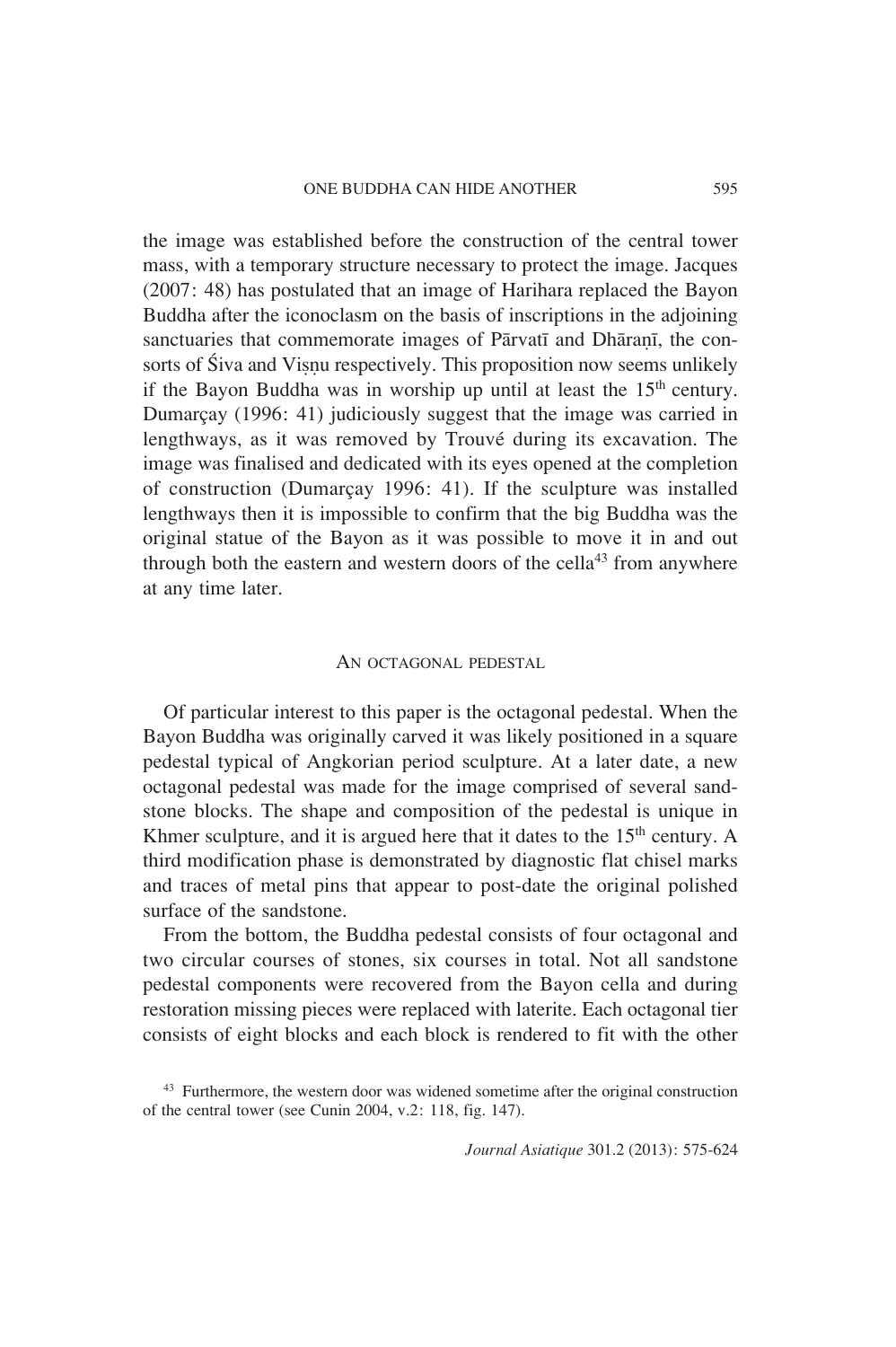blocks so that it is approximately  $4/5<sup>th</sup>$  one face and  $1/5<sup>th</sup>$  another. The topmost octagonal tier is incised with undecipherable assembly marks recorded as K. 776 (Cœdès 1966: 196-197, also see Dumarçay and Groslier, B.-P. 1973: 94). All but the two bottom courses bear traces of small holes, or dowel pins (approximately 3mm) containing traces of an unidentified metal (probably iron) which presumably once supported some form of metal cladding.

The profile of the pedestal modenature does not follow the classic Angkorian standard of symmetry, where the top and bottom of same dimensions are separated by a smaller median band. Instead the pedestal decreases in width with increasing height. In morphology it resembles the *stupa* of Kôk Thlôk (IK474.03, west of the Bayon) and Wat Preah Ngok (IK479.02, a terrace north west of the Bayon). Like the Buddha pedestal each tier of these *stupa* possess eight blocks and follows the 4/5th: 1/5th modular composition. The dating of these *stupa* is obscure (see Marchal 1951: 583) but they are probably  $15<sup>th</sup>$  century or later, consistent with other Theravadan foundations at Angkor. Another known octagonal pedestal is that which supports the  $16<sup>th</sup>$  century inscription K. 82 of Vat Nokor in Kompong Cham.<sup>44</sup> The inscription dated 1566CE records a dignitary or a king transforming the 12<sup>th</sup> century central tower into a funerary *stupa* and the installation of an image of the Buddha ( Filliozat 1969: 93-106, Thompson 1999: 104-109, 340-350, Vickery 1977a: 229-233, 1977b: 71-72).45 The K. 82 pedestal is a single block of sandstone that shows a morphological resemblance to the Bayon Buddha pedestal.

In addition to the unusual shape and modular construction a possible diagnostic aspect of the latest modifications to the pedestal are the presence of flat square chisel marks on the visible surfaces. Flat chisel marks are characteristic of numerous post-Angkor and 16<sup>th</sup> century sandstone

likely commemorates a funerary monument to Ang Cand, whilst Thompson (1999: 340-350) argues that the quoted title is a meditation on the nature of Maitreya. See also Vickery (1977: 233) and a comparison with IMA4.

<sup>44</sup> Parmentier (1916: 29) considers that the pedestal is of an earlier date to the inscription however he offers no evidence to support this assumption. The inscription fits into the pedestal but appears to be missing a cover that would hide the mortise and tenon fitting. 45 Vickery (1977a:88-89, 169-170, 197-199, 229-233) believes that this inscription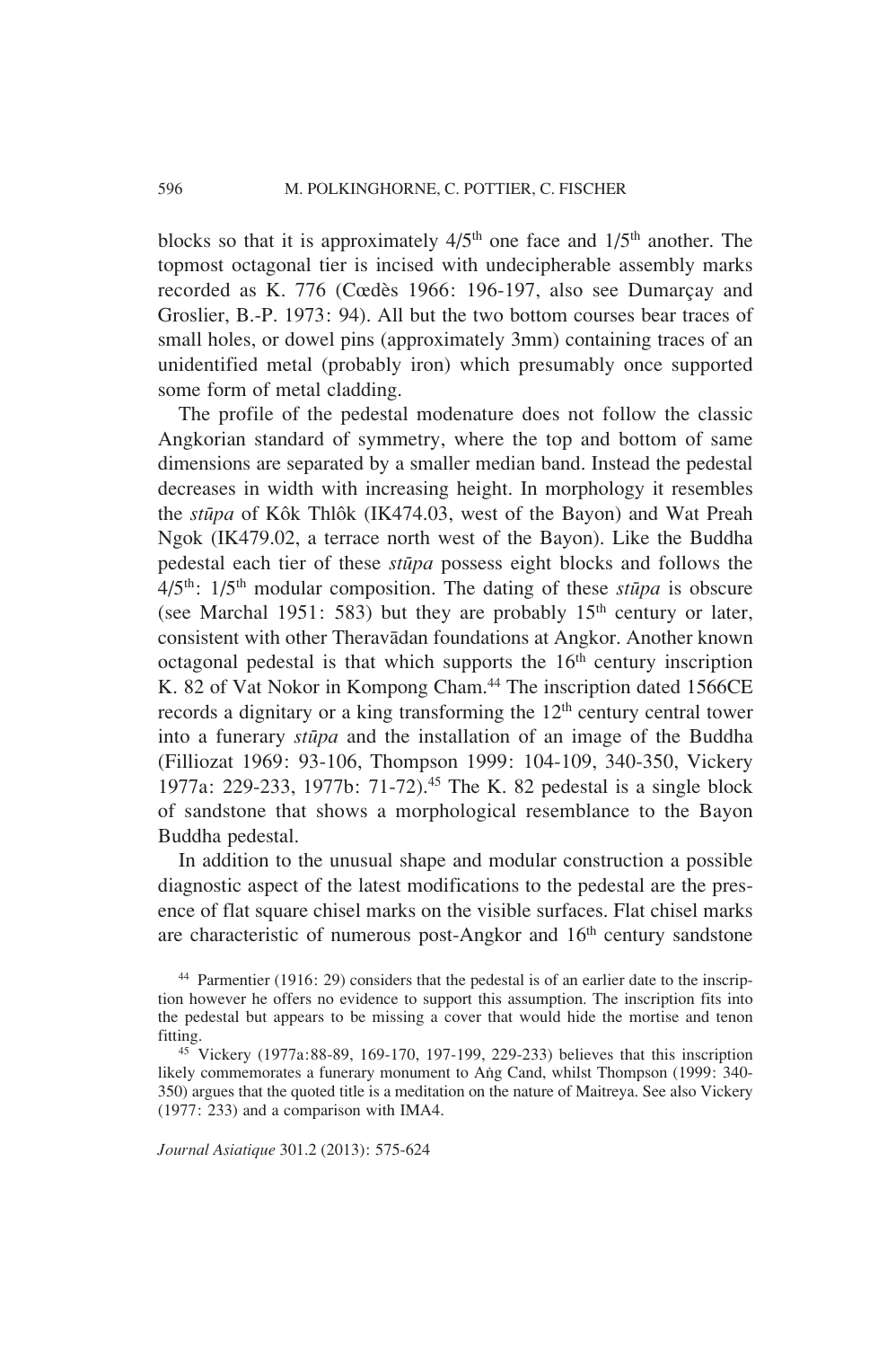sculptures and constructions. It is difficult to be precise about the dating of these marks, however, their significance is demonstrated by their appearance on the central *stupa* of Preah Khan<sup>46</sup>, the late Buddhas of Phnom Bakheng and the Baphuon, the late constructions at the Terrace of Elephants, Preah Pithu X, Prasat Prampil Lavaeng, Vat Nokor (Kompong Cham), the Bayon, and at numerous locations in Angkor Wat. The chisel marks do not appear on architectural or sculptural elements carved during the Angkorian period. That is not to say that flat chisels were definitively not used between the  $9<sup>th</sup>$  and  $15<sup>th</sup>$  centuries, but if they were it is likely their marks were removed by finer tools and methods. The marks may indicate that a particular knowledge and technical expertise about carving sandstone had been lost or the importance to obtain a fine polished surface was no longer required. For example many post-Angkorian sculptures, including late restorations of the famed Ta Reach, were covered in stucco, lacquer, paint, and gilding thereby covering any rough marks created by a flat chisel. The chisel marks are not found on the Bayon Buddha sculpture but can be seen on numerous blocks of the pedestal indicating that it had been modified again before being discarded into the looters shaft.

#### LATER MODIFICATIONS AT ANGKOR

During the mid to late  $16<sup>th</sup>$  century epigraphic and material evidence testify to numerous restorative programs carried out at Angkor Wat (Lewitz 1970: 99-126, 1971: 105-123, Vickery 1982: 81).47 The distinctive flat chisel marks appear in these late modifications at the temple. A

46 Jacques (1999b: 385) dates the *stupa* of Preah Khan to the beginning of the 14th century, though there is little evidence to verify this date. The authors note a morphological correspondence between the *stūpa* of Preah Khan and 15<sup>th</sup> and 16<sup>th</sup> century wooden reliefs of *stupa* and worshippers from the Suan Pakkad Palace Museum and National Museum, Bangkok (see McGill 2005b: 124-125, Cat. Nos. 27, 28). According to McGill (2005b: 124-125) the worshippers depicted on the reliefs show similarities to those from the late northeastern galleries of Angkor Wat and may have been carved in Cambodia.

<sup>47</sup> Additional painted décor on the stone reliefs, the re-use of round pilasters at the Bakan, and carved wooden ceilings in the third enclosure galleries are similarly thought to have occurred during this period.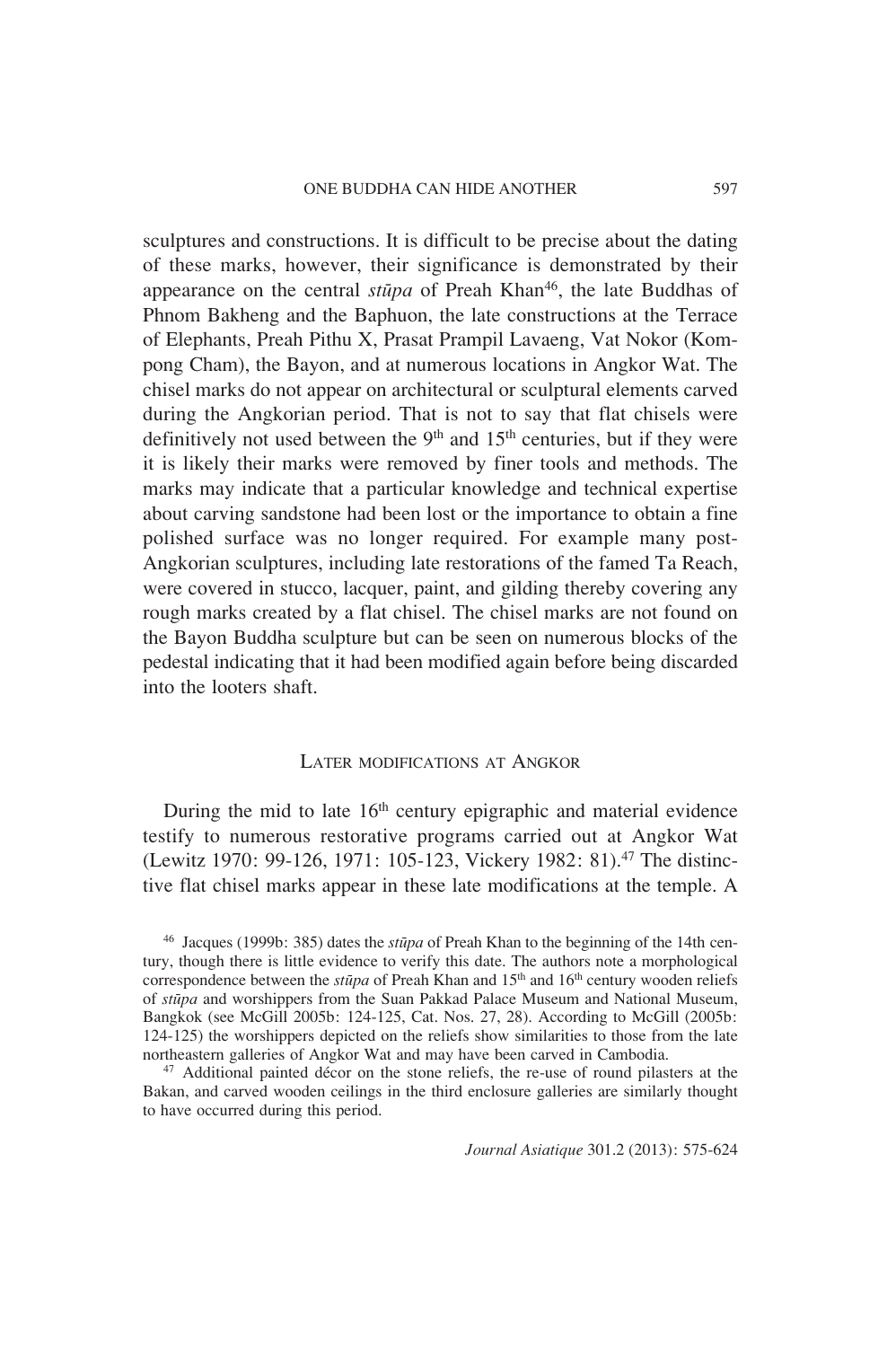number of Bayon period sculptures appear to have been restored with additional pieces of sandstone that bear these marks.<sup>48</sup> The doors of the central enclosure were blocked off to make the tower a Buddhist reliquary and the new surfaces were carved with standing Buddhas that under their flaking paint and lacquer veneer display flat chisel marks, suggesting they too were rendered in the 16<sup>th</sup> century.<sup>49</sup> Similarly, the late bas-reliefs at the north-eastern corner of the third enclosure concentric gallery are abundant with the marks. Apparent on the northern wing of the eastern gallery and the eastern wing of the northern gallery they are used to great effect to depict stylised cloud spirals and Agni's fire confronted by Garu∂a. Two inscriptions, K. 275 and K. 276 testify to the commencement date (1546CE) and completion date (1564CE) of the reliefs, and it is likely they were commissioned by Ang Chan (Cœdès 1962: 235-243).<sup>50</sup>

Considerable structural and decorative modifications were made to temples at Angkor often augmenting Brahmanic foundations into places of Buddhist pilgrimage. At Phnom Bakheng a number of sandstone and brick *prasat* were disassembled, re-employed and re-carved to produce a colossal seated Buddha, presumably in *maravijaya* (see Dumarçay 1971: 14-19, Marchal 1923: 541-542). The Buddha is commonly associated with the 16<sup>th</sup> century re-occupation of Angkor Wat, though a definitive date eludes scholars. Jacques (2006: 34) believes that Buddha must date to the end of the  $17<sup>th</sup>$  or even to the  $18<sup>th</sup>$  century because of the Arabic stele found in its base by Parmentier in 1920 (see Ferrand 1922: 160). While the archaeological context of the inscription suggests that it was

48 See standing Vishnu and Avalokitesvara in Gopura West IV (Central and Southern towers). Many images of the Buddha in Preah Pean and the Bakan also exhibit signs of restoration. The exact time of this conservation is unknown, but we can speculate it was during the mid to late  $16<sup>th</sup>$  century when restorations are attested by inscriptional evidence.

 $49$  Observed on the western, northern and eastern images. The southern door is open.

50 Nearly forty years have passed since the northeastern bas-reliefs of Angkor Wat have been systematically studied and new researches are required. The authors note that unfinished elements on the eastern wing of the northern gallery and have been marked-out with ink (see also Roveda 2001: 55-66). Giteau's (1975: 93-111) comparison with 16th century reliefs from Wat Nokor of Kompong Cham has been well documented, but there is sufficient scope to investigate potential links with Thai mural painting and relief carved in wood as noted by McGill (2005b: 124-125). On the northeastern reliefs see also Boisselier (1962: 244-248), and Goloubew (1924b: 513-519).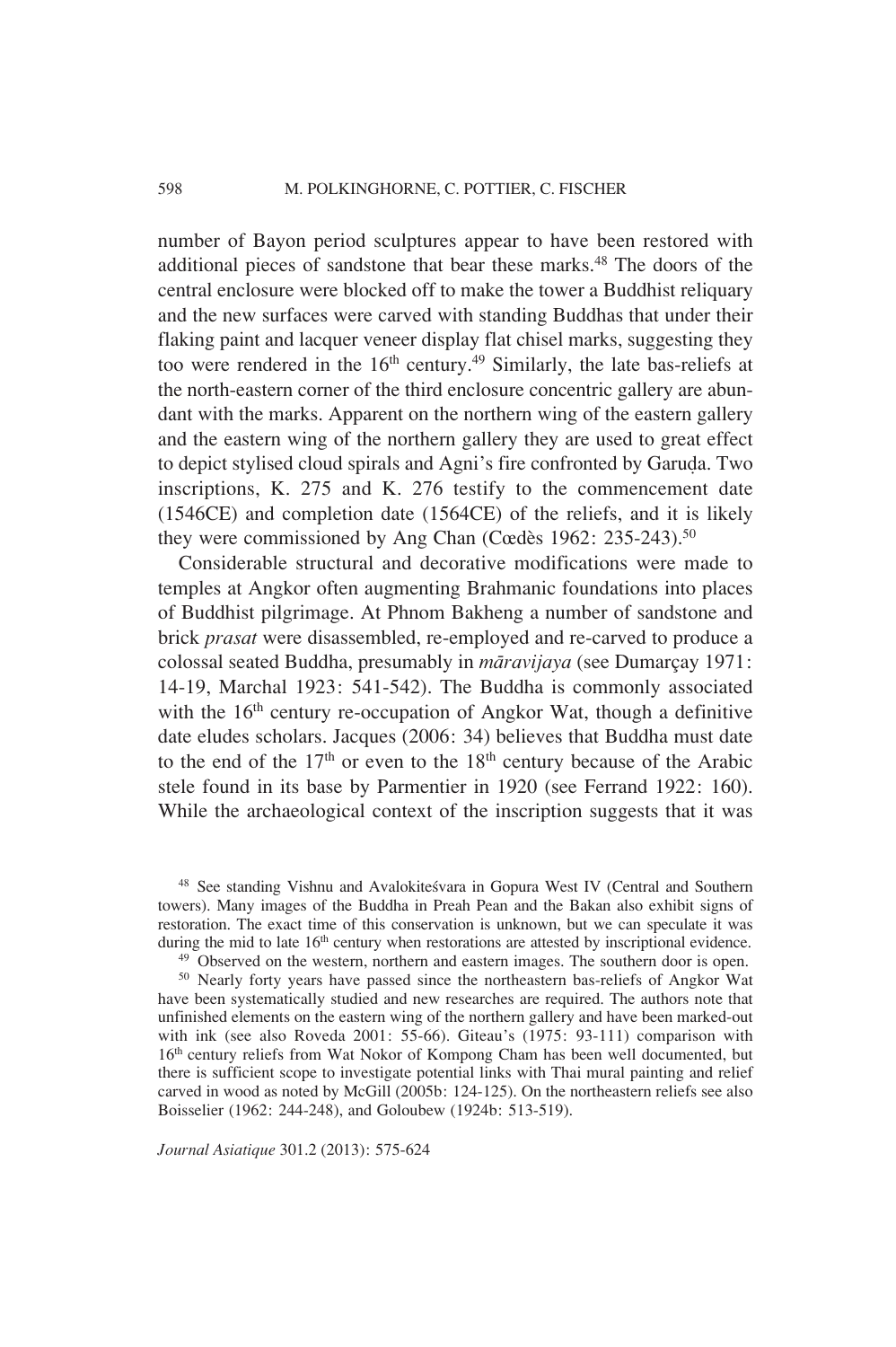inscribed before the construction of the Buddha, there is some question about the original dating (see Abdoul-Carime and Mikaelian 2011: 5-59).

At Vat Nokor flat chisel marks are discernible on the  $16<sup>th</sup>$  century recarved western pediment of the central enclosure. The scene, unique in the iconography of Cambodia, apparently depicts Siddhartha before the great departure, and/or Maitreya.51 Based on comparison with the 3rd enclosure north-eastern galleries of Angkor Wat Giteau (1967: 125- 139, 1975: 126-128) dates the re-carved pediments of Vat Nokor to the 16<sup>th</sup> century. Chisel marks can be seen in the blank spaces in and between the carved palaces and figures. In addition, the same chisel marks can be observed on the top surface of the K. 82 octagonal pedestal.

Little is known of Angkor Thom in the  $16<sup>th</sup>$  century, though the diagnostic chisel marks also appear on the central *prasat* modifications at Preah Pithu X, the Baphuon, the Royal Terraces and at the Bayon. Laid out in two registers, thirty-seven images of the Buddha in *maravijaya* and three orants have been carved onto the interior of the central *prasat* of Preah Pithu X. Some of the registers have been badly eroded, however between those that remain the flat chisel marks are clearly visible. Interestingly, Giteau (1975: 118-123), observed an association between depictions of chignon-covers on the pediments of Preah Pithu X and the north-eastern 3rd enclosure galleries of Angkor Wat, which also reputedly date to the  $16<sup>th</sup>$  century. De Bernon's (2006: 175-181) careful analysis of two modern inscriptions (IMA 15, IMA 2) associates the thirty-seven Buddhas with the "thirty-seven auxiliaries of the illumination" and considers Preah Pithu X a meditation cell for Angkorian Buddhists of the 15<sup>th</sup> or 16<sup>th</sup> centuries. Additional flat chisel marks are evident on numerous sandstone blocks of the primary *uposathagara* of Prasat Prampil Lavaeng suggesting it was maintained throughout the 15<sup>th</sup> and 16th centuries. Finally, there may be some indication that the Bayon underwent some restoration in the  $16<sup>th</sup>$  century. Flat chisel marks are found on pilaster from the southern portico of Tower 18. According to Cunin's (2007: 189-195) relative chronology this tower was erected during the 'second stage' of construction atop the original basements

<sup>51</sup> On the meaning of the pediments see Giteau (1967: 125-139) and Thompson (1999: 144-149).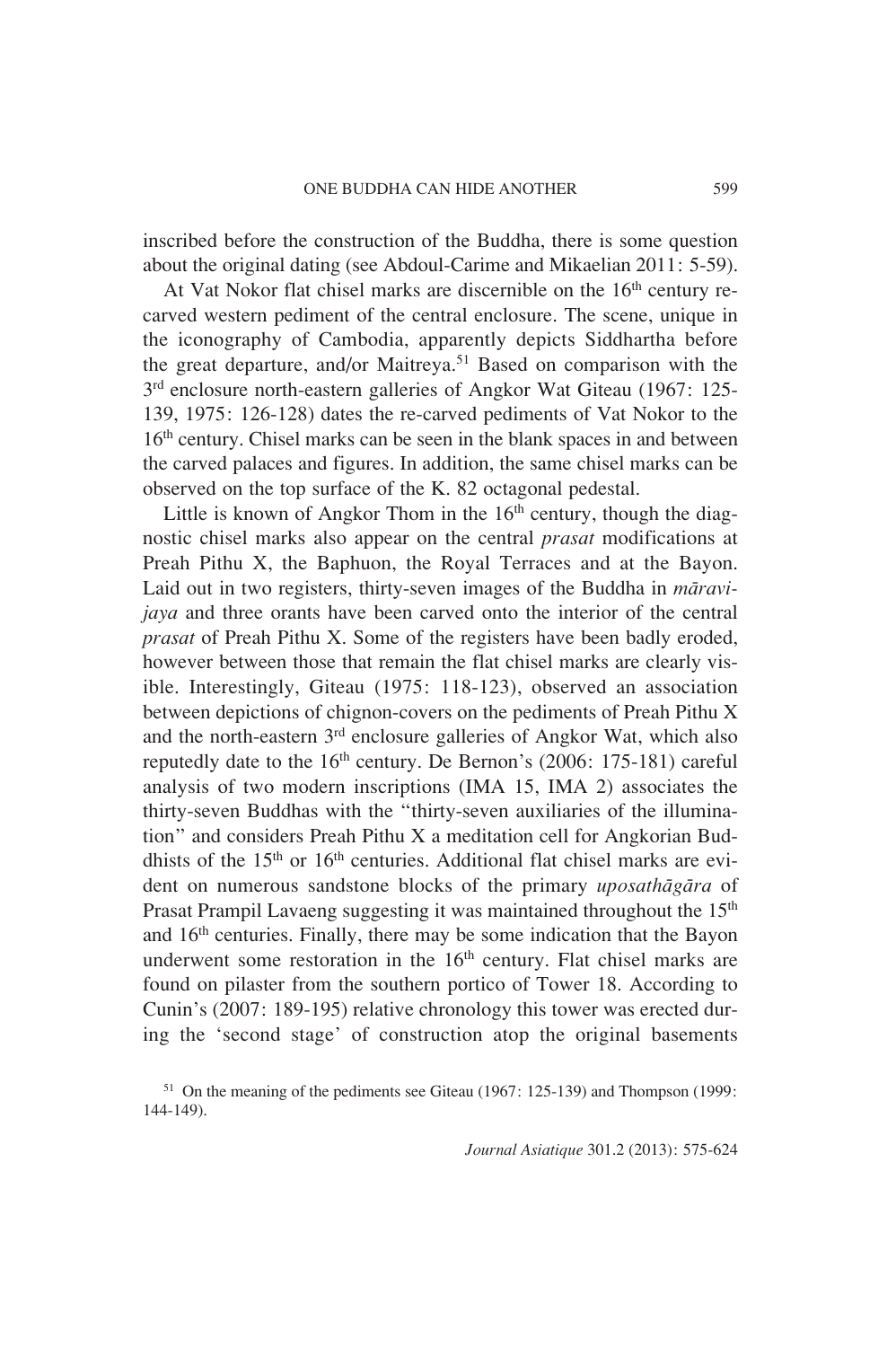established during the first stage. The exact date of this second stage is obscure and the flat chisel marks could indicate additional restorations at a later date.

To date there is no archaeological evidence to date the colossal sixtymetre image of a reclining Buddha entering *nirvana* on the western façade of the Baphuon. The construction is clearly posterior to the original construction of the monument. Scholars implicitly date the Baphuon Buddha to the  $16<sup>th</sup>$  century corresponding to other modifications at Angkor during that century (e.g. Freeman & Jacques 2003: 104). Abundant flat chisel marks present on many original sandstone blocks including those around the Buddha's mouth, nose and eyes provide substantial evidence that this considerable undertaking was indeed made in the  $16<sup>th</sup>$  century or after.

Traces of flat chisels are also visible on later modifications of the royal terraces, in particular at the northern staircase of the Terrace of the Elephants. On top of the terrace a wall section covered with reliefs around two three-headed elephants is a patchwork of sculpted panels reused from earlier phases of that monument. Of particular interest are the central part and the northern half of the M4 section wall, where flat chisels marks are visible on the new blocks made at the centre to connect the two old panels, and on the renewed carving of dancer figures on the M1 section (Pottier 1998: 101-111). The sum of correspondences of morphology and distinctive flat chisel marks allow the authors to offer a substantive argument for restoration of the Bayon Buddha pedestal during the 16<sup>th</sup> century or after.

# ICONOCLASM AND  $16^{TH}$  CENTURY REOCCUPATION RECONSIDERED

Recognition of 15<sup>th</sup> century early Ayutthayan Buddhas and 16<sup>th</sup> century modifications to the Bayon Buddha elicit a number of inconsistencies in conventional understandings of the history of Angkor between the  $13<sup>th</sup>$  and  $16<sup>th</sup>$  centuries. First among these is the participation of the Bayon Buddha in the iconoclasm purported to have occurred in the 13<sup>th</sup> century.

The internment of the Bayon Buddha is conventionally cited as an example of the post-Jayavarman VII iconoclasm program. A 15<sup>th</sup> century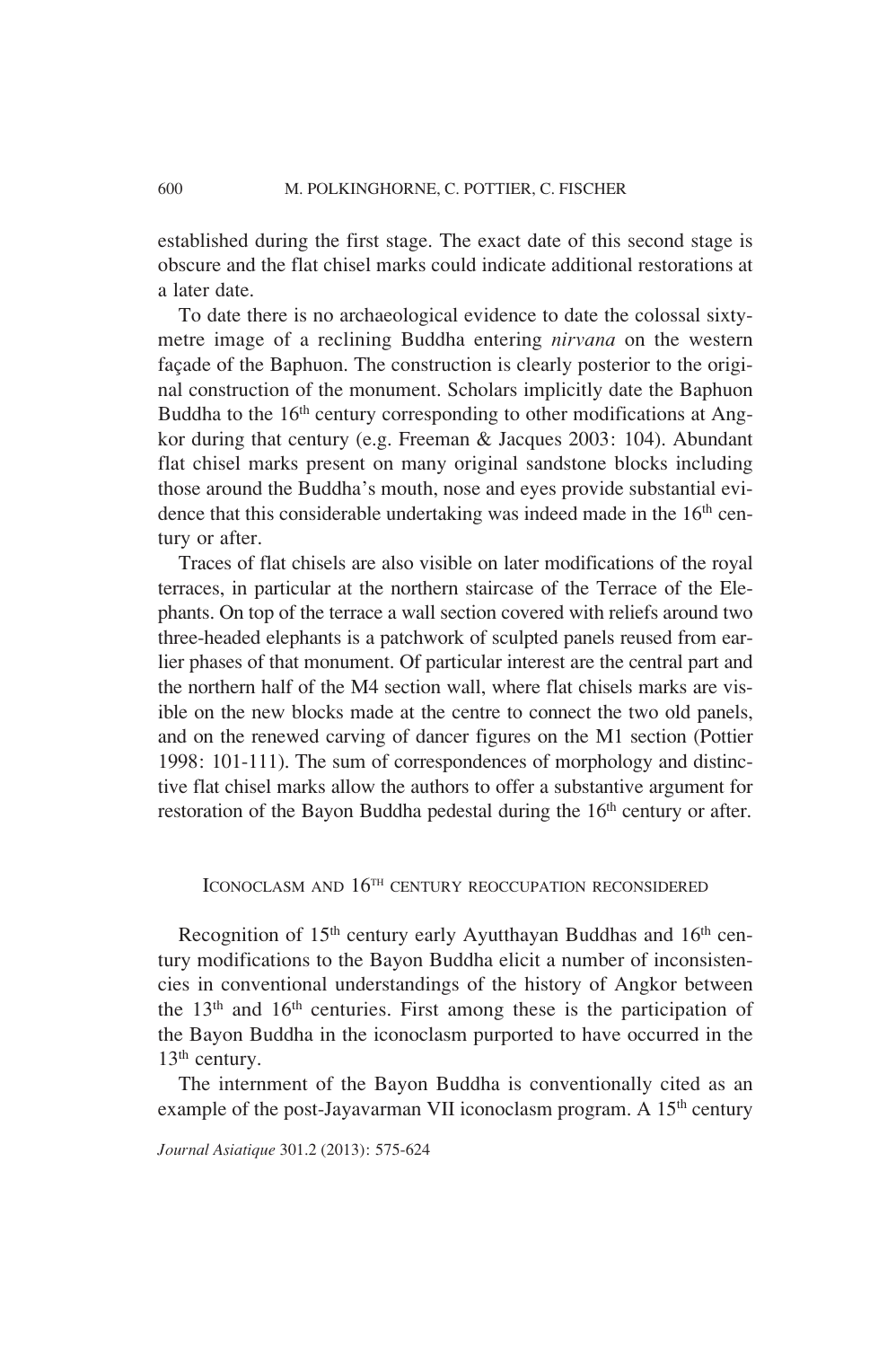early Ayutthayan Buddha and 16<sup>th</sup> century modifications make a role for the Bayon Buddha in the iconoclasm implausible. Furthermore, although the Bayon Buddha was found in pieces at the bottom of the cella, once it was reassembled it does not appear to have been defaced in a way necessary for ritual deconsecration. This discovery raises more questions than it answers.<sup>52</sup> The destruction of Buddhist images as a result of religious fundamentalism is anomalous after centuries of Brahmanic-Buddhist co-existence, but a political reaction against Jayavarman VII and his cronies is also inconclusive. As opposed to the temple reliefs, comparatively few known sculptures from this period, including those presumed to be the deified dignitaries appear to have been ritually desecrated.53 Additionally, many of the spectacular inscribed stelæ of the Jayavarman VII period have been recovered intact still and

52 The first phase of the iconoclasm, the immense destruction of images of the Buddha on numerous Jayavarman VII monuments is notionally attributed to Jayavarman VIII (Cœdès 1968: 212, Jacques 1997: 256, 280-283, 2007: 41). However, Jayavarman VIII cast as the iconoclast is supported only by hypothesis. The principal issue is the paucity and nature of inscriptions that deal with Jayavarman VIII and his reputed Brahmanistic fervour. The 1295CE inscription of Mangalartha (K.567) presents Jayavarman VIII as a patron of Brahmanism, yet according to Vickery (2006: 119-125) this is consistent with his successors Srindravaman (1295CE-1307CE) and Srindrajayavarman (1307CE-1327CE) who sponsored the foundations of high-ranking Brahmanist officials (K.569, Banteay Srei see Finot et al. 1926) whilst affirming their preference for Buddhism in other inscriptions (K.144 Cœdès 1964: 34-36, K.217 Cœdès 1964: 43-44, K.754 Cœdès 1936: 14-21), K.920 Cœdès 1951: 111). An alternative candidate is Jayavarman Paramesvara who, in the first year of his reign, 1327CE, erected a *Sivalinga* in the Bayon (Cœdès 1942: 187, K.470). Another inscription authored by Jayavarman Paramesvara at Kapilapura (K.300 Barth, A. and Bergaigne, A. 1885-1893: 560-589) similarly attests to his worship of Siva (Cœdès 1968: 228, see also Cunin 2004: 273-274, 435-436, 443, 455-457, Sharrock 2007: 233 and Vickery 2006: 167). Maxwell (2007a: 121) has suggested that the reaction was not religious, but political and was focussed upon the deified representations of officials and dignitaries. A distinct element of the remaining epigraphic program of the Bayon is the naming of officials and dignitaries of Jayavarman VII as deities. For example Rajendrapandita, a guru of Jayavarman VII, is identified under the name of Rajendradeva (second stage, Tower 26, K. 293-12, Maxwell 2007b: 130) as part of a Buddhist triad (Hawixbrock 1998: 66). Woodward suggests that these officials were not divinised *per se*, but that naming them as deities merely expresses the hope of eventual union of the mortal soul with god (pers. comm. 30<sup>th</sup> April 2013).

<sup>53</sup> The Banteay Kdei images appear ritual deposits rather than discarded images (Marui) 2002: 411-428). There is no evidence to suggest that the Banteay Kdei hoard occurred at the time of the iconoclasm, rather it is consistent with analogous ritual deposits at Tep Prenam (Marchal 1943) and Phnom Bakeng (Dumarçay 1971: 15-16).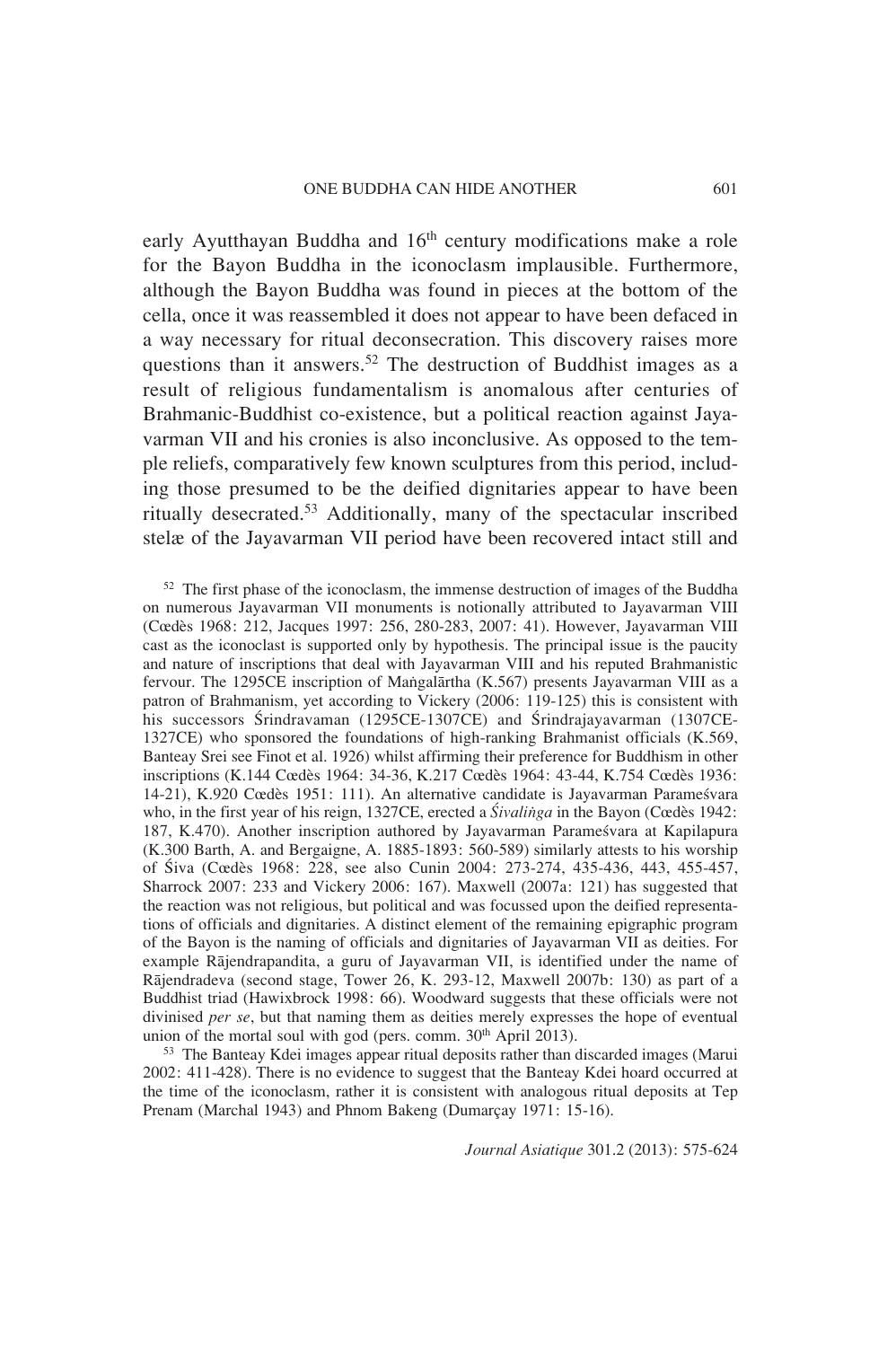$in-situ$  (e.g. Preah Khan, Ta Prohm, Prasat Chrung).<sup>54</sup> The inscriptions recording the veneration of high-ranking officials have also escaped destruction. If the first phase of the iconoclasm was focussed upon images of the Buddha, or on Jayavarman VII and his associates why was the Bayon Buddha, a symbol of Jayavarman VII's Buddhism and Jayavarman VII himself spared? If the Bayon Buddha survived the first Sivaite reaction it is possible that it was venerated during the second phase of Buddhist reappropriation. At an unknown time the work of the original iconoclasts (primarily re-carved *linga*) was ritually defaced, possibly to re-establish the Buddhist pre-eminence of the monument. If conducted by devotees of Theravada, whatever the meaning of the Mahayana Bayon Buddha, Mahāyāna and Theravāda iconography and ideologies happily co-existed.<sup>55</sup> Brahmanic deities carved as part of the original iconographic program on the north inner enclosure gallery (east wing) similarly underwent considerable vandalism.<sup>56</sup> Faces on images of Visnu, Siva and *rsi* have been intentionally chiselled out, though the vandalism shows no evidence of the flat chisel marks characteristic of the mid to late  $16<sup>th</sup>$  century. If we accept a  $16<sup>th</sup>$  century date for the carving of the Brahmanical reliefs of the north-east quadrant of Angkor Wat, then a post-16th century date for the second phase of iconoclasm is possible. Moreover, the violence and abandon that has been wrought upon these images is the kind of iconoclasm one would expect necessary of ritual deconsecration of sculpture. This is not observed on Jayavarman VII period Buddhist sculptures including the Bayon Buddha.<sup>57</sup>

54 Not forgetting the Jayavarman VII period Phimeanakas inscription (K.485) which was broken in pieces and reused as ballast in front of the pyramid's eastern staircase. Considering the continuous use of the Palace after Jayavarman VII, this re-use is not entirely surprising and does not imply a specific will to erase the memory of that king (cf. Jacques 1999b: 374).

 $55$  At Ayutthaya earlier Mahayana images of the Buddha on naga are common at the Theravadan sites.<br><sup>56</sup> BY. 35-36 (numbering according to Parmentier 1927: Pl. V). Although Cunin

(2007: 199-201) argues that these galleries were constructed during the style of the Bayon in the late 12<sup>th</sup>-early 13<sup>th</sup> century there is some debate about the carving date of the reliefs (Cunin 2007: 224, Dagens 1969: 155, Dumarçay and Groslier, B.-P. 1973: 64, Jacques 2001: 144). 57 Similarly, alteration to the most accessible eyes of Bayon face towers adjacent to

the central sanctuary appears not the result of iconoclasts attempting to deface the visage,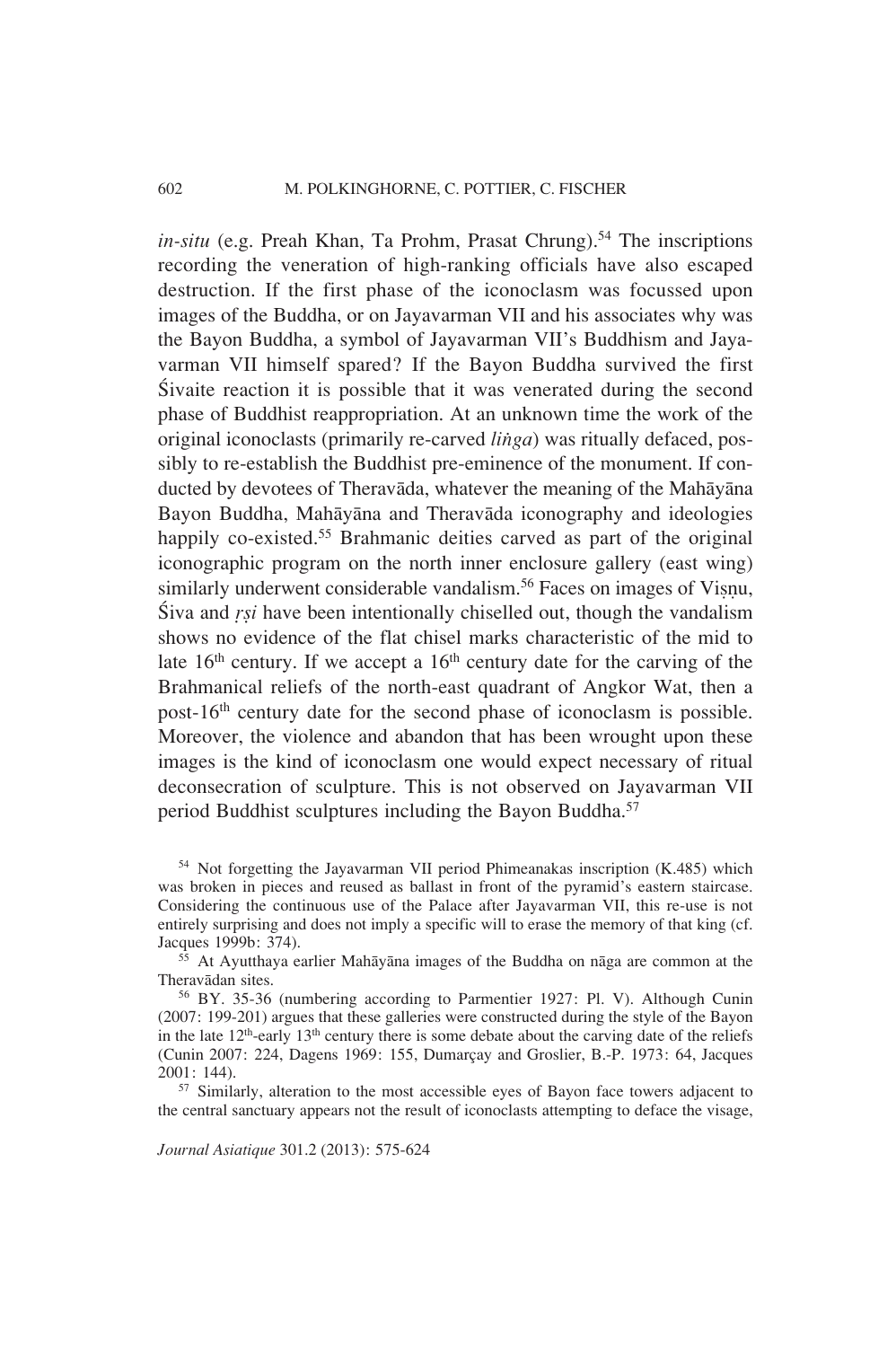During the  $16<sup>th</sup>$  century Angkor was alive with activity. Inscriptions, restoration works and new constructions confirm the increased attention for the site from Khmer royalty, religious officials, laity and foreign pilgrims. Not left to the jungle, the  $16<sup>th</sup>$  century chisel marks that characterise the Bayon Buddha pedestal demonstrate a key role for this image and the Bayon during this period. This is not surprising considering the nearby activity at the Baphuon and likely worship at *uposathagara* (Buddhist terraces) throughout Angkor Thom. Possible candidates for restoration of the Bayon Buddha are kings who are purported to have restored and/or resided in the old capital. Knowledge of Ang Chan is fragmentary, and the chronicles do not record his establishment at Angkor (Khin Sok 1988: 149-160). The Portuguese Diego do Couto, reported that in 1550 or 1551 a king had stumbled across the ruins of Angkor and ordered the people to clear the temples and subsequently transferred his court to the old capital (Groslier, B.-P. 1958: 69), and it seems plausible that this records Ang Chan. By correlating the inscription dates with the chronology of Ang Chan, Cœdès (1962: 235-243) believes that this king was responsible for the carving of the  $3<sup>rd</sup>$  enclosure gallery north-eastern quadrant lowrelief, and he may have been responsible for additional restoration works (see also Giteau 1975: 93-111). According to the Nong Chronicle we also know of Ang Chan's son, Paramaraja, who was installed at Kompong Krassang in the region of Angkor, before an incursion against Ayutthaya (Groslier, B.-P. 1958: 21-22, Khin Sok 1988: 163). The modern inscriptions of Angkor Wat may also give clues to those who were responsible for restoration of the Bayon Buddha. IMA2 of 1577CE written by the queen-mother records the renovation of Angkor Wat by her son, and IMA3 written by the king himself details further restorations (Lewitz 1970: 104, 112-113). Most probably Jaya Je††ha, Giteau (1975: 87) suggests that this king was possibly responsible for the modifications to the central sanctuary. If we use epigraphic evidence, renewal of the Bayon Buddha pedestal perhaps lay at the hands of this king who in the same inscription demonstrates his awareness and respect for Angkor Thom.

but of devotees modifying the open gaze into semi-closed eyes perhaps to change their meaning. Though, Tower 4 appears to have been mutilated with the aim of destroying the image (cf. Cunin 2004: v1: 434-435, v2: 164-165, Glaize RCA 02/46). The modifications of the face towers are made without the distinctive flat chisels. (cf. Dagens 2001: 85).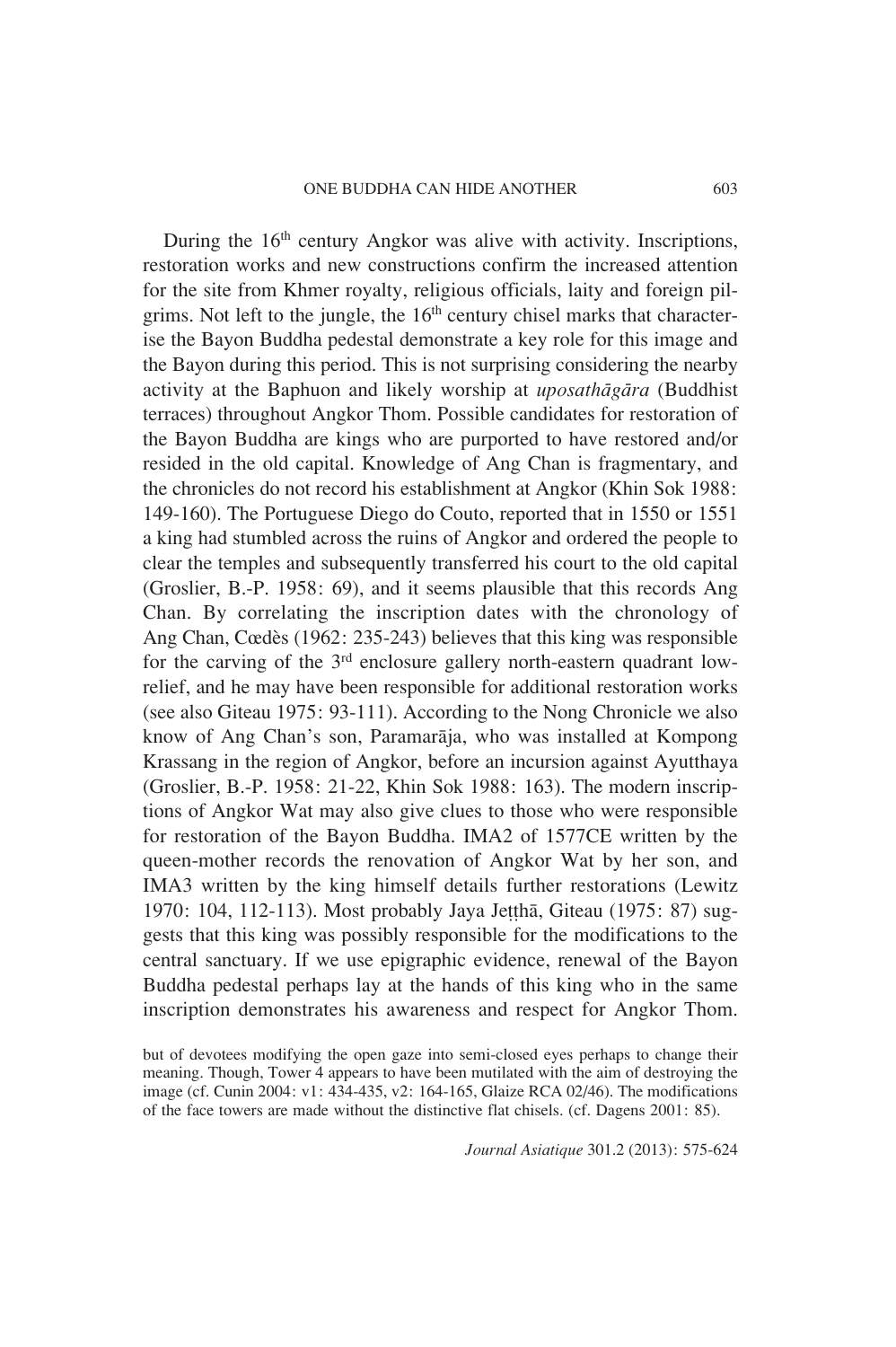Jaya Jettha speaks of his royal ancestors who had "built the Large City, Indapatth, and Brah Bisnulok" Lewitz (1970: 117-118). Indapatth was Angkor Thom and this citation could indicate that it was actively inhabited during this period. It may not be possible to be specific about the King or Kings responsible for different restoration programs at Angkor in the  $16<sup>th</sup>$  century, but we can affirm that these bear diagnostic flat chisel marks that roughly place their modification in that period.

#### OLD DISCOVERIES AND NEW QUESTIONS

Discovery of the early Ayutthayan Buddhas, additional material evidence of the Ayutthayan occupation, and  $16<sup>th</sup>$  century modifications to the Bayon Buddha open the door for a nuanced questioning of the post Jayavarman VII period and relations between medieval Cambodia and Thailand.

The identity and motives of the perpetrators who interred the Bayon Buddhas remains obscure. As proposed at the time of its discovery by Trouvé, a probable conclusion is that their destruction lay at the hands of vandals or looters who had plundered the Bayon's sacred deposit (RCA09/33). A potential date for the vandalism may be found with Chinese ceramics recently excavated within a looted ritual pit in the Bayon's South Library (Yamamoto et al. 2011: 122-123). Conceivably, during the plundering of the South Library sacred deposit the robbers left behind contemporary ceramics which can date the action to the 18<sup>th</sup> century. At the same time this undertaking was replicated in the central shrine where the early Ayutthayan Buddha head and Bayon Buddha were interred one after the other to fill the looted pit. This fate is at odds with the significance and history of the great monument, but in accordance with the state of abandonment and disrepair of the Bayon when first described by 19<sup>th</sup> century European explorers

It is evident that the big Bayon Buddha was not broken ritually at the time of the so-called Sivaite iconoclasm. On the contrary, the big Bayon Buddha was likely the centre of the Bayon from the late  $12<sup>th</sup>$  at least until the mid-15<sup>th</sup> century. Furthermore, the renovated pedestal and dowel pins suggesting metal cladding demonstrate this idol was the focus of an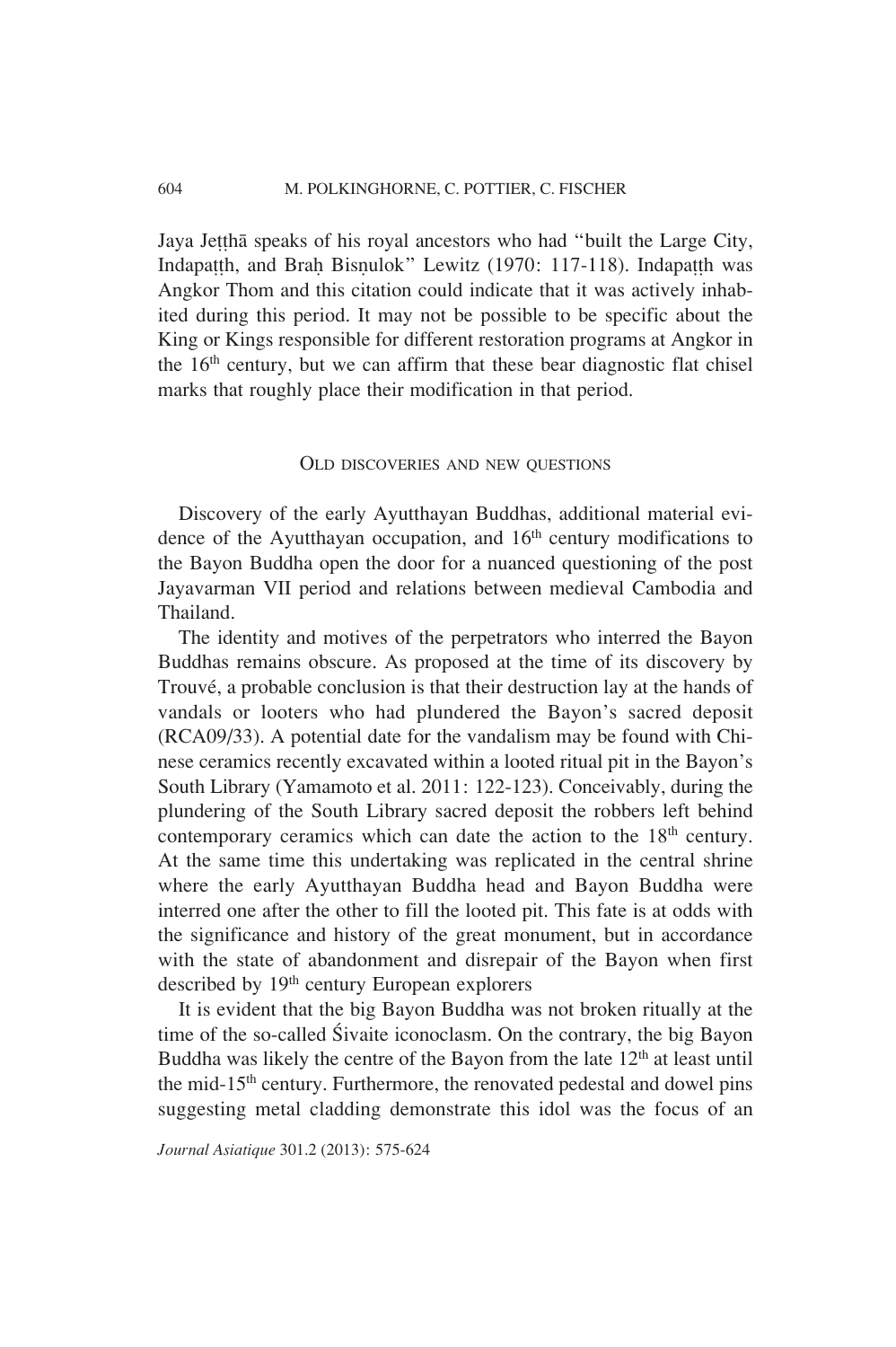active cult and the recipient of dedicated worship. Scholars must reappraise the post Jayavarman VII period including the supposed opposition of Brahmanism to Buddhism and the separation of politics and religion. The modifications place the big Buddha and the Bayon into the 16<sup>th</sup> century, a period when activity at Angkor Thom is unclear.

Materials analysis and the proliferation of images at Angkor Wat, the Bayon and other late religious sites suggests that the early Ayutthayan style images were made at Angkor by Ayutthayan artists during the decade long occupation. The images would have been presented to religious foundations in continuity of the Angkorian tradition, to make merit for their donors, and to likely pay homage to the significance of Angkor in the regional religious landscape. Inscriptions at the Bayon and Preah Khan indicate representation of the provinces in images sheltered by subsidiary shrines. Like provincial deities connected to the Khmer political centre by obligation, allegiance and tribute, the images and their donors were conferred with the blessing of these powerful religious centres.

Despite conflicts between Ayutthaya and Angkor 16<sup>th</sup> century restorations of the early Ayutthayan images illustrate a transcendence of faith. It is probable that the restorers understood the aesthetic and regional difference of the early Ayutthayan images. That their creators and style came from foreign lands did not undermine their sacredness or legitimacy at Angkor. The date of the 'early Ayutthayan' images concurs with analysis of the Chronicles placing a singular event in the early  $15<sup>th</sup>$  century. Long overdue research is now required on Ponhea Yât, the presumed Khmer liberator of Angkor, his residence at Srei Santhor and Phnom Penh, and the transition to post-Angkorian urban settlements in southern Cambodia. Accordingly, the find spots of the Angkorian early Ayutthayan corpus (limited to Angkor Thom, Angkor Wat and Phnom Krom) signal the new north-south linear urban pattern and contraction of post-classic Angkor.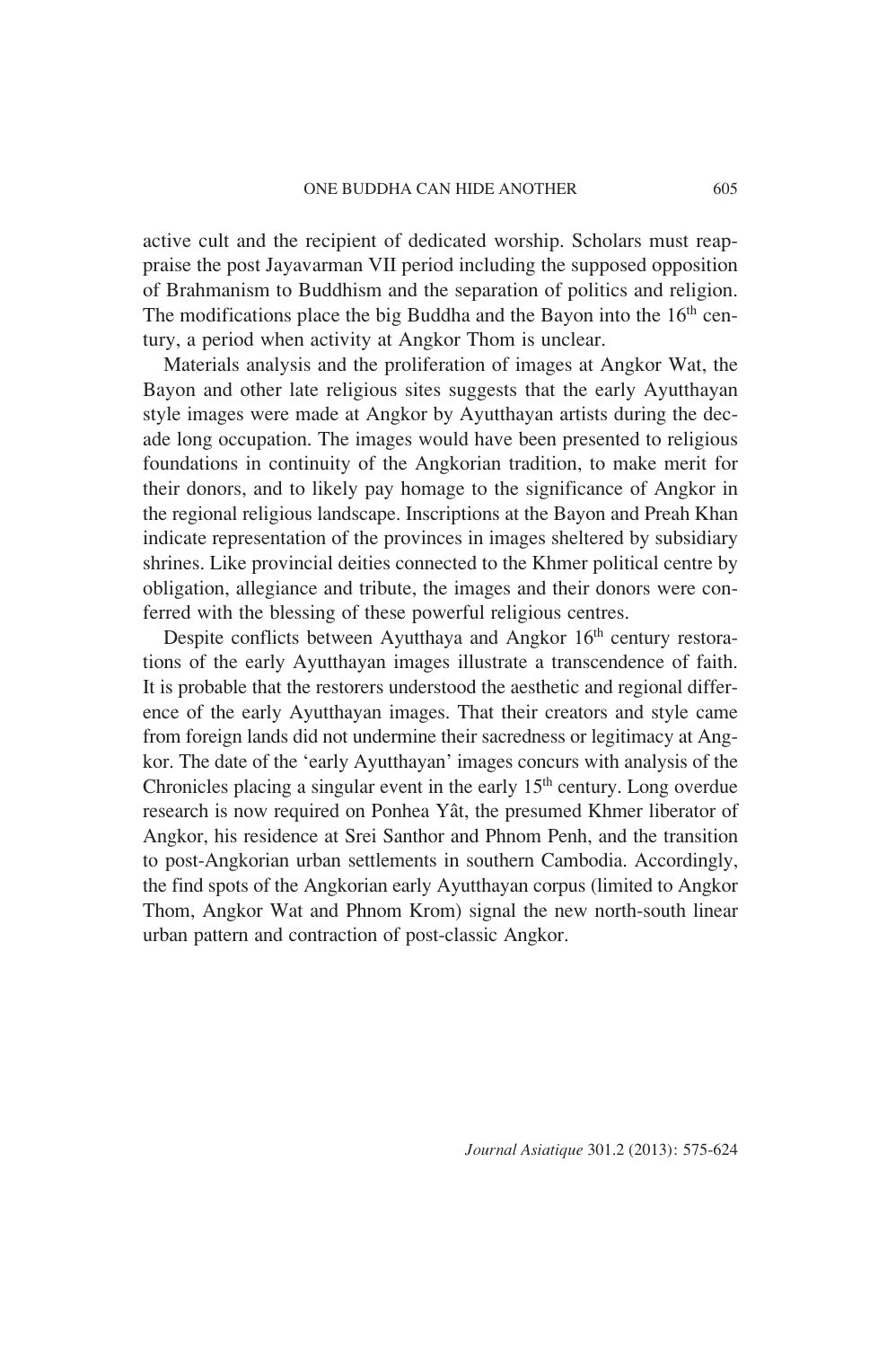

*Figure 1*: The Bayon Buddha (cliché EFEO, fonds Cambodge INVLU6112)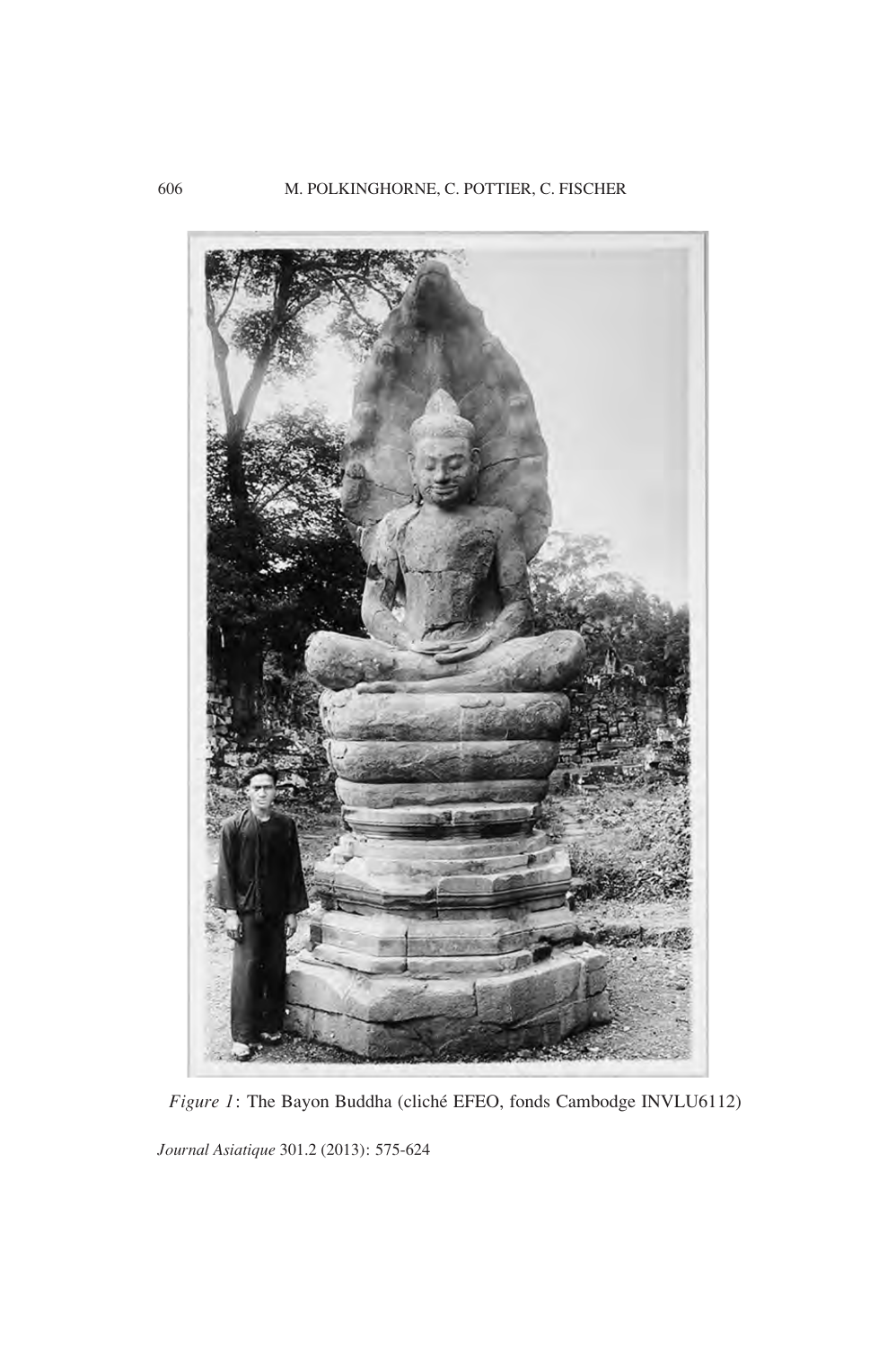

*Figure 2*: early Ayutthayan Buddha found below the Bayon Buddha in the central shaft of the Bayon (cliché EFEO, fonds Cambodge INVLU18103)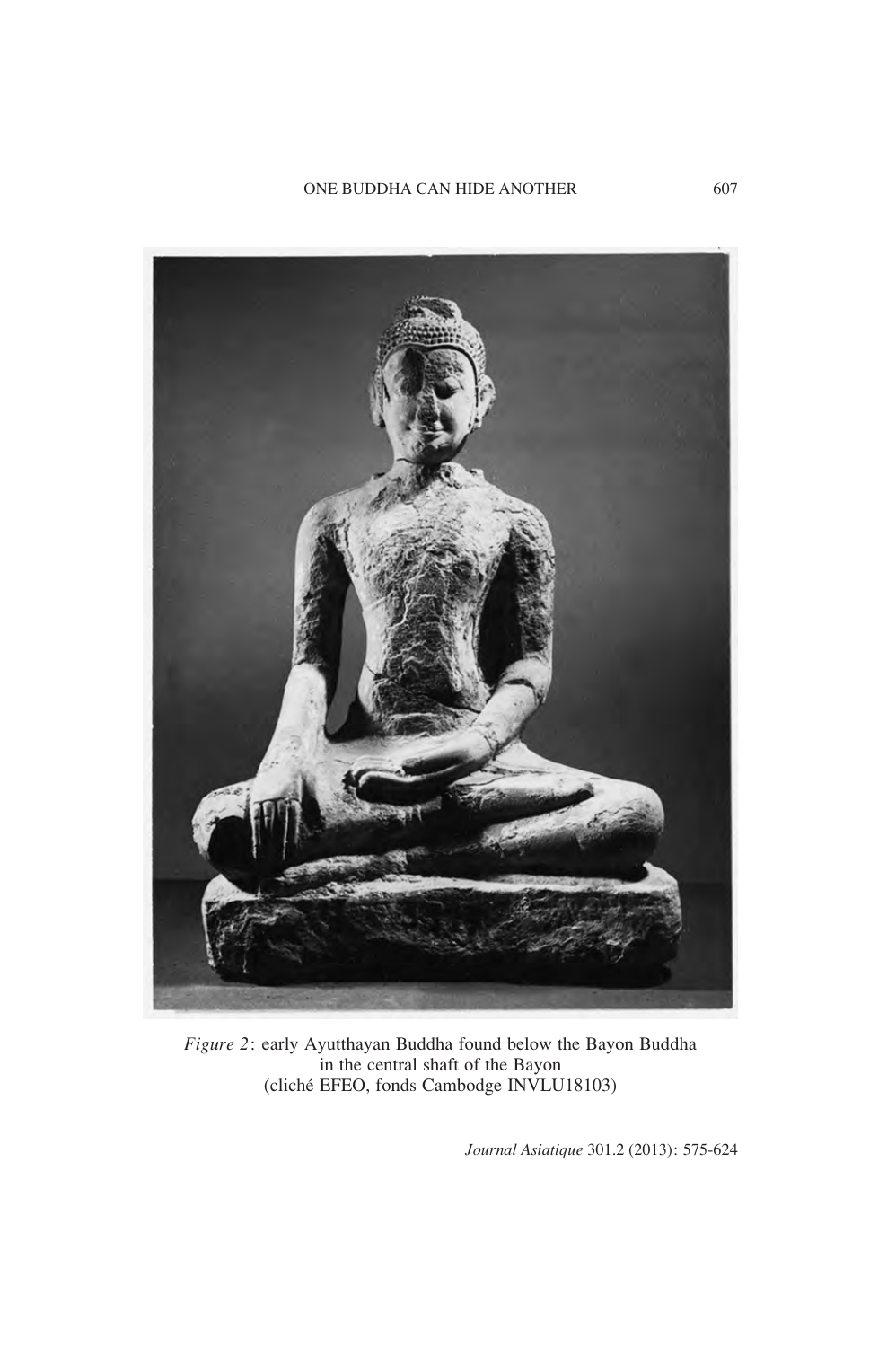

*Figure 3*: early Ayutthayan Buddhas at Angkor (see Appendix for photo credits)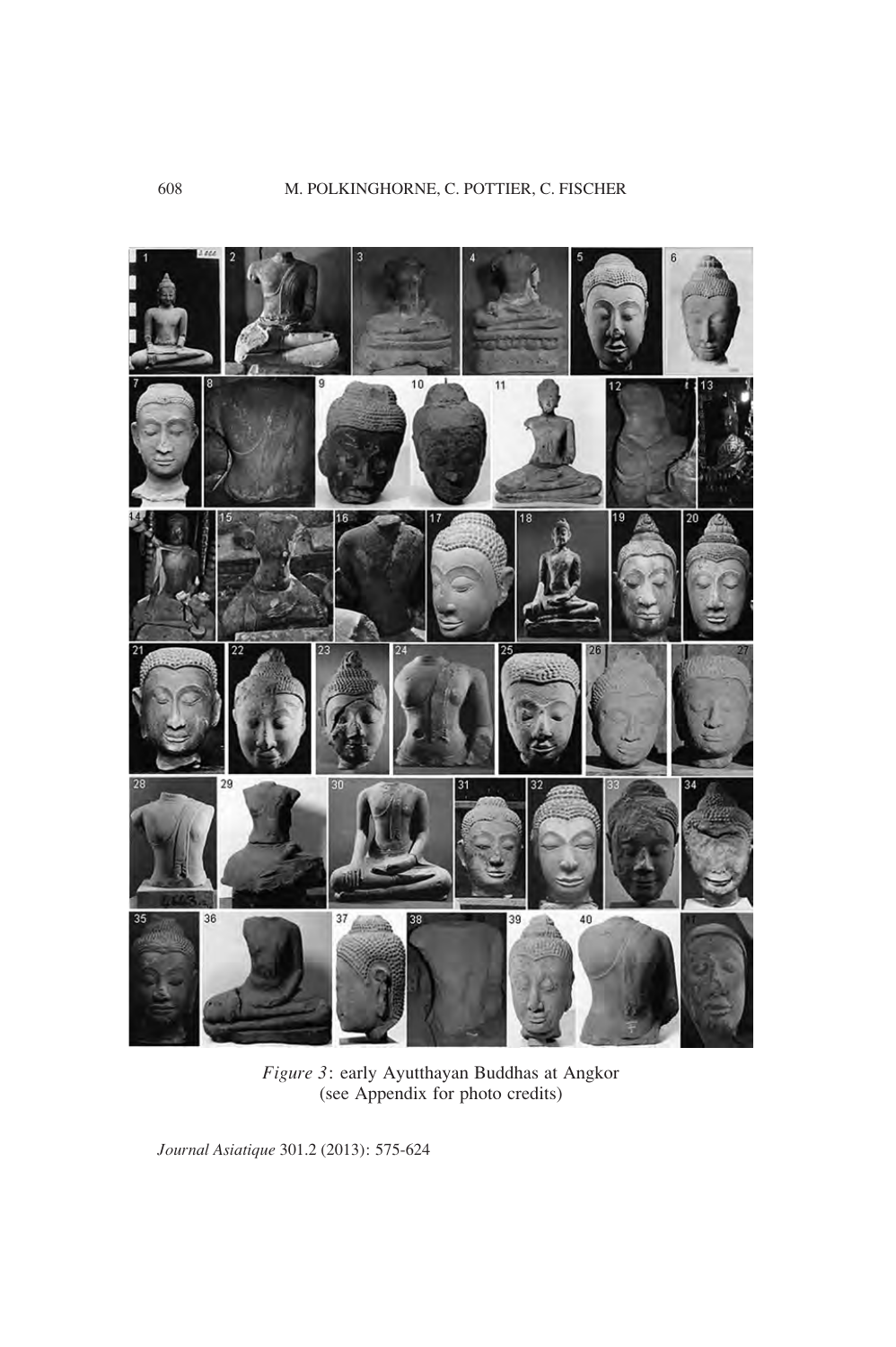| Notes                      | cliché EFEO, fonds Cambodge<br>Polkinghorne, head missing<br>NVLU17438, cliché | cliché Polkinghorne | cliché Polkinghorne | cliché Polkinghorne | cliché EFEO, fonds Cambodge<br>NVLU18391_1, | INVLU18391_2, | INVLU19141_1,<br>NVLU19141_5 | cliché EFEO, fonds Cambodge<br>INVLU20535, INVLU20546 | cliché EFEO, fonds Cambodge<br>INVILU20547 | cliché Polkinghorne | cliché UNESCO DCA<br>Inventory n0716-33 | cliché UNESCO DCA<br>Inventory n0736a33 |
|----------------------------|--------------------------------------------------------------------------------|---------------------|---------------------|---------------------|---------------------------------------------|---------------|------------------------------|-------------------------------------------------------|--------------------------------------------|---------------------|-----------------------------------------|-----------------------------------------|
| analysis<br>Stone          | $\times$                                                                       | ×                   | ×                   | ×                   | ×                                           |               |                              |                                                       |                                            |                     | ×                                       | ×                                       |
| Location                   | d'Angkor (DCA)<br>Conservation<br>Depot                                        | Angkor Wat          | Angkor Wat          | Angkor Wat          | DCA                                         |               |                              | $\sim$                                                | $\sim$                                     | Angkor Wat          | DCA                                     | DCA                                     |
| Site                       |                                                                                | Angkor Wat          | Angkor Wat          | Angkor Wat          | Angkor Wat                                  |               |                              | Angkor Wat                                            | Angkor Wat                                 | Angkor Wat          | Angkor Wat                              | Angkor Wat                              |
| Description                | head and body   Angkor Thom                                                    | body                | body                | body                | head                                        |               |                              | head                                                  | head                                       | bust                | head                                    | head                                    |
| Inventory<br><b>Number</b> | 3666, N238                                                                     | N1773               | $\sim$              | N227                | <b>611</b>                                  |               |                              | $\sim$                                                | $\sim$                                     | ç                   | N716                                    | N736                                    |
| $N$ um-<br>ber             |                                                                                | $\mathcal{L}$       | $\omega$            | 4                   | $\sqrt{2}$                                  |               |                              | ७                                                     | $\overline{a}$                             | $\infty$            | $\circ$                                 | $\supseteq$                             |

APPENDIX **APPENDIX** 

*Journal Asiatique* 301.2 (2013): 575-624

ONE BUDDHA CAN HIDE ANOTHER 609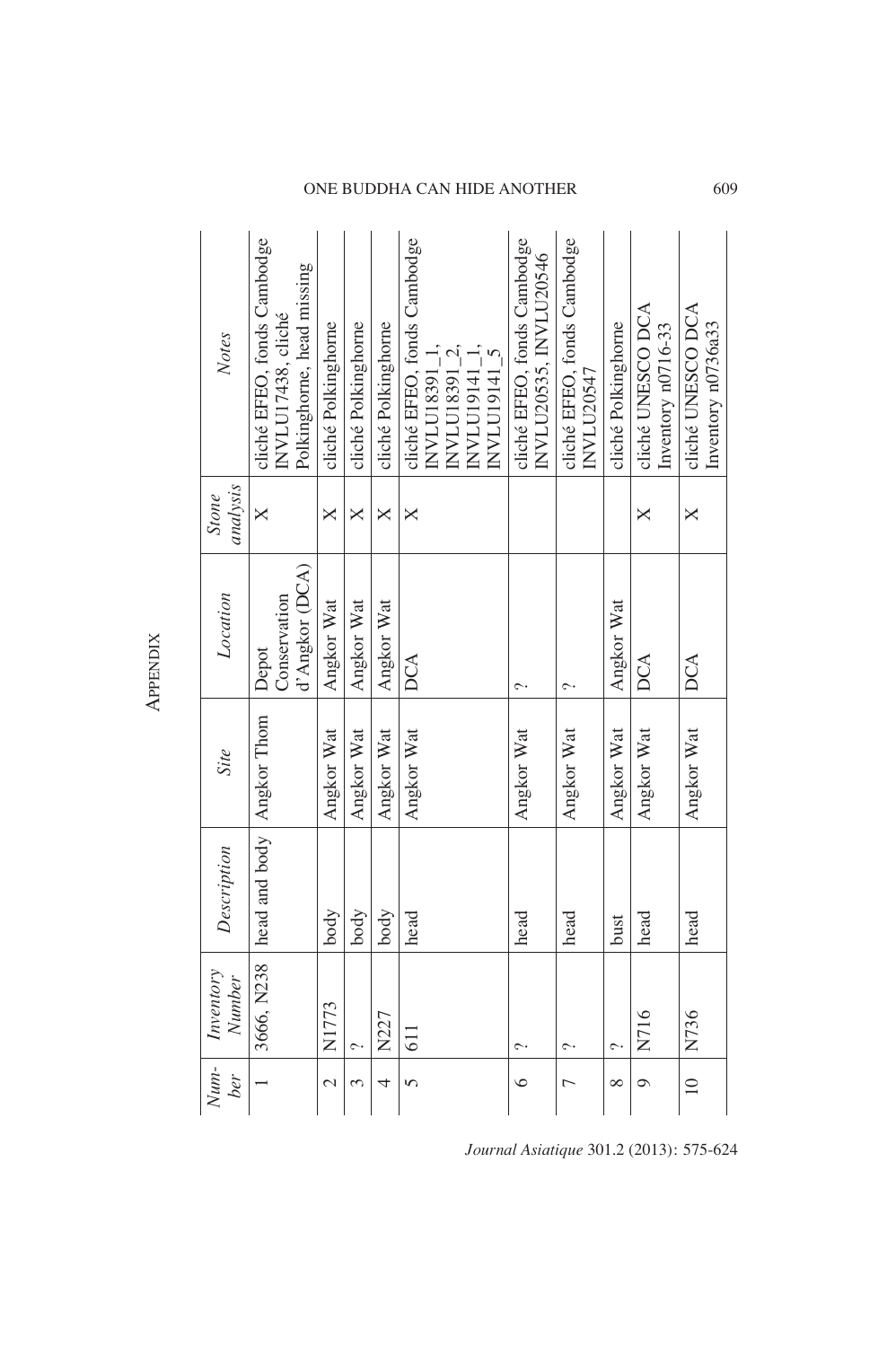| Notes                                   | cliché UNESCO DCA<br>Inventory cl43a231 | cliché Polkinghorne | components cast in concrete<br>cliché Polkinghorne,<br>including head | cliché Polkinghorne, concrete<br>cast head | cliché Polkinghorne | cliché Polkinghorne | cliché Porte, Boisselier 1955<br>p1101A | cliché EFEO, fonds Cambodge<br>INVLU6587, INVLU18103 | cliché EFEO, fonds Cambodge<br>NVLU862_            | cliché EFEO, fonds Cambodge<br>INVLU882 | cliché EFEO, fonds Cambodge<br>INVLU882 |
|-----------------------------------------|-----------------------------------------|---------------------|-----------------------------------------------------------------------|--------------------------------------------|---------------------|---------------------|-----------------------------------------|------------------------------------------------------|----------------------------------------------------|-----------------------------------------|-----------------------------------------|
| analysis<br>Stone                       | $\times$                                |                     |                                                                       |                                            |                     |                     |                                         | ×                                                    |                                                    |                                         |                                         |
| Location                                | DCA                                     | Bayon               | Bayon                                                                 | Bayon                                      | Bayon               | Bayon               | Museum of<br>Cambodia<br>National       | DCA                                                  | Museum of<br>Cambodia<br>National                  | ç.                                      | ç.                                      |
| Site                                    |                                         | Bayon               | Bayon                                                                 | Bayon                                      | Bayon               | Bayon               | Bayon                                   | Bayon, central<br>shrine                             | Phnom Krom                                         | Phnom Krom                              | Phnom Krom                              |
| Description                             | 1846, N532 head and body Angkor Wat     | body                | bust                                                                  | body                                       | body                | bust                | head                                    | head and body                                        | head                                               | head                                    | head                                    |
| Inventory<br><b>Number</b>              |                                         | $\hat{\phantom{a}}$ | ب                                                                     | $\sim$                                     | $\sim$              | ᠭ                   | Ka1082                                  | 3317 N441                                            | 3753, N835,<br>N43, MNPP<br>Palais Royal<br>Ka3015 | 3754                                    | 3764                                    |
| $N$ um-<br>ber                          | $\Box$                                  | $\overline{12}$     | 13                                                                    | $\overline{1}$                             | 15                  | 16                  | 17                                      | $\frac{8}{18}$                                       | $\overline{19}$                                    | 20                                      | $\overline{21}$                         |
| Journal Asiatique 301.2 (2013): 575-624 |                                         |                     |                                                                       |                                            |                     |                     |                                         |                                                      |                                                    |                                         |                                         |

## 610 M. POLKINGHORNE, C. POTTIER, C. FISCHER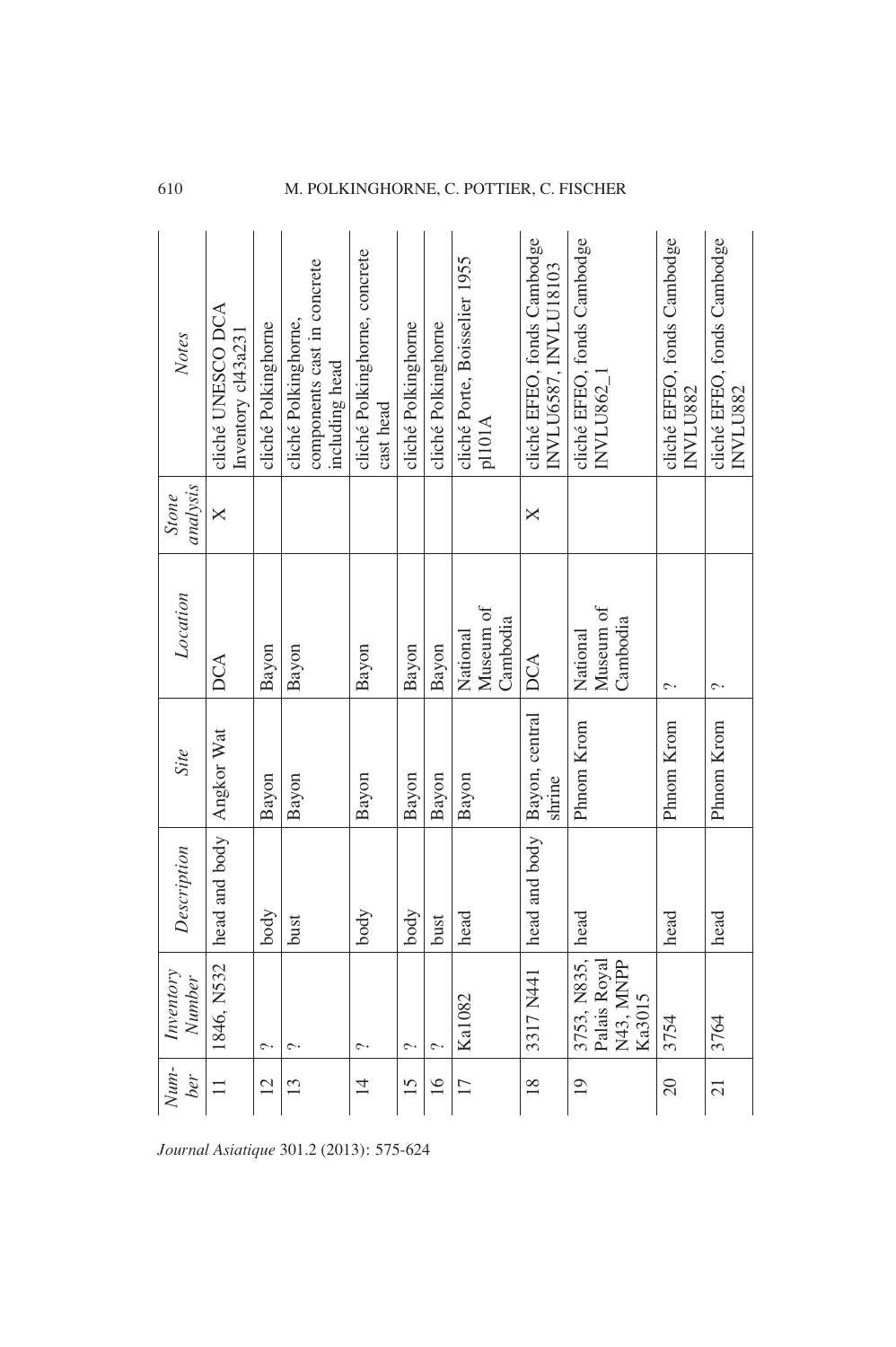| Notes               | cliché EFEO, fonds Cambodge<br>INVLU18390 | cliché EFEO, fonds Cambodge<br>INVLU18426, face missing | cliché EFEO, fonds Cambodge<br>INVLU18055 | cliché EFEO, fonds Cambodge<br><b>INVLU18413</b> | cliché EFEO, fonds Cambodge<br>INVLU8846 | cliché EFEO, fonds Cambodge<br>INVLU8846 | cliché EFEO, fonds Cambodge<br>UNESCO DCA Inventory<br>INVLU19229, cliché<br>d4643-45 | cliché UNESCO DCA<br>Inventoryd4643-98 | cliché EFEO, fonds Cambodge<br><b>INVLU18062</b> | cliché EFEO, fonds Cambodge<br>INVLU16272 |
|---------------------|-------------------------------------------|---------------------------------------------------------|-------------------------------------------|--------------------------------------------------|------------------------------------------|------------------------------------------|---------------------------------------------------------------------------------------|----------------------------------------|--------------------------------------------------|-------------------------------------------|
| analysis<br>Stone   |                                           | $\boldsymbol{\times}$                                   |                                           | X                                                |                                          |                                          |                                                                                       | $\times$                               |                                                  |                                           |
| Location            | $\sim$                                    | <b>DCA</b>                                              | $\hat{\phantom{a}}$                       | DCA                                              | $\sim$                                   | $\sim$                                   | DCA                                                                                   | DCA                                    | $\sim$                                           | $\hat{\phantom{a}}$                       |
| Site                | Preah Palilay                             | Preah Pithu                                             | Tep Prenam                                | Tep Prenam                                       | Tep Prenam                               | Tep Prenam                               | Tep Prenam                                                                            | Tep Prenam /<br>DCA                    | unknown                                          | unknown                                   |
| Description         | head                                      | head                                                    | bust                                      | head                                             | head                                     | head                                     | bust                                                                                  | body                                   | body                                             | head                                      |
| Inventory<br>Number |                                           | N1211<br>1571,                                          |                                           | 4635, N839                                       | $\sim$                                   | $\sim$                                   | 4643_1,<br>N453                                                                       | N387                                   | $\sim$                                           | $\hat{\phantom{a}}$                       |
| Num-<br>ber         | 22                                        | 23                                                      | 24                                        | 25                                               | 26                                       | 27                                       | 28                                                                                    | 29                                     | 30                                               | $\overline{31}$                           |

## ONE BUDDHA CAN HIDE ANOTHER 611

*Journal Asiatique* 301.2 (2013): 575-624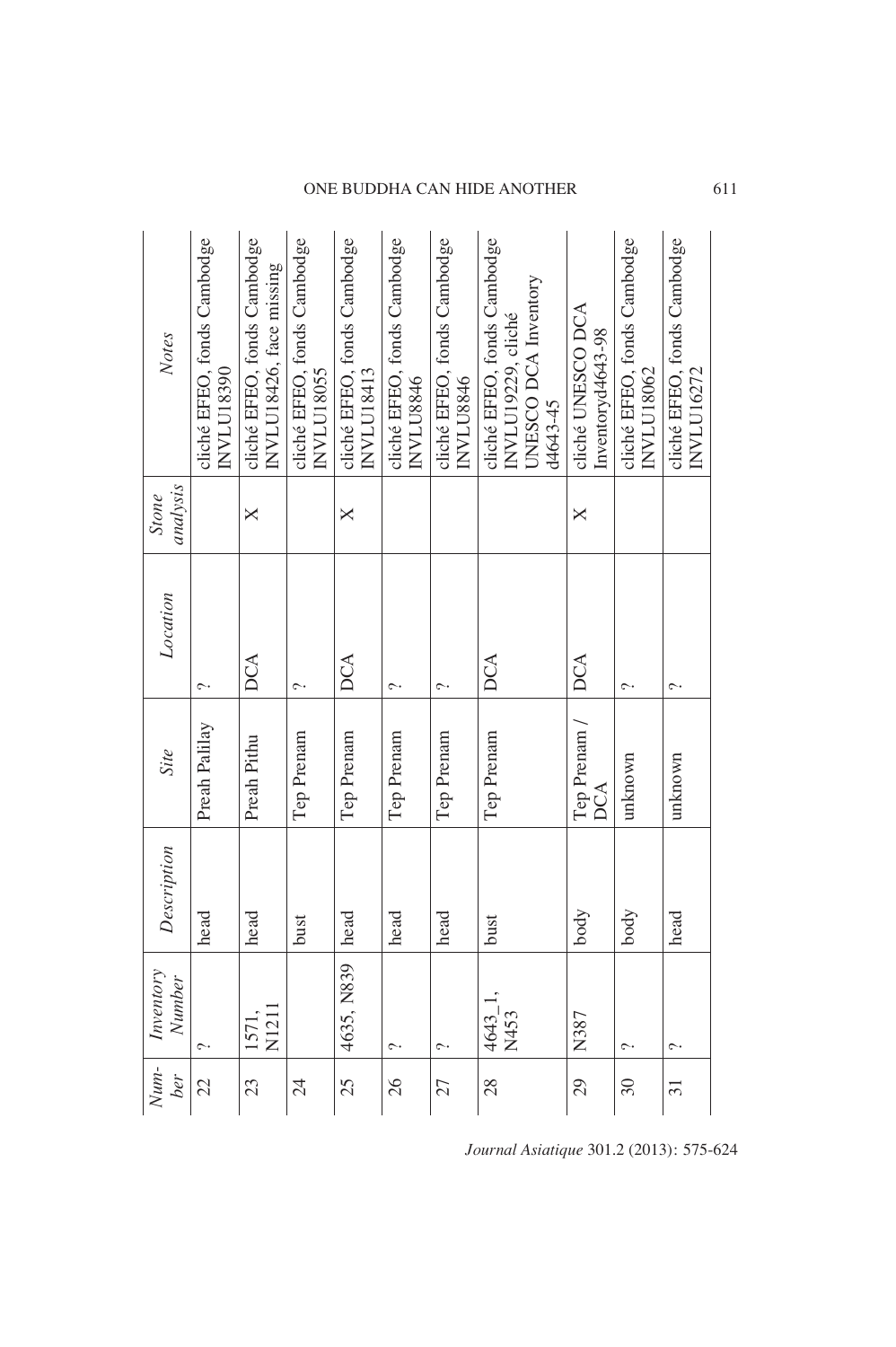|  | Notes                      | cliché EFEO, fonds Cambodge<br>INVLU17430 | cliché EFEO, fonds Cambodge<br>INVLU19063 | cliché EFEO, fonds Cambodge<br>INVLU19148 | Baptiste and Zéphir 2008 | cliché UNESCO DCA<br>Inventory n0228-97 | cliché UNESCO DCA<br>Inventory d5717-30 | cliché Polkinghome     | cliché UNESCO DCA<br>Inventorycl21-57 | cliché UNESCO DCA<br>Inventoryn0065-93 | cliché Polkinghorne |
|--|----------------------------|-------------------------------------------|-------------------------------------------|-------------------------------------------|--------------------------|-----------------------------------------|-----------------------------------------|------------------------|---------------------------------------|----------------------------------------|---------------------|
|  | analysis<br>Stone          |                                           |                                           | ×                                         |                          | ×                                       | ×                                       | ×                      | ×                                     |                                        |                     |
|  | Location                   | $\sim$                                    | ç.                                        | DCA                                       | Museé Guimet             | DCA                                     | DCA                                     | DCA                    |                                       |                                        | <b>DCA</b>          |
|  | Site                       | unknown                                   | unknown                                   | unknown                                   | unknown                  | unknown<br>DCA                          | unknown<br>DCA                          | 28/6/93 DCA<br>unknown | unknown DCA   DCA                     | unknown DCA   DCA                      | unknown             |
|  | Description                | head                                      | head                                      | head                                      | head                     | body                                    | head                                    | bust                   | head                                  | bust                                   | head                |
|  | Inventory<br><b>Number</b> |                                           | ᠭ                                         | N352                                      | MG25066                  | N228                                    | 5717, N817                              | 28/06/1993<br>N75,     | N1251                                 | N65                                    |                     |
|  | $N$ um-<br>ber             | 32                                        | 33                                        | 34                                        | 35                       | 36                                      | 37                                      | 38                     | 39                                    | $\frac{1}{2}$                          | $\frac{4}{5}$       |
|  | .2 (2013): 575-624<br>que  |                                           |                                           |                                           |                          |                                         |                                         |                        |                                       |                                        |                     |

## 612 M. POLKINGHORNE, C. POTTIER, C. FISCHER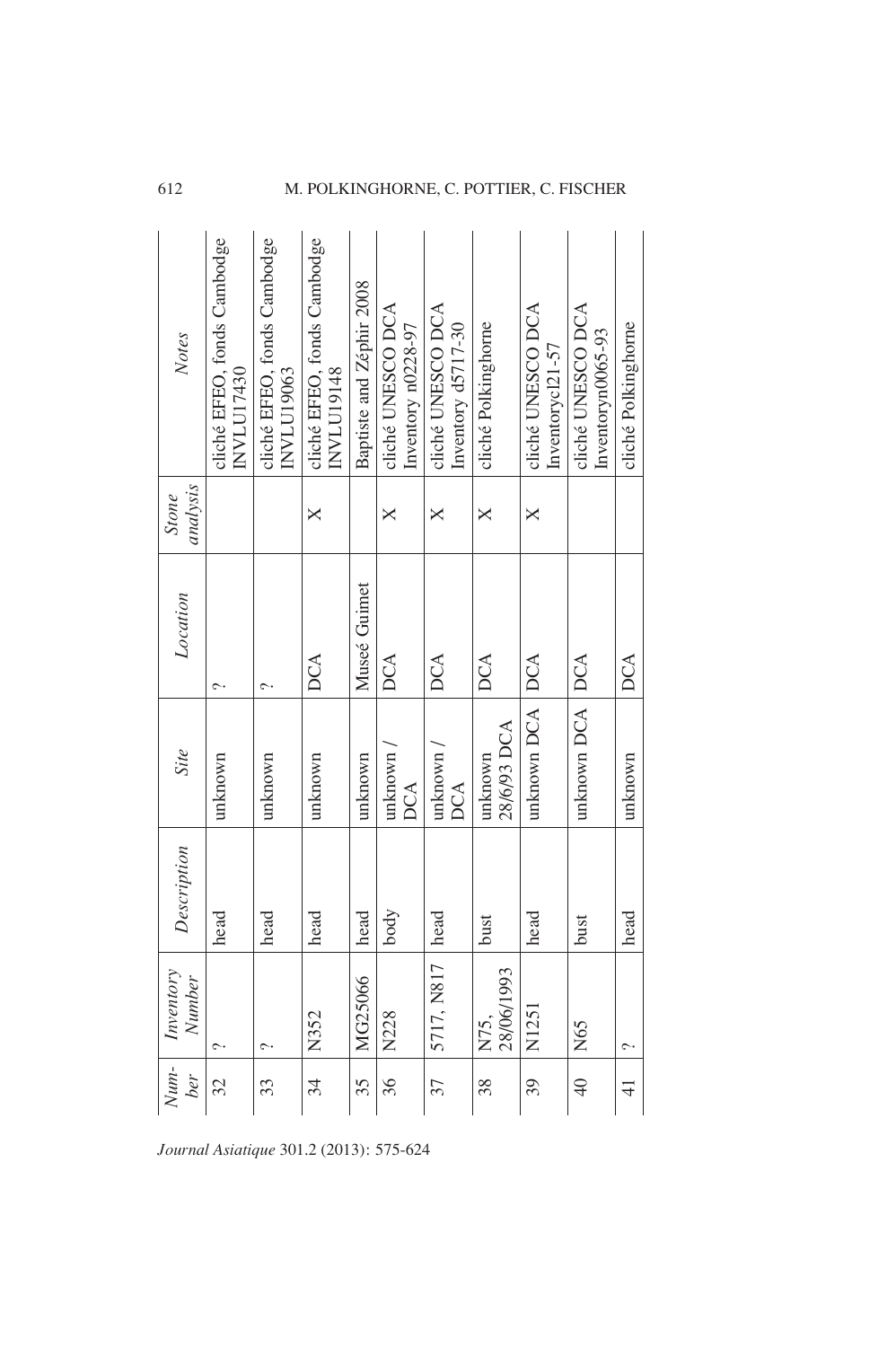

*Figure 4:* Reflectance spectra in the near infrared region of selected sculptures and grey sandstone reference (AW\_N227: fig. 3, number 4; CA\_3317: fig. 3, number 18; TRS: Terrain rouge sandstone; CNM\_H23: Buddha head, Chantharakasem National Museum; WMT\_008: seated Buddha, Wat Mahathat).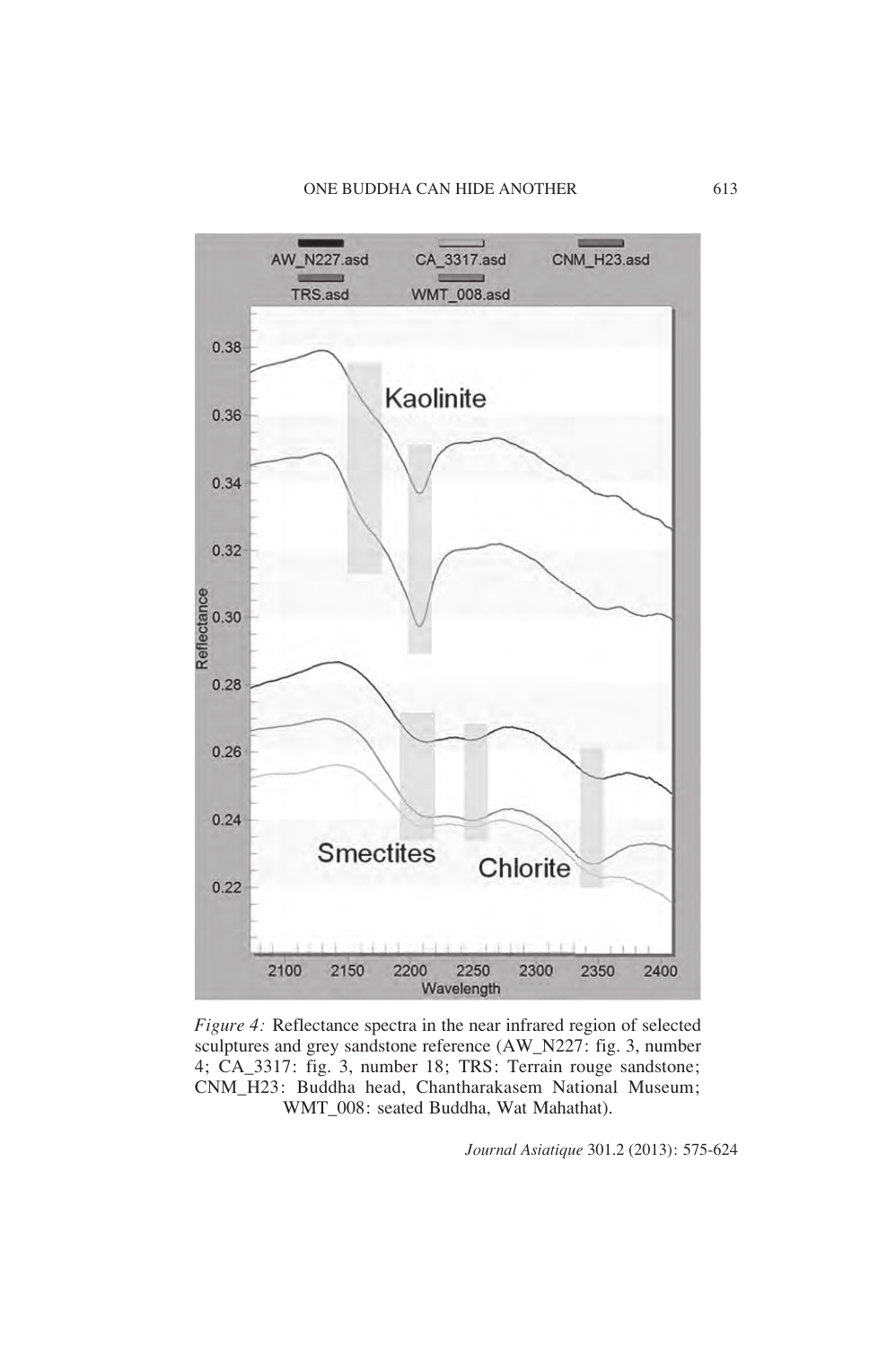

*Figure 5:* Strontium-Rubidium (Sr-Rb) bi-plot showing concentration variations of these elements in sandstone from quarries, sculptures and monuments (CA: Conservation d'Angkor; AW: Angkor Wat; WMT: Wat Mahathat; CNM: Chantharakasem National Museum; TRS: Terrain Rouge Sandstone).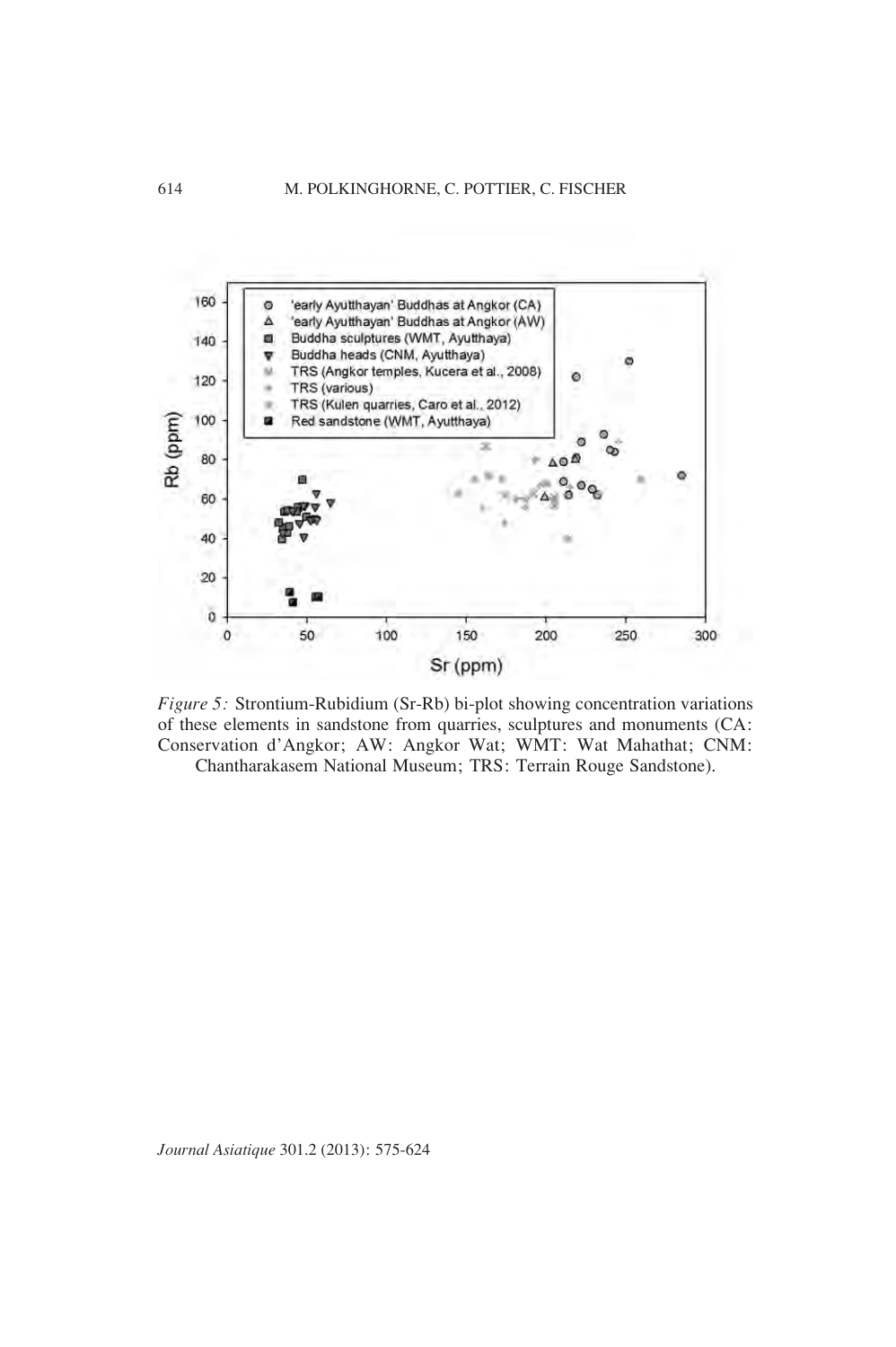## REFERENCE LIST

- Abdoul-Carime, N. and Mikaelian, G. 2011. 'Angkor et l'Islam, note sur la stèle arabe du Bhnam Pākhaen (K.1081)', *Péninsule* 63 (2): 5-59.
- Anonymous. 1997. *One Hundred Missing Objects. Looting in Angkor / Cent objets disparus. Pillage à Angkor*, 2nd ed. International Coucil of Museums (ICOM), in collaboration with / en collaboration avec l'École française d'Extrême-Orient (EFEO): Paris.
- Baptiste, P. and Zéphir, T. 2008. *L'art khmer dans les collections du musée Guimet*, Réunion des muséesnationaux: Paris.
- Barth, A. and Bergaigne, A. 1885-1893. *Inscriptions sanscrites de Campa et du Cambodge*, Imprimerie Nationale: Paris.
- Beemer, B. 2009. 'Southeast Asian Slavery and Slave-Gathering Warfare as a Vector for Cultural Transmission: The Case of Burma and Thailand', *The Historian* 71(3): 482-506.
- Boisselier, J. 1952. «Réflexions sur l'art du règne de Jayavarman VII», *BSEI*, nouv. série, n°27 (3): 261-273.
- Boisselier, J. 1955. *La statuaire khmère et son évolution*. PEFEO No. 37. EFEO, Saigon.
- Boisselier, J. 1956. *Tendances de l'Art Khmer. Commentaires sur 24 chefsd'œuvre du Musée de Phnom Penh*. Publications du Musée Guimet, Paris.
- Boisselier, J. 1962. «Note sur les bas-reliefs tardifs d' Angkor Vat» *Journal Asiatique* CCL: 244-248.
- Boisselier, J. 1966. *Asie du Sud-Est: I. Le Cambodge*. Picard, Manuel d'archéologie d'Extrême-Orient, Paris.
- Boisselier, J. 1967. «Notes sur l'Art du Bronze dans l'ancien Cambodge», *Artibus Asiae* 29 (4): 275-334.
- Boulbet J. and Dagens B. 1973. «Les sites archéologiques de la région du Bhna Gülen (Phnom Kulen)», *Arts asiatiques* 27: 3-130.
- Bourgarit, D., Mille, B., Borel, T., Baptiste, P., and Zéphir, T. 2003. "A Millennium of Khmer Bronze Metallurgy: Analytical Studies of Bronze Artifacts from the Musée Guimet and the Phnom Penh National Museum", in P. Jett (ed.), *Scientific Research in the Field of Asian Art: Proceedings of the First Forbes Symposium at the Freer Gallery of Art*, London, Archetype Publications, pp: 103-126.
- Briggs, L.P. 1948. "Siamese Attacks on Angkor before 1430". *The Far Eastern Quarterly*. Vol. VIII, No.1: 3-33.
- Brown, R. L. 1996. *The Dvaravati wheels of the law and the Indianization of South East Asia*. E. J. Brill, Leiden.
- Carò, F. and Im S., 2012. "Khmer sandstone quarries of Kulen Mountain and Koh Ker: a petrographic and geochemical study", *Journal of Archaeological Science*, 39: 1455-1466.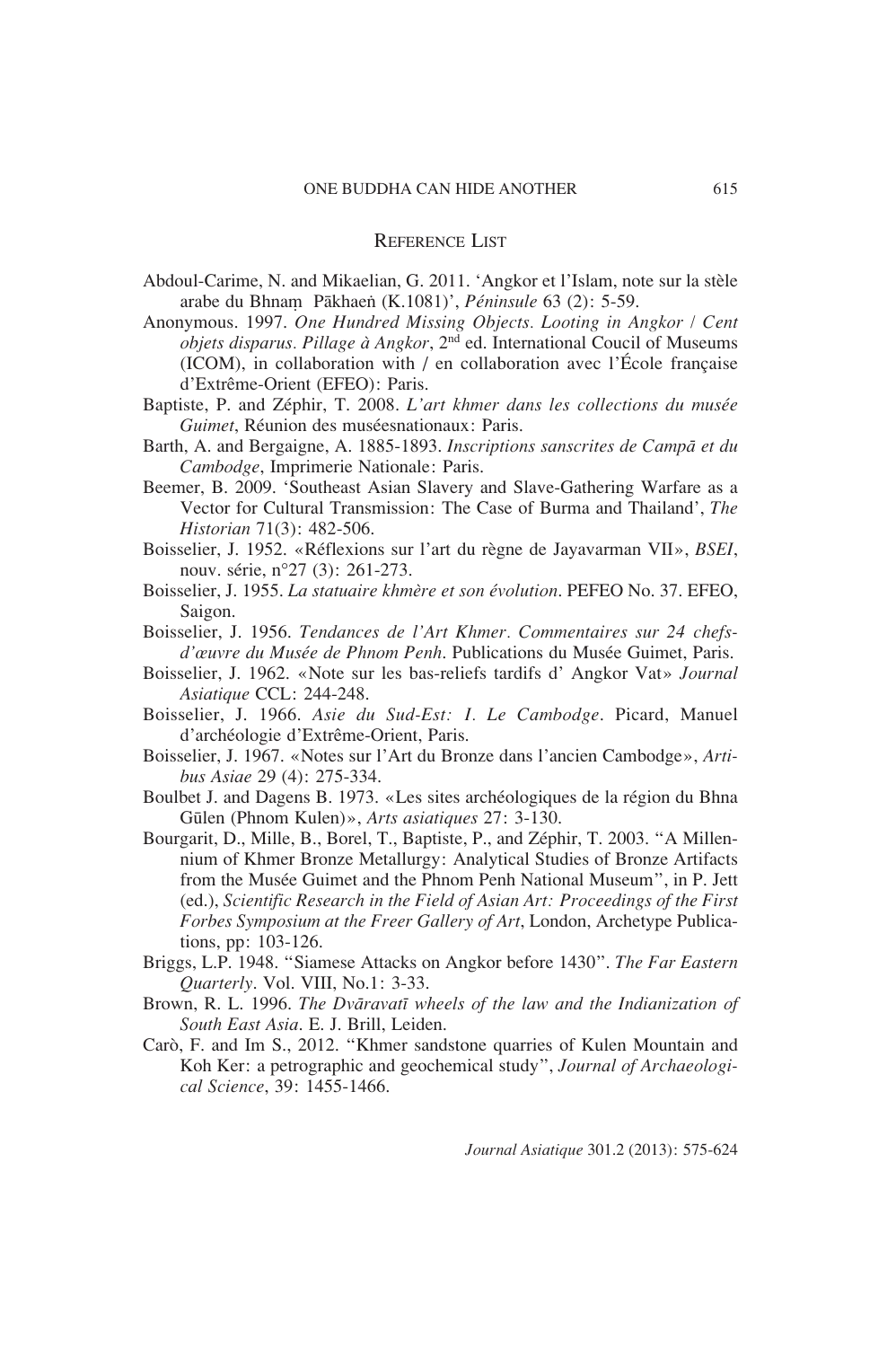- Chan Vitharin and Chanmara Preap. 2005. *Kbach. A Study of Khmer Ornamentation*. Translated by I. Muan. Reyum Publishing, Phnom Penh.
- Charnvit, K. 1976. *The Rise of Ayudhya: a History of Siam in the Fourteenth and Fifteenth Centuries*. Oxford University Press: Kuala Lumpur.
- Chirapravati, M.L. Pattaratorn. 2005. "Wat Ratchaburana: Deposits of History, Art, and Culture of the Early Ayutthaya Period", in: F McGill (ed.), *Kingdom of Siam: Art from Central Thailand (1350–1800 C.E.)*, pp. 80-93, Snoeck Publishers, Ghent, Belgium; 1 Buppha Press, Bangkok, Thailand; Art Media Resources Inc., Chicago, IL; and The Asian Art Museum of San Francisco.
- *Chittrakam læ sinlapawatthu nai kru phraprang Wat Ratchaburana chang wat phra nakhon Si Ayutthaya*. 1958. Fine Arts Department: Bangkok.
- Cœdès, G. 1918. «Essai de classification des documents historiques conservés à la bibliothèque de l'Ecole Francaise d'Extreme-Orient», *BEFEO* XVIII, 9: 15-28.
- Cœdès, G. 1923. *Bronzes khmèrs*, Ars Asiatica V, G. Van Oest, Bruxelles Paris.
- Cœdès, G. 1928. *Les collections archéologiques du Musée National de Bangkok*. Ars Asiatica XII, G. Van Oest, Bruxelles – Paris.
- Cœdès, G. 1936. «Etudes cambodgiennes XXXII. La plus ancienne inscription en pali du Cambodge», *BEFEO* 36(1): 14-21.
- Cœdès, G. 1941. «La stèle du Prah Khan d'Angkor» (Rééd: Articles sur le pays khmer 2, Paris, 1992: 119-168), *BEFEO* 41(2):255-302.
- Cœdès, G. 1942. *Inscriptions du Cambodge II*. EFEO, Paris.
- Cœdès, G. 1943. *Pour mieux comprendre Angkor*. Imprimerie d'Extrême-Orient, Hanoi.
- Cœdès, G. 1944. *Histoire ancienne des États hindouisés d'Extrême-Orient.* Hanoi: Imprimerie d'Extrême-Orient.
- Cœdès, G. 1951. «Études cambodgiennes XXXIX. L'épigraphie des monuments de Jayavarman VII», *BEFEO* 44(1): 97-120.
- Cœdès, G. 1958. «Les statues du roi khmer Jayavarman VII», *Comptes rendus de l'Academie des Inscriptions et Belles-Lettres*, July - Oct, pp: 218-226.
- Cœdès, G. 1960. «Le portrait dans l'art khmer», *Arts asiatiques* VII (3): 179-198.
- Cœdès, G. 1962. «Date d'execution des deux bas-reliefs tardifs d'Angkor Vat» *Journal Asiatique* CCL: 235-243.
- Cœdès, G. 1964. *Inscriptions du Cambodge VII*. EFEO, Paris.
- Cœdès, G. 1965. «Documents épigraphiques provenant de Tenasserim», Siam Society Felicitation Volumes for Prince Dhani Nivat, vol. II, pp. 203-209.
- Cœdès, G. 1966. *Inscriptions du Cambodge VIII*. EFEO, Paris.
- Cœdès, G. 1968. *The Indianized States of Southeast Asia*. Translated by S. B. Cowing. Canberra: Australian National University Press.
- Cushman, Richard D., trans. 2000. *The Royal Chronicles of Ayutthaya*. Edited by David K. Wyatt. Bangkok: The Siam Society.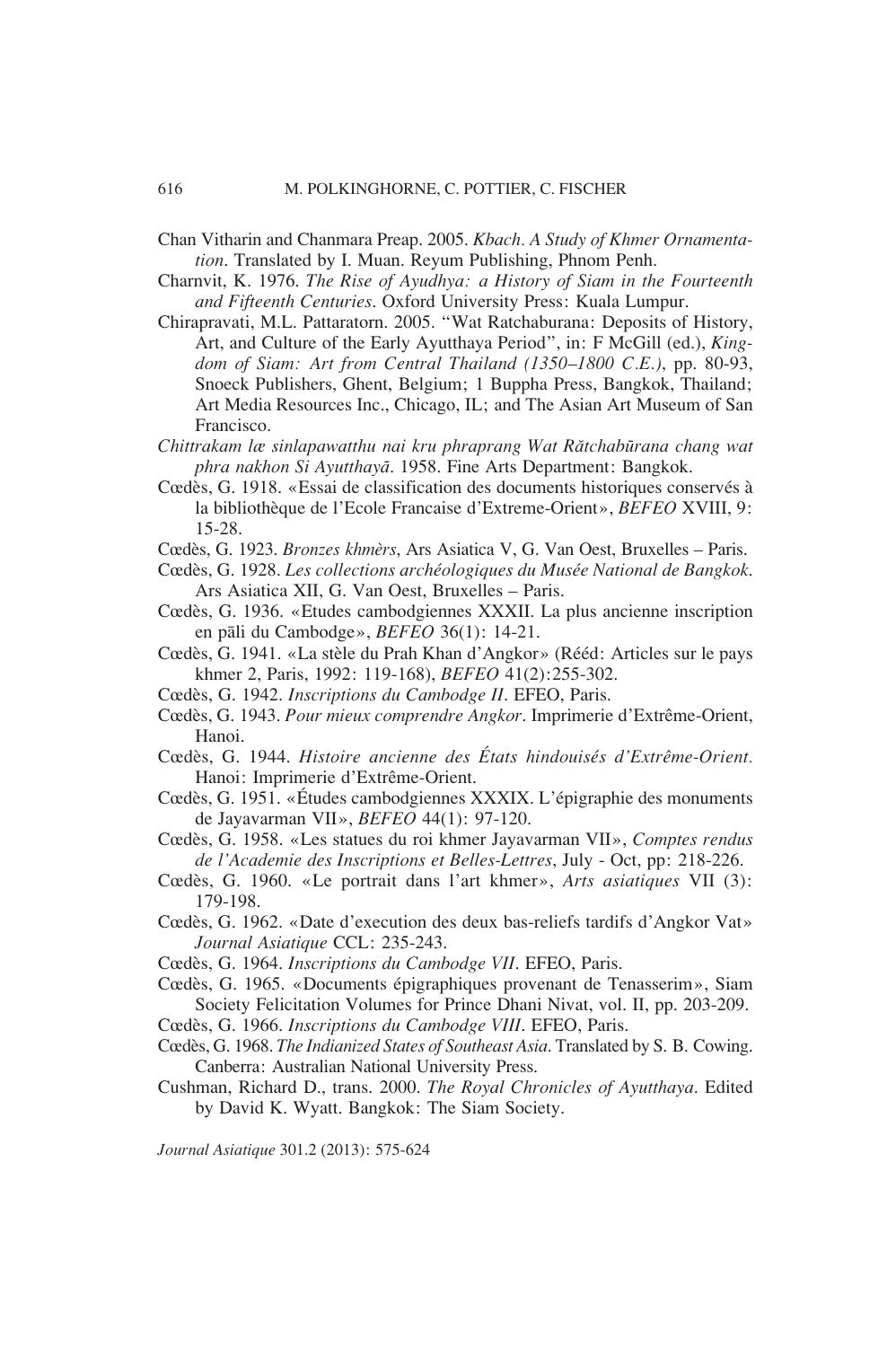- Cunin, O. 2004. De Ta Prohm au Bayon. Analyse comparative de l'histoire architecturale des principaux monuments de style du Bayon. Unpublished PhD Thesis, L'Institut National Polytechnique de Lorraine.
- Cunin, O. 2007. "The Bayon: an archaeological study", in *Bayon. New Perspectives*. Joyce Clark (ed.), pp. 136-229. Bangkok: River Books.
- Dagens, B. 1969. «Étude sur l'iconographie du Bayon (Frontons et linteaux)», *Arts asiatiques* 19: 123-167.
- Dagens, B. 2001. «Les tours à visages du Bayon et leur signification», in *Fifth Symposium on the Bayon. Final Report.* pp. 83-98. Paris: UNESCO
- Dagens, B. 2003. *Les Khmers*. Société d'édition Les Belles Lettres, Paris.
- Damrong Rajanubhab, Prince. 1926. *Tamnan phuttha chedi Sayam*. Bangkok: Sophon Phiphatthanakon.
- Damrong Rajanubhab, Prince. 1968. *Commentary to the Royal Autograph Chronicle (RA): BraÌ rajabansavatar chapap braÌ raja hätthalekha*, sixth printing, Chon Buri, pp. 1-62, 222-418.
- de Bernon, O. 2006. «Essai d'interprétation de l'iconographie bouddhique du Prasat Prah Pithu-X à Angkor Thom», in *Anamorphoses. Hommage à Jacques Dumarçay*. pp. 175-184. Paris: Les Indes Savantes.
- Delvert, J. 1963. Recherches sur l'érosion des grès des monuments d'Angkor: *Bulletin de l'École Française d'Extrême-Orient*, 51(2), 453–534.
- Douglas, J. G. 2008. "Petrographic characterization of sandstones from ancient Khmer sculpture at the National Museum of Cambodia, Phnom Penh", in *Interpreting Southeast Asia's Past: Monument, Image and Text*, edited by E.A. Bacus, I.C. Glover and P.D. Sharrock. pp. 357-366, Singapore: National University of Singapore Press.
- Douglas, J. G, Carò, F., and Fischer, C. 2010. "Evidence of sandstone usage for sculpture during the Khmer Empire in Cambodia through petrographic analysis", *Udaya – The Journal of Khmer Studies* 9: 1-18.
- Douglas, J. G. and Sorensen, S. 2007. "Mineralogical characteristics of Khmer stone sculpture in the Bayon style," in *Scientific Research on the Sculptural Arts of Asia, Proceedings of the Third Forbes Symposium at the Freer Gallery of Art*, J. G. Douglas, Paul Jett and John Winter (eds), pp. 115-124, Washington, Archetype Publications in association with the Freer Gallery of Art, Smithsonian Institution.
- Dumarçay, J. 1971. *Phnom Bakheng. Étude Architecturale du Temple*. Mémoires Archéologiques VII. EFEO: Paris.
- Dumarçay, J. 1996. *Babel ruinée, petit traité du regard porté sur l'architecture en Asie méridionale*. Librairie Oriens: Paris.
- Dumarçay, J. and Groslier, B.-P. 1973. *Le Bayon*. MEFEO 3. EFEO: Paris.
- Dupoizat, M.-F. 1999. «La céramique importée à Angkor: étude préliminaire», *Arts asiatiques* LIV: 103-116.
- Dupont, P. 1931-1934. «Art siamois: les écoles», *Bulletin de la Comission Archéologique de l'Indochine*, pp. 45-58.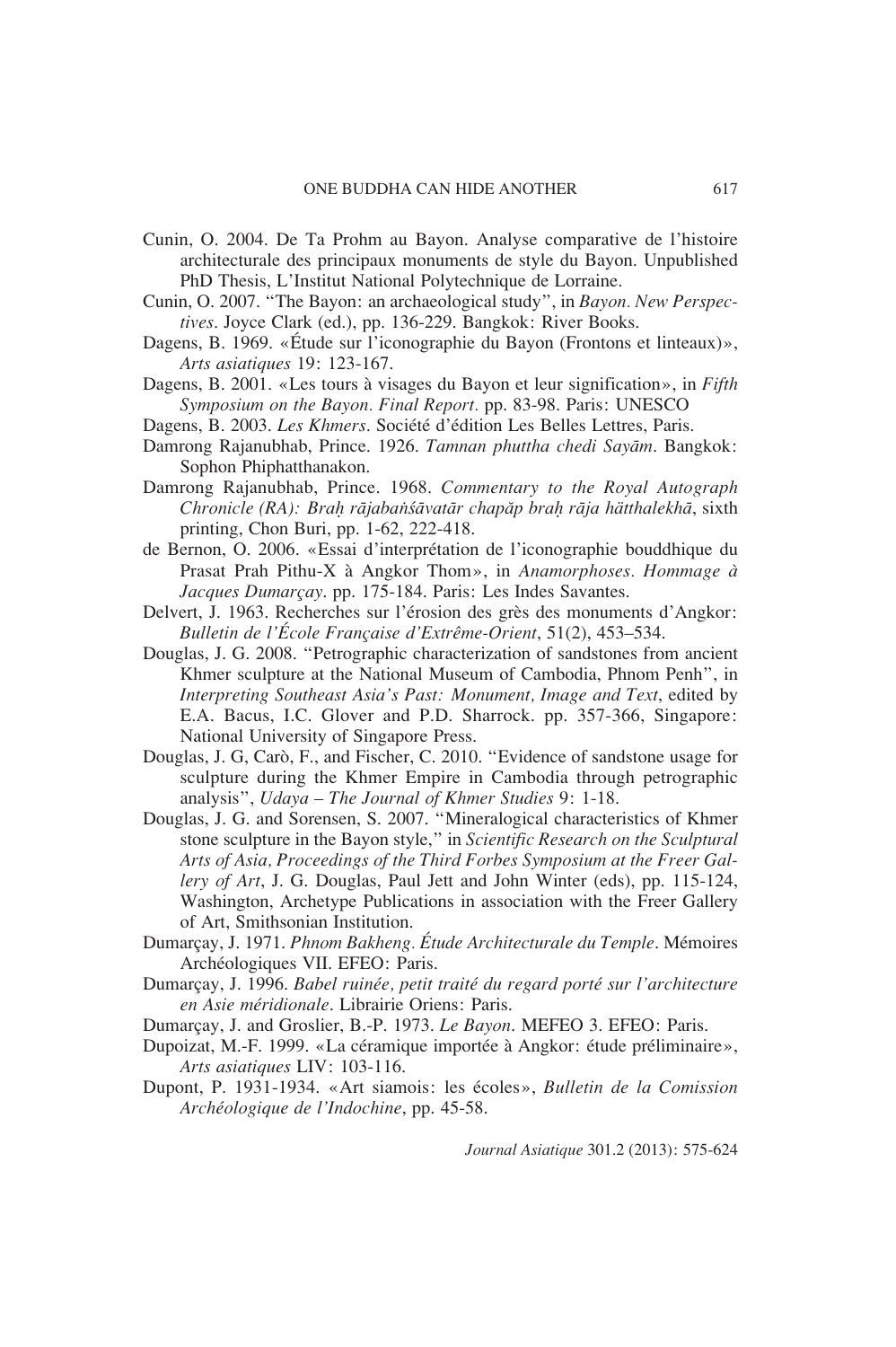- Dupont, P. 1935. «Art de Dvaravati et art khmer. Les Buddhas debout de l'époque du Bayon», *Arts asiatiques* 9/2: 63-75.
- Dupont, P. 1950. «Les Buddhas sur naga dans l'art khmer», *Artibus Asiae* 13: 39-62.
- Ewington, G. 2008. Yasodharapura to Yasodharapura. Mobility, Rupture and Continuity in the Khmer World. Unpublished Honours Thesis. Department of Archaeology, University of Sydney.
- Ferrand, G. 1922. «La stéle árabe du Phnom Bakheng», *BEFEO* XXII: 160.
- Filliozat, J. 1969. «Une inscription cambodgienne en pali et en khmer de 1566», *Comptes-rendus des séances de l'Académie des Inscriptions et Belles-Lettres* 113e , no. 1: 93-106.
- Finot, L. 1917. « Recherches sur la littérature laotienne», *BEFEO* XVII: 1-218.
- Finot, L., Parmentier, H. & Goloubew, V. 1926. *Le Temple d'lçvarapura (Bantay Srei, Cambodge)*. MEFEO. EFEO: Paris.
- Frankfurter, O. 1914. "The story of the records of Siamese history", *Journal of the Siam Society* XI, 2: 1-20.
- Freeman, M. and Jacques, C. 2003. *Ancient* Angkor. River Books: Bangkok.
- Garnier, D. 2004. *Ayutthaya. Venice of the East*. River Books: Bangkok.
- Garnier, F. 1871. «Chronique royale du Cambodge», *Journal Asiatique*, XVIII (octobre-decembre): 336-385.
- Garnier, F. 1872. «Chronique royale du Cambodge», *Journal Asiatique* XX (aug-sept): 112-144.
- Geertz, C. 1980. *Negara: The Theater State in Nineteenth-Century Bali*, Princeton University Press: Princeton.
- Giteau M. 1967. «Note sur les frontons du sanctuaire central de Vatt Nagar», *Arts asiatiques* XVI: 125-139.
- Giteau M. 1969. *Le bornage rituel des temples bouddhiques au Cambodge*, PEFEO 68. EFEO: Paris.
- Giteau M. 1971. «Un court traité d'architecture cambodgienne moderne», *Arts asiatiques* XXIV: 103-147.
- Giteau, M. 1975. *Iconographie du Cambodge Post-Angkorien*. PEFEO 100. EFEO: Paris.
- Goloubew, V. 1924a. «Mélanges sur le Cambodge ancien. II.-Une idole khmère de Lokeçvara ai musée de Colombo», *BEFEO* 24: 510-512.
- Goloubew, V. 1924b. «Mélanges sur le Cambodge ancien. III. Artisans Chinois à Angkor Vat», *BEFEO* 24: 513-519.
- Glaize, M. 1946. «Bayon», *Rapports Conservation d'Angkor*, février 1946.
- Groslier, B.-P. 1958. *Angkor et le Cambodge au XVIe siècle d'après les sources portugaises et espagnoles*. Annales du musée Guimet, Bibliothèque d'étude 63, PUF, Paris.
- Heng Piphal. 2004. "Archaeological Excavation in the North Pond (Srah Andong) of Prasat Sour Prat", *Annual Report on the Technical Survey of Angkor Monument 2004*, Takeshi Nakagawa (ed.), pp. 215-250, Japanese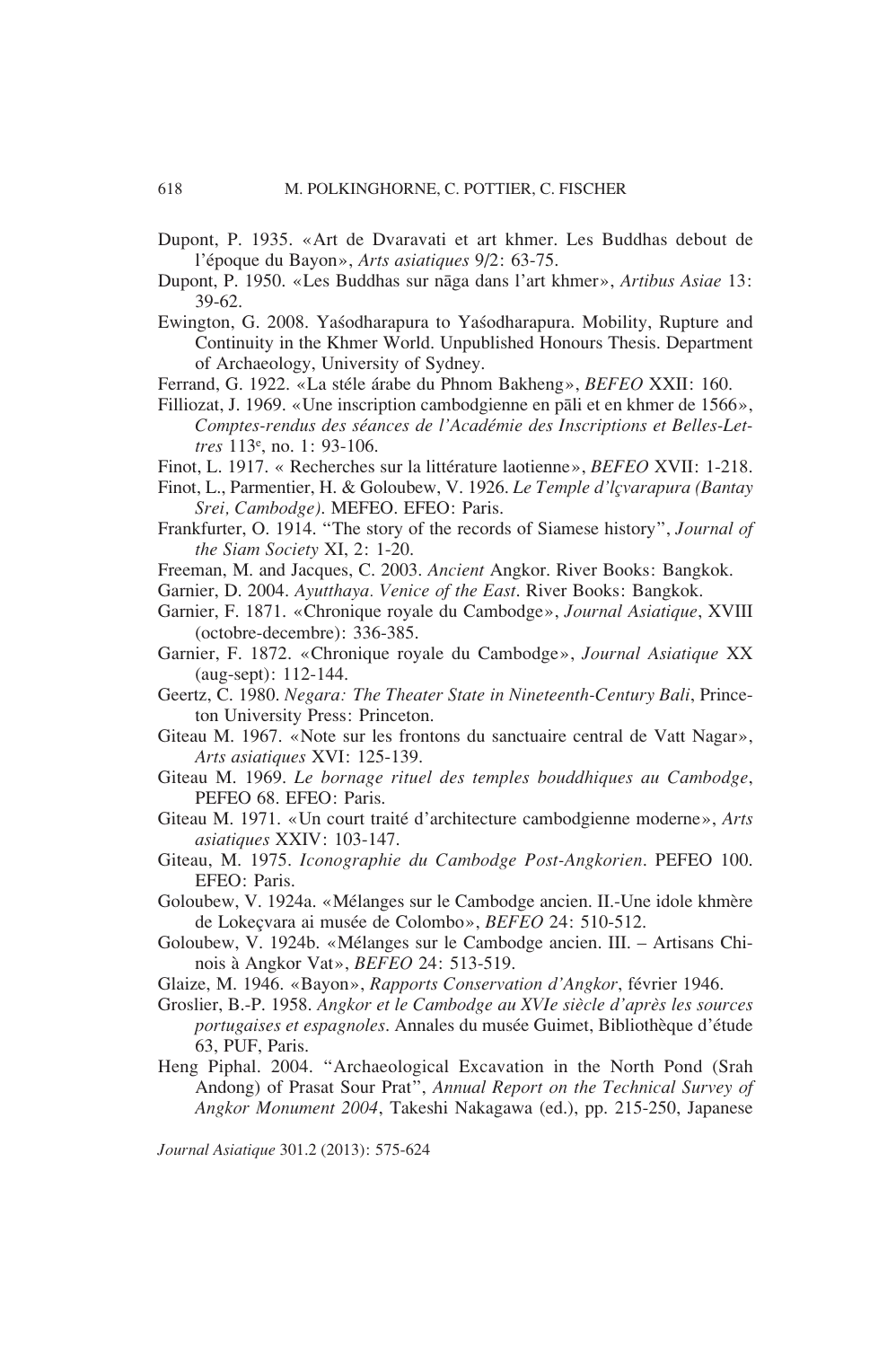Government Team for Safeguarding Angkor UNESCO/ Japanese Funds-in-Trust for the Preservation of World Cultural Heritage.

- Jacques, C. 1997. *Angkor: cities and temples*. Asia Books: Bangkok.
- Jacques, C. 1999a. *Angkor*. Koenemann: Cologne.
- Jacques, C. 1999b. «Les derniers siècles d'Angkor», *Comptes-rendus des séances de l'Académie des Inscriptions et Belles-Lettres*, 143e (1): 367-390.
- Jacques, C. 2001. «Les tours à visages», in *Fifth Symposium on the Bayon. Final Report.* pp. 144-149. Paris: UNESCO.
- Jacques, C. 2006. "History of the Phnom Bakheng Monument", *Phnom Bakheng Workshop on Public Interpretation,* Jane Clark Chermayeff (ed.), pp. 23-40, Center for Khmer Studies: Siem Reap.
- Jacques, C. 2007. "The historical development of Khmer culture from the death of Suryavarman II to the 16th century", in *Bayon. New Perspectives*. Joyce Clark (ed.), pp. 28-49. Bangkok: River Books.
- Jacques, C. 2011. "The Preah Khan Stele", in *Preah Khan Monastic Complex*. M.D. Coe and J. H. Stubbs (eds.), pp 36-39, World Monuments Fund / Scala: London.
- Krairiksh, Piriya. 2002. *Sinlapa sukhothai lae ayutthaya: Phap laksana thi tong plian plaeng*. Bangkok: Amarin.
- Krairiksh, Piriya. 2012. *The Roots of Thai Art*. Trans. Chakrabongse, N. River Books: Bangkok.
- Kucera, J., Novák, J.K., Kranda, K., Poncar, J., Krausová, I., Soukal, L., Cunin, O. and Lang, M., 2008. INAA and petrological study of sandstones from the Angkor Monuments. *Journal of Radioanalytical and Nuclear Chemistry* 278: 229-306
- Leclère, A. 1914. *Histoire du Cambodge depuis le 1er siècle de notre ère, d'après les inscriptions lapidaires: les annales chinoises et annamites et les documents européens des six derniers siècles*. P. Geuthner: Paris.
- Leksukhum, Santi. 1979. *Wiwatthanakan khòng chan pradap luat lai samai 'Ayutthaya tòn ton*. Bangkok: Amarin.
- Leksukhum, Santi. 2005. "The Evolution of the memorial towers of Siamese Temples", in: F McGill (ed.), *Kingdom of Siam: Art from Central Thailand (1350–1800 C.E.)*, pp. 61-79, Snoeck Publishers, Ghent, Belgium; 1 Buppha Press, Bangkok, Thailand; Art Media Resources Inc., Chicago, IL; and The Asian Art Museum of San Francisco.
- Lewitz, Saveros. 1970. «VI. Textes en kmer moyen. Inscriptions modernes d'Angkor 2 et 3», *BEFEO* LVII: 99-126.
- Lewitz, Saveros. 1971. «IV. Modern inscriptions of Ankgor 4,5,6 and 7», *BEFEO* LVIII: 105-123.
- Lobo, Wibke. 1997. "Buddhist Triad", in *Sculpture of Angkor and Ancient Cambodia: Millennium of Glory*. Jessup, H. I., and Zéphir, Thierry (eds), p. 95. National Gallery of Art, Washington.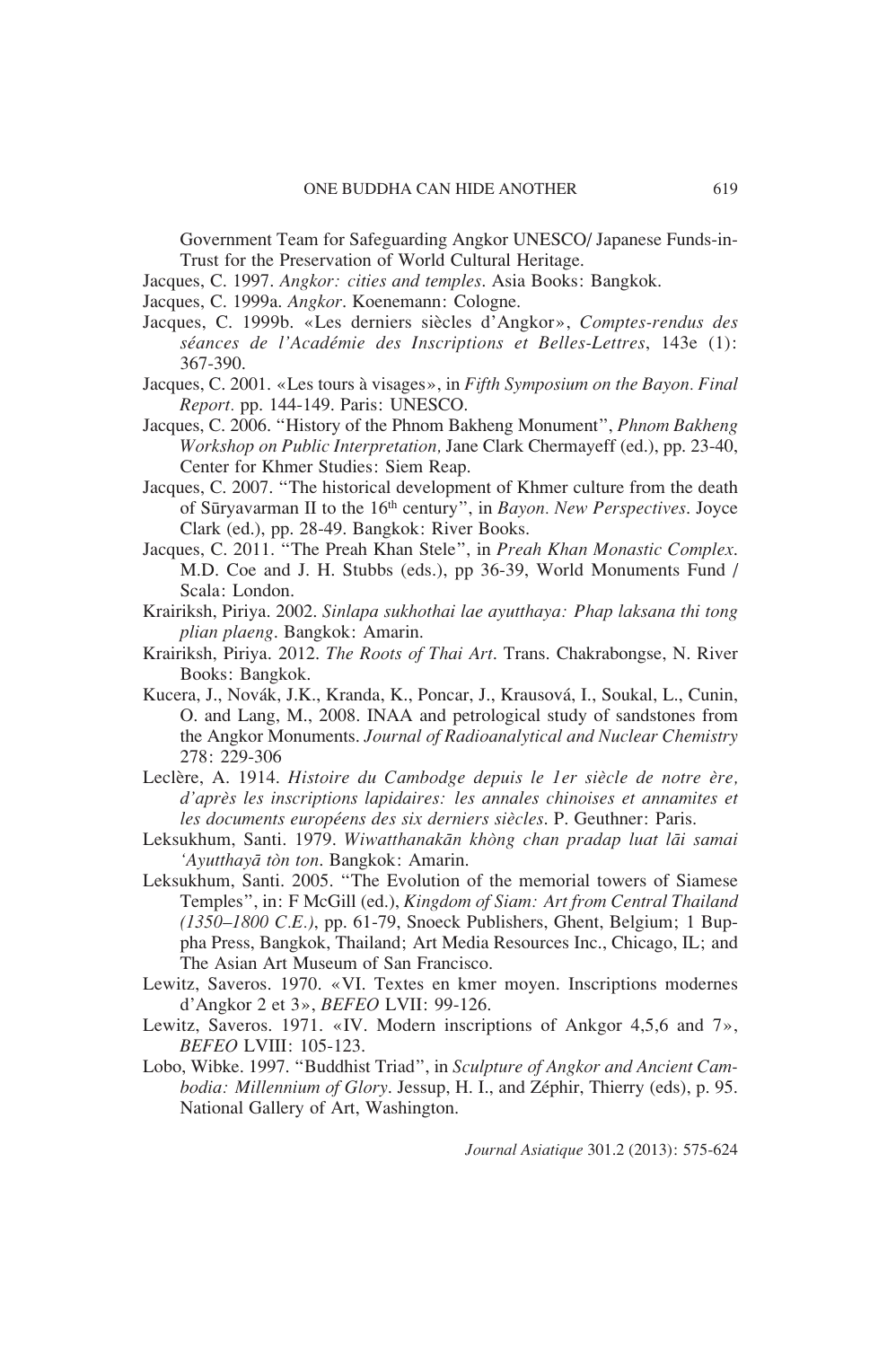- Mak Phoeun. 2002. «Essai de tableau chronologique des rois du Cambodge de la période post-Angkorienne», *Journal Asiatique* 290 (1): 101-161.
- Marchal, H. 1918. «Monuments secondaires et terrasses bouddhiques d'Ankor Thom», *BEFEO* XVIII: 1-40.
- Marchal, H. 1923. «Chronique» *BEFEO* XXII: 539-544.
- Marchal, H. 1950. Julliet 1943: Tep Prenam. Rapports de la Conservation d'Angkor, Unpublished Archives, EFEO, Paris.
- Marchal, H. 1951. «Note sur la forme du stupa au Cambodge». *BEFEO* 44(2): 581-590.
- Marui, M. 2002. "The Banteay Kdei temple re-examined: Some evidence to interpret the history through and after Angkor periods", *The Journal of the Sophia Asian Studies* 20: 411-428.
- Maxwell, Thomas S. 2007a. "Religion at the time of Jayavarman VII", in *Bayon. New Perspectives*. Joyce Clark (ed.), pp. 72-121. Bangkok: River Books
- Maxwell, Thomas S. 2007b. "The short inscriptions of the Bayon and contemporary temples", in *Bayon. New Perspectives*. Joyce Clark (ed.), pp. 122- 135. Bangkok: River Books.
- McGill, F. 1993. "Jatakas, Universal Monarchs, and the Year 2000", *Artibus Asiae* 53: 412-448.
- McGill, F. 2005a. "The History and Culture of the Kingdom of Siam", in: F. McGill (ed.), *Kingdom of Siam: Art from Central Thailand (1350–1800 C.E.)*, pp. 15-29, Snoeck Publishers, Ghent, Belgium; 1 Buppha Press, Bangkok, Thailand; Art Media Resources Inc., Chicago, IL; and The Asian Art Museum of San Francisco.
- McGill, F. 2005b. "Objects in the Exhibition", in: F McGill (ed.), *Kingdom of Siam: Art from Central Thailand (1350–1800 C.E.)*, pp. 15-29, Snoeck Publishers, Ghent, Belgium; 1 Buppha Press, Bangkok, Thailand; Art Media Resources Inc., Chicago, IL; and The Asian Art Museum of San Francisco.
- Moura, J. 1883. *Le royaume du Cambodge deux tomes*. E. Leroux: Paris.
- Mus, P. 1933. «Cultes indiens et indigenes au Champa», *BEFEO* XXXIII: 367-410.
- Mus, P. 1961. «Le sourire d'Angkor. Art, foi et politique bouddhiques sous Jayavarman VII», *Artibus Asiae* 24: 363-381.
- Mus, P. 1962. «Angkor vu du Japon», *France-Asie* 18 (175-176): 521-538.
- Notton, C. 1933. *The Chronicle of The Emerald Buddha*, Bangkok Times Press: Bangkok.
- Nō na Pâkam (pseud.) 1983. "Prah phuttharūp samai kōn Krung Si Ayutthayā", *Muang Boran Journal* 9, no. 3 (Aug-Nov): 53-59.
- Parmentier, H. 1916. «Vat Nokor», *BEFEO* XVI: 1-38.
- Parmentier, H. 1927 «Notes d'archéologie indochinoise: VIII, Modifications subies par le Bayon au cours de son exécution», *BEFEO* XXVII: 149-167.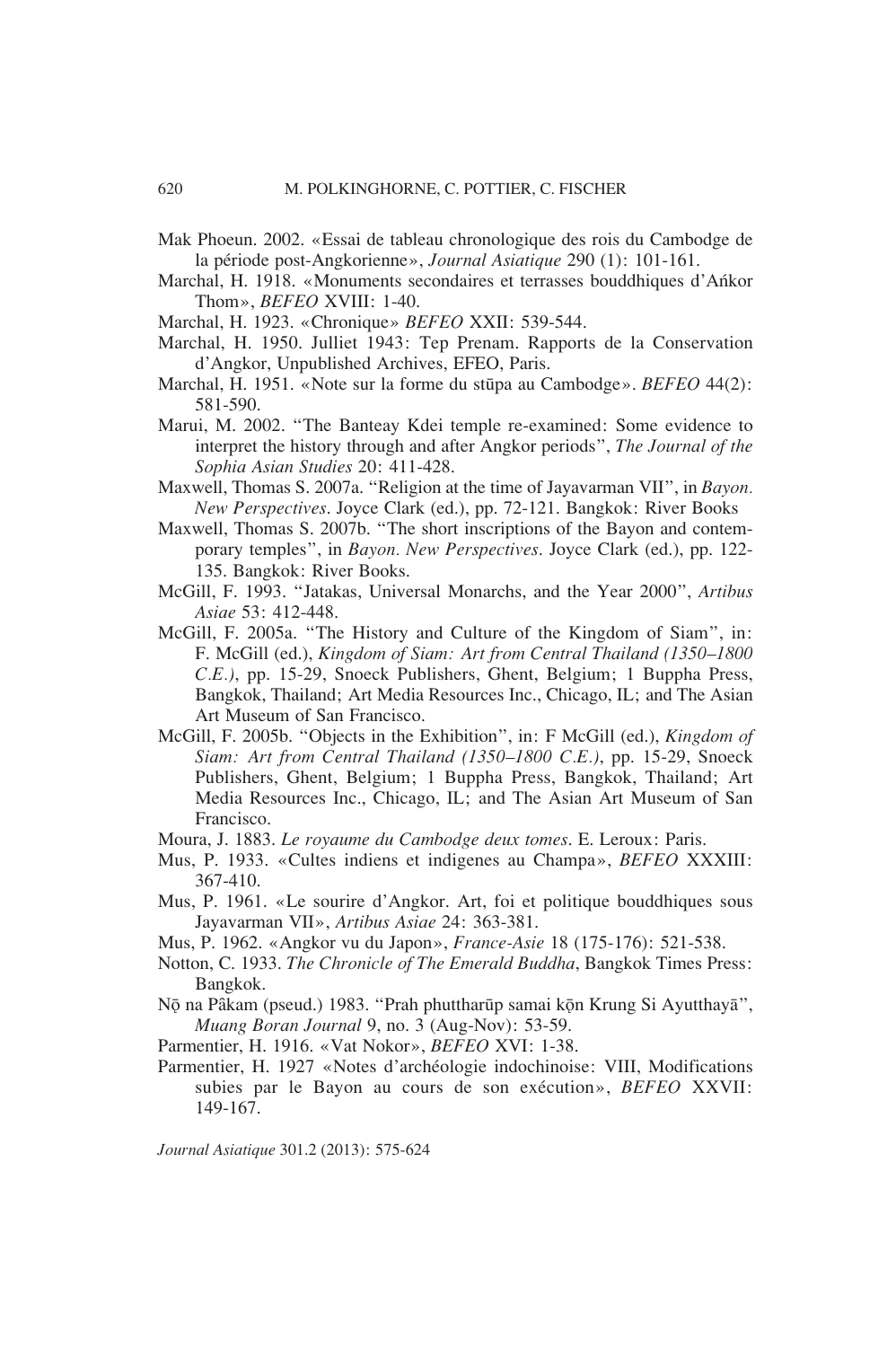- Péri, N. 1923. «Un plan japonais d'Angkor Vat. Essai sur les relations du Japon et de l'Indochine aux XVIè et XVIIè siècles», *BEFEO* XXIII: 1-104.
- *Phra Phuttharup læ phra phim nai kru phra prang Wat Ratchaburana chang wat phra nakhon si ayutthaya*. 1959. Bangkok: Fine Arts Department.
- *Phraratchaphongsawadan krung si ayutthaya chabap phan chanthanumat (choem) kap phra chakkraphatdiphong (chat)*. 1964. Bangkok: Khlang Witthaya.
- Polkinghorne, M. 2007a. Makers and Models: Decorative Lintels of Khmer Temples,  $7<sup>th</sup>$  to  $11<sup>th</sup>$  centuries. Unpublished PhD Thesis. The University of Sydney.
- Polkinghorne, M. 2007b. "Artists and Ateliers: Khmer Decorative Lintels of the ninth and tenth centuries", in *Udaya – The Journal of Khmer Studies* 8: 219-241.
- Polkinghorne, M. 2012. Sculpture Workshops of Angkor Project (2011- 2013) Terrace of the Leper King Sculpture Workshop. Preliminary Post Excavation Report. February / March 2012. Unpublished Campaign Report. The University of Sydney Robert Christie Research Centre: Siem Reap.
- Pottier, C. 1997 «La restauration du perron nord de la terrasse des Éléphants à Angkor Thom. Rapport sur la première année de travaux (avril 1996-avril 1997)», BEFEO 84: 376-401.
- Pottier C. 1998 «La quatrième dimension du puzzle», *Seksa Khmer* N°1, nouvelle série, Phnom Penh, pp. 101-111.
- Pottier, C. 2000 «À propos de la statue portrait du Roi Jayavarman VII au temple de Préah Khan de Kompong Svay», *Arts Asiatiques* 55: 171-172.
- Racey, A., Love, M.A., Canham, A.C., Goodall, J.G.S., Polachan, S. and Jones, P.D., 1996. Stratigraphy and reservoir potential of the Mesozoic Khorat Group, NE Thailand. *Journal of Petroleum Geology* 19 (1): 5-40.
- Reid, A. 1988. *Southeast Asia in the Age of Commerce 1450-1680. Vol. 1: The Lands Below the Winds*. Yale University Press: New Haven.
- Roveda, V. 2001. *Sacred Angkor. The Carved Reliefs of Angkor Wat.* River Books: Bangkok.
- Roveda, V. 2007. "Reliefs of the Bayon", in *Bayon. New Perspectives*. Joyce Clark (ed.), pp. 282-361. Bangkok: River Books.
- Roveda, V. and Sothorn Yem. 2009. *Buddhist Painting in Cambodia*. River Books: Bangkok.
- Sharrock, Peter D. 2007. "The mystery of the face towers", in *Bayon. New Perspectives*. Joyce Clark (ed.), pp. 230-281. Bangkok: River Books.
- Sharrock, Peter D. 2011. «The Naga-enthroned Buddha of Angkor», in Bunker, Emma C. & Latchford, D., Khmer Bronzes. New Interpretations of the Past, pp. 481-491. Art Media Resources: Chicago.
- Shimoda, Ichita. 2011. "Previous Restoration and Research on the Central Tower", in *Report on the Conservation Research of the Bayon, Angkor*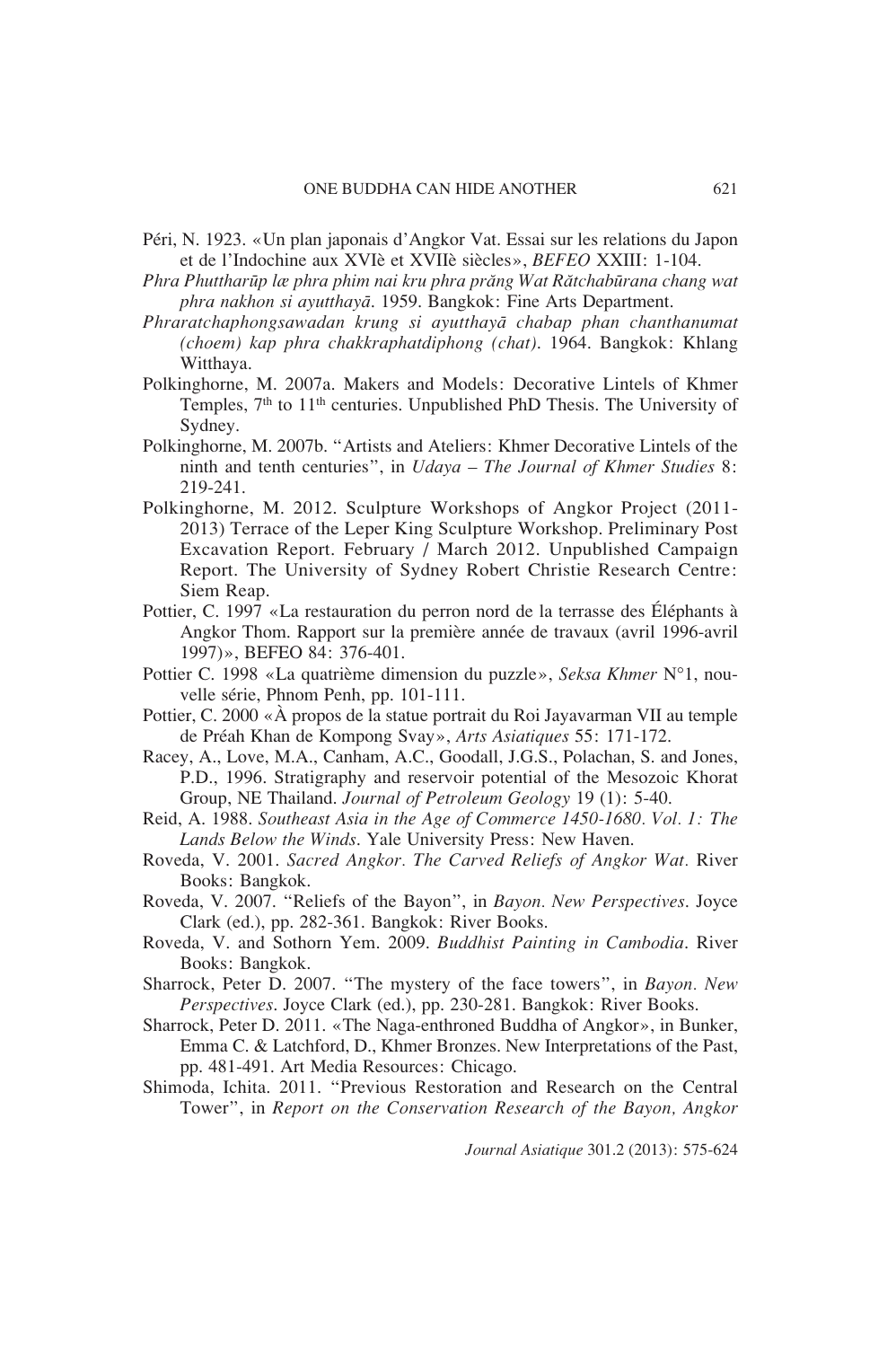*Thom, Kingdom of Cambodia*, pp. 11-17, Japan APSARA Safeguarding Angkor: Siem Reap.

- Siriphan Thisirichouk. 2005. *Chao Sam Phraya National Museum Guide*. Department of Fine Arts and Ministry of Culture. Roungsin Karnphim: Bangkok.
- Stern, P. 1965. *Les monuments Khmers du style du Bayon et Jayavarman VII*. Presses Universitaires de France, Paris.
- Thompson, A. 1997. "Changing Perspectives: Cambodia after Angkor", in *Sculpture of Angkor and Ancient Cambodia: Millennium of Glory*, Jessup, H. I., and Zéphir, Thierry (eds.), pp. 22-32. National Gallery of Art: Washington.
- Thompson, A. 1999. Mémoires du Cambodge. Thesis doctorant inédit. Université de Paris VIII Centre de recherches en études féminines.
- Trouvé, G. 1933. Rapports de la Conservation d'Angkor. Août, Septembre, Octobre 1933.
- Trouvé, G. 1935. «Chronique. Travaux de sondages exécutés sous le dallage central d'Angkor Wat», *BEFEO* XXXV (2): 483-486.
- van Vliet, J. 1975. *The Short History of the Kings of Siam*, translated by Leonard Andaya from a transcription by Miriam J Verkuijl-van den Berg, edited by David K Wyatt, The Siam Society: Bangkok.
- Vickery, M. 1973. "The Khmer inscriptions of Tenasserim: A Reinterpretation," in *Journal of the Siam Society* 61, no. 1 (Jan): 51-70.
- Vickery, M. 1976. "Review article on Jeremias van Vliet, The Short History of the Kings of Siam", *Journal of the Siam Society* 64, 2 (July 1976): 207-236.
- Vickery, M. 1977a. Cambodia After Angkor: The Chronicular Evidence for the Fourteenth to Sixteenth Centuries. Unpublished PhD Dissertation. Ann Arbor, Michigan.
- Vickery, M. 1977b. «The 2/k.125 Fragment, a Lost Chronicle of Ayutthaya», *Journal of the Siam Society* 65, 1 (January): 1-80.
- Vickery, M. 1978. «A Guide Through Some Recent Sukhothai Historiography», *Journal of the Siam Society* 66 (2): 182-246.
- Vickery, M. 1979. «The Composition and Transmission of the Ayudhya and Cambodia Chronicles», *Perceptions of the Past in Southeast Asia*, ed., by Anthony Reid and David Marr, ASAA Southeast Asia Publications Series, pp. 130-154.
- Vickery, M. 1982. «L'inscription K 1006 du Phnom Kulên», *BEFEO* LXXI: 77-86.
- Vickery, M. 2004. *Cambodia and Its Neighbours in the 15th Century*. Asia Research Institute Working Paper No. 27. Published online at http://www. ari.nus.edu.sg/publication\_details.asp?pubtypeid=WP&pubid=276
- Vickery, M. 2006. "Bayon: New Perspectives Reconsidered", *Udaya The Journal of Khmer Studies* 7: 101-173.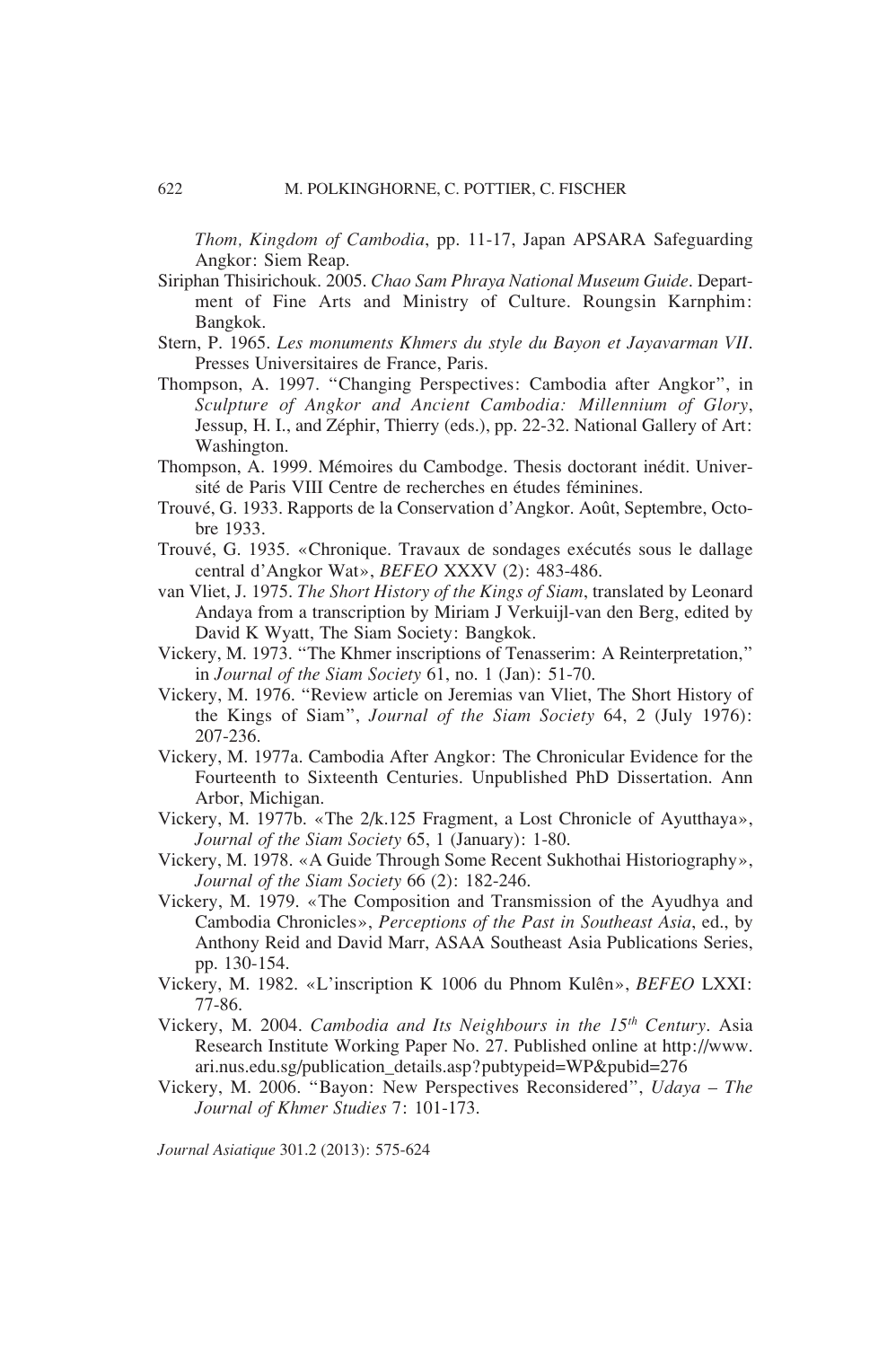- Vincent, B. 2012. Saμrit. Étude de la métallurgie du bronze dans le cambodge angkorian (fin du XI<sup>e</sup>-début du XIII<sup>e</sup> siècle). Unpublished PhD Thesis. Université Sorbonne Nouvelle – Paris 3.
- Wade, G. 2000. "The Ming shi-lu as a Source for Thai History Fourteenth to Seventeenth Centuries", *Journal of Southeast Asian Studies* 31, no. 2: 249-294.
- Wade, G. 2011. "Angkor and its External Relations in the 14<sup>th</sup>-15<sup>th</sup> Centuries as Reflected in the *Ming Shi-lu*", unpublished paper delivered to the International Conference on Angkor and Its Global Connections, Siem Reap, 10<sup>th</sup>-11th June 2011.
- Wolters, O. W. 1966. "The Khmer King at Basan (1371-3) and the Restoration of the Cambodian Chronology During the Fourteenth and Fifteenth Centuries", *Asia Major* XII, 1 (1966), 44-89.
- Woodward, Hiram W. Jr, 1979. "The Bayon-Period Buddha Image in the Kimball Art Museum", *Archives of Asian Art* 32: 72-83.
- Woodward, Hiram W. Jr, 1994/95. «The Jayabuddhamahānātha Images of Cambodia," Journal of the Walters Art Gallery 52/53: 105-111.
- Woodward, Hiram W. Jr, 1995. "Thailand and Cambodia: The Thirteenth and Fourteenth Centuries", in *Studies & Reflections on Asian Art History and Archaeology: Essays in Honour of H.S.H. Professor Subhadradis Diskul*, pp. 335-341. Khaisri Sri-Aroon, M.C. Subhadradis Diskul (eds.), Bangkok: Silpakorn University.
- Woodward, Hiram W. Jr, 1997. *The Sacred Sculpture of Thailand*. The Trustees of the Walters Art Gallery, Maryland.
- Woodward, Hiram W. Jr, 2007. "Foreword", in *Bayon. New Perspectives*. Joyce Clark (ed.), pp. 4-9. Bangkok: River Books.
- Woodward, Hiram W. Jr, 2010. "The Thai Walking Buddha in light of the Texts", in *Abhinandanamala: Nandana Chutiwongs Felicitation Volume*, Leelananda Prematilleke (ed.), pp. 381-397. SPAFA Regional Centre of Archaeology and Fine Arts: Bangkok, Abhinandanamala Committee: Colombo.
- Workman, D.R., 1977. Geology of Laos, Cambodia, south Vietnam and the eastern part of Thailand. I*nstitute of Geological Sciences, Overseas Geology Mineral Resources Bulletin*, 50: 1-95.
- Wyatt, David K. 1973. (trans. and ed.) "The Abridged Royal Chronicle of Ayudhya of Prince Paramanuchitchinorot". *Journal of the Siam Society*, 61, 1 (January): 25-50.
- Yamamoto, N, Kou, V., Heng, K, Lun, V. And Nakamatsu, M. 2011. "Archaeological Studies based on the Restoration Works of the Southern Library", in *Report on the Conservation and Restoration Work of the Southern Library of Bayon, Angkor Thom, Kingdom of Cambodia*, pp 96-129. Japan APSARA Safeguarding Angkor: Siem Reap.
- Zhou Daguan. 2007. *A Record of Cambodia. The Land and its People*. Harris, P. trans., Silkworm Books: Chiang Mai.